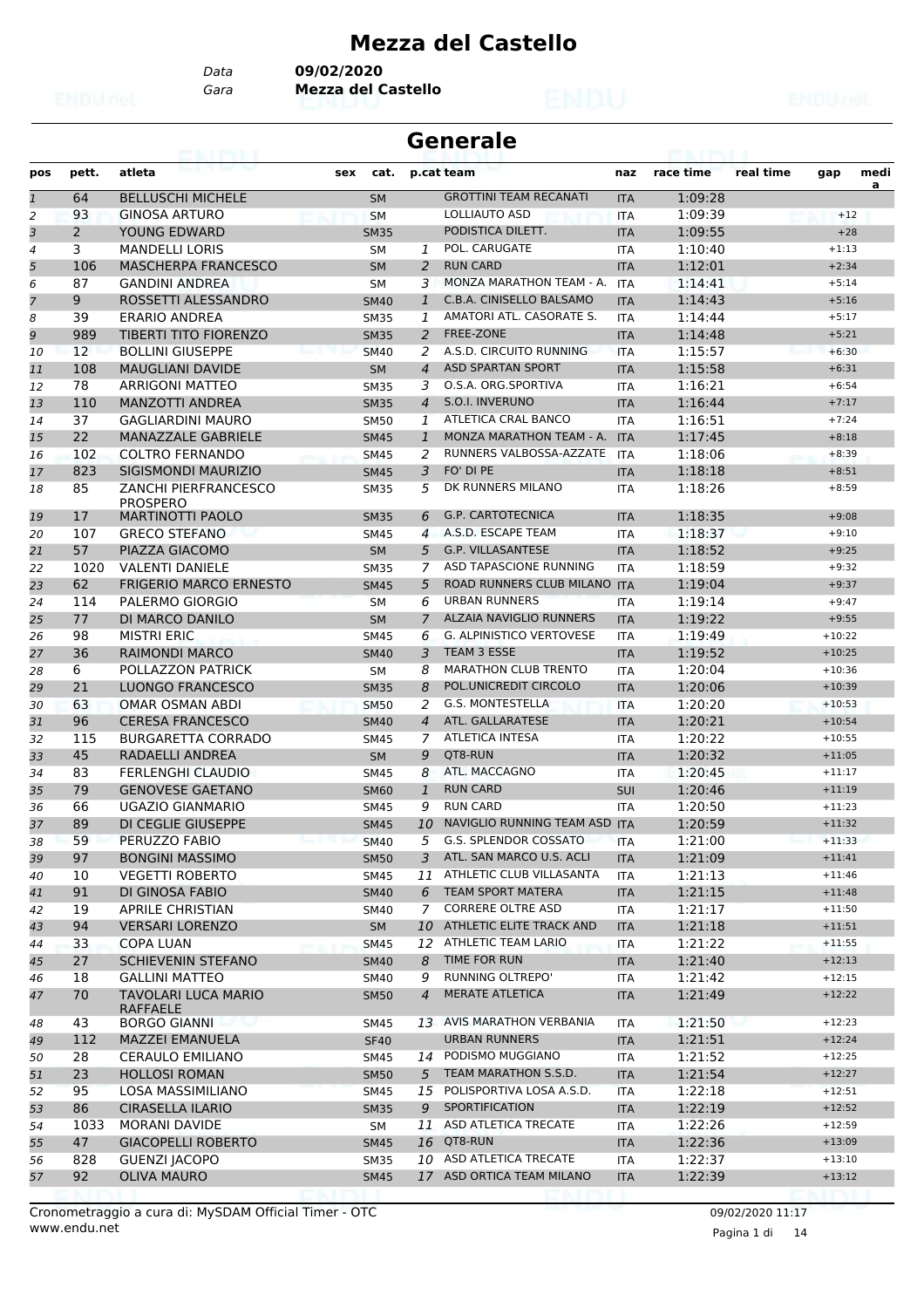| pos        | pett. | atleta                                   | cat.<br>sex |              | p.cat team                        | naz        | race time | real time | gap      | medi<br>a |
|------------|-------|------------------------------------------|-------------|--------------|-----------------------------------|------------|-----------|-----------|----------|-----------|
| 58         | 76    | <b>MOZZINI LUCA</b>                      | <b>SM45</b> |              | 18 RUN CARD                       | SUI        | 1:22:40   |           | $+13:13$ |           |
| 59         | 48    | SARAULLI DANIELE                         | <b>SM40</b> |              | 10 QT8-RUN                        | ITA        | 1:22:42   |           | $+13:15$ |           |
| 60         | 74    | RIENZO MASSIMILIANO                      | <b>SM40</b> | 11           | ATL. U.S. NERVIANESE 1919         | <b>ITA</b> | 1:22:44   |           | $+13:16$ |           |
| 61         | 46    | PERRICELLI DANIELE                       | <b>SM35</b> | 11           | QT8-RUN                           | <b>ITA</b> | 1:22:44   |           | $+13:17$ |           |
| 62         | 192   | <b>MANNARINO ANDREA</b>                  | <b>SM35</b> |              | 12 MONZA MARATHON TEAM - A.       | <b>ITA</b> | 1:22:49   |           | $+13:22$ |           |
| 63         | 60    | <b>SOLA MARCO</b>                        | <b>SM50</b> | 6            | <b>G.S. SPLENDOR COSSATO</b>      | <b>ITA</b> | 1:22:52   |           | $+13:25$ |           |
| 64         | 75    | <b>CIGNA ENRICO</b>                      | <b>SM50</b> | $7^{\circ}$  | ASS. DILET. CANAVESE 2005         | <b>ITA</b> | 1:23:01   |           | $+13:34$ |           |
| 65         | 80    | <b>VITALI DAVIDE</b>                     | <b>SM</b>   |              | 12 RUN CARD                       | <b>ITA</b> | 1:23:03   |           | $+13:36$ |           |
| 66         | 41    | <b>MARCHIAFAVA RICCARDO</b>              | <b>SM45</b> |              | 19 AMATORI ATL. CASORATE S.       | <b>ITA</b> | 1:23:08   |           | $+13:41$ |           |
| 67         | 1016  | POMESANO ANDREA                          | <b>SM50</b> | 8            | ATL. PRESEZZO                     | <b>ITA</b> | 1:23:21   |           | $+13:54$ |           |
| 68         | 24    | <b>BARBERIO PIERFRANCESCO</b>            | <b>SM45</b> | 20           | <b>ASD TOP RUN</b>                | <b>ITA</b> | 1:23:26   |           | $+13:59$ |           |
| 69         | 300   | <b>ALARI LORENZO</b>                     | <b>SM</b>   |              | 13 ATL. SAN MARCO U.S. ACLI       | <b>ITA</b> | 1:23:30   |           | $+14:03$ |           |
| 70         | 319   | <b>BANCHETTI LORENZA</b>                 | <b>SF45</b> |              | <b>URBAN RUNNERS</b>              | <b>ITA</b> | 1:23:34   |           | $+14:07$ |           |
| 71         | 15    | VIGANO BIAGIO                            | <b>SM45</b> |              | 21 RUN CARD                       | <b>ITA</b> | 1:23:37   |           | $+14:10$ |           |
| 72         | 213   | SIGNOROTTI HERBERT                       | <b>SM45</b> |              | 22 S.COOP ARL SD GS VILLA         | <b>ITA</b> | 1:23:39   |           | $+14:12$ |           |
| 73         | 258   | <b>RESTEGHINI FILIPPO</b>                | <b>SM40</b> |              | 12 LA MICHETTA                    | <b>ITA</b> | 1:23:55   |           | $+14:28$ |           |
| 74         | 53    | <b>SEMINATI STEVEN</b>                   | <b>SM35</b> |              | 13 ATL. U.S. NERVIANESE 1919      | <b>ITA</b> | 1:23:56   |           | $+14:29$ |           |
| 75         | 67    | <b>VALENTINO MARIO</b>                   | <b>SM45</b> |              | 23 G.S. ZELOFORAMAGNO             | <b>ITA</b> | 1:23:58   |           | $+14:31$ |           |
| 76         | 29    | <b>GRISOTTI GIUSEPPE</b>                 | <b>SM45</b> |              | 24 BRONTOLO BIKE ASD              | <b>ITA</b> | 1:24:05   |           | $+14:38$ |           |
| 77         | 20    | <b>MORANDI CHRISTIAN</b>                 | SM40        |              | 13 ASD TAPASCIONE RUNNING         | <b>ITA</b> | 1:24:12   |           | $+14:45$ |           |
|            |       | <b>RENATO</b>                            |             |              |                                   |            |           |           |          |           |
| 78         | 84    | DE DONNO LUDOVICO                        | <b>SM</b>   | 14           | <b>RUN CARD</b>                   | <b>ITA</b> | 1:24:20   |           | $+14:53$ |           |
| 79         | 34    | <b>SCALERCIO MASSIMO</b>                 | <b>SM45</b> | 25           | SETTE LAGHI RUNNERS               | <b>ITA</b> | 1:24:24   |           | $+14:57$ |           |
| 80         | 44    | <b>FAZZOLARI ANDREA</b>                  | <b>SM45</b> |              | 26 ATLETICA INTESA                | <b>ITA</b> | 1:24:26   |           | $+14:59$ |           |
| 81         | 71    | <b>COLOMBO STEFANO</b>                   | SM40        |              | 14 ASD TAPASCIONE RUNNING         | <b>ITA</b> | 1:24:29   |           | $+15:02$ |           |
| 82         | 222   | DE CANIO GIROLAMO                        | <b>SM</b>   |              | 15 ATLETICA INTESA                | <b>ITA</b> | 1:24:30   |           | $+15:03$ |           |
| 83         | 69    | <b>LEPORATTI GIULIO</b>                  | SM40        |              | 15 RUN CARD                       | <b>ITA</b> | 1:24:32   |           | $+15:04$ |           |
| 84         | 81    | <b>BARBIERI PAOLO</b>                    | <b>SM55</b> | $\mathbf{1}$ | G.S. ZELOFORAMAGNO                | <b>ITA</b> | 1:24:34   |           | $+15:07$ |           |
| 85         | 346   | <b>DIGESTO GIUSEPPE</b>                  | <b>SM40</b> |              | 16 AMATORI ATL. CASORATE S.       | <b>ITA</b> | 1:24:39   |           | $+15:12$ |           |
| 86         | 800   | <b>MANGONE GIULIO</b>                    | <b>SM45</b> | 27           | <b>RUNNERS BERGAMO</b>            | <b>ITA</b> | 1:24:42   |           | $+15:15$ |           |
| 87         | 54    | COLOMBO MARCO                            | <b>SM35</b> |              | 14 ATL. U.S. NERVIANESE 1919      | <b>ITA</b> | 1:24:46   |           | $+15:19$ |           |
| 88         | 61    | <b>CHIEPPA GIUSEPPE</b>                  | <b>SM45</b> |              | 28 G.S. SPLENDOR COSSATO          | <b>ITA</b> | 1:24:47   |           | $+15:19$ |           |
| 89         | 142   | <b>TERESI GIUSEPPE</b>                   | <b>SM40</b> |              | 17 RUN CARD                       | <b>ITA</b> | 1:24:59   |           | $+15:32$ |           |
| 90         | 207   | <b>MONTIN MICHELE</b>                    | <b>SM45</b> |              | 29 G.S. MARATONETI CASSANO        | <b>ITA</b> | 1:25:08   |           | $+15:41$ |           |
| 91         | 309   | <b>VANONCINI GIAMPAOLO</b>               | <b>SM55</b> | 2            | FO' DI PE                         | <b>ITA</b> | 1:25:16   |           | $+15:49$ |           |
| 92         | 30    | <b>GALETTI GIANLUCA</b>                  | <b>SM50</b> | 9            | POL. LIB. CERNUSCHESE             | <b>ITA</b> | 1:25:20   |           | $+15:53$ |           |
| 93         | 113   | <b>BONALDA KIM</b>                       | <b>SM</b>   |              | 16 ATLETICA CRAL BANCO            | <b>ITA</b> | 1:25:23   |           | $+15:56$ |           |
| 94         | 49    | <b>ZEIMA MOHAMED</b>                     | <b>SM55</b> | 3            | QT8-RUN                           | <b>ITA</b> | 1:25:33   |           | $+16:06$ |           |
| 95         | 100   | <b>NOCE MARIO</b>                        | SΜ          |              | 17 RUN CARD                       | <b>ITA</b> | 1:25:53   |           | $+16:26$ |           |
| 96         | 293   | <b>BORSOTTI ANDREA</b>                   | <b>SM35</b> |              | 15 AMATORI ATL. CASORATE S.       | <b>ITA</b> | 1:25:58   |           | $+16:31$ |           |
| 97         | 51    | <b>MASCETTI SIMONE</b>                   | SM45        |              | 30 ATHLETIC TEAM LARIO            | ITA        | 1:26:01   |           | $+16:34$ |           |
| 98         | 285   | RIVA ALBERTO                             | <b>SM40</b> |              | 18 TEAM OTC SSD ARL               | <b>ITA</b> | 1:26:02   |           | $+16:35$ |           |
| 99         | 68    | SPREAFICO ROBERTO LUIGI                  | SM40        |              | 19 EVOLUTION SPORT TEAM           | ITA        | 1:26:12   |           | $+16:45$ |           |
| 100        | 787   | <b>ANGELICA VINCENZO</b>                 | <b>SM45</b> | 31           | <b>G.S. MARATONETI CASSANO</b>    | <b>ITA</b> | 1:26:21   |           | $+16:54$ |           |
| 101        | 360   | NOE PAOLO                                | <b>SM50</b> |              | 10 BRONTOLO BIKE ASD              | ITA        | 1:26:24   |           | $+16:57$ |           |
| 102        | 38    | <b>GIULIANI MARCO</b>                    | <b>SM35</b> |              | 16 A.S.D. ESCAPE TEAM             | <b>ITA</b> | 1:26:25   |           | $+16:58$ |           |
| 103        | 111   | <b>GIACOMINI CRISTIANO</b>               | SM45        |              | 32 G.S. CASTELLANIA - GOZZANO ITA |            | 1:26:26   |           | $+16:59$ |           |
| 104        | 314   | <b>CARONELLI DANIELE</b>                 | <b>SM45</b> |              | 33 NAVIGLIO RUNNING TEAM ASD ITA  |            | 1:26:29   |           | $+17:02$ |           |
| 105        | 342   | PASUTTI MARCO                            | SM45        |              | 34 A TEAM TRIATHLON ASD           | ITA        | 1:26:38   |           | $+17:11$ |           |
| 106        | 99    | <b>DONZELLI LUIGI</b>                    | <b>SM45</b> |              | 35 ATLETICA CINISELLO             | <b>ITA</b> | 1:26:40   |           | $+17:13$ |           |
| 107        | 267   | PARINI ROBERTO                           | <b>SM50</b> |              | 11 ASD TAPASCIONE RUNNING         | <b>ITA</b> | 1:26:41   |           | $+17:14$ |           |
| 108        | 324   | DE VINCENZI MARCO                        | <b>SM45</b> |              | 36 ATL. SAN MARCO U.S. ACLI       | <b>ITA</b> | 1:26:42   |           | $+17:15$ |           |
| 109        | 266   | RAVASI STEFANO                           | <b>SM45</b> |              | 37 AZZURRA GARBAGNATE M.SE ITA    |            | 1:26:54   |           | $+17:27$ |           |
| 110        | 226   | RANDAZZO LINO                            | <b>SM50</b> | 12           | ROAD RUNNERS CLUB MILANO ITA      |            | 1:27:03   |           | $+17:36$ |           |
| 111        | 155   | POZZOLI VITTORIO                         | SM55        |              | 4 A.S. CANTURINA POL. S.          | ITA        | 1:27:08   |           | $+17:41$ |           |
| 112        | 153   | <b>FRANCESCO</b><br><b>CUCCHI CINZIA</b> | <b>SF40</b> |              | <b>ASD CASTELRAIDER</b>           | <b>ITA</b> | 1:27:20   |           | $+17:53$ |           |
|            | 283   | <b>MONDONI GIACOMO</b>                   | <b>SM50</b> |              | 13 RUN CARD                       | ITA        | 1:27:22   |           | $+17:55$ |           |
| 113<br>114 | 330   | <b>GENTILE LUIGI</b>                     | <b>SM45</b> |              | 38 SETTE LAGHI RUNNERS            | <b>ITA</b> | 1:27:25   |           | $+17:58$ |           |
| 115        | 58    | MERLO PAOLO                              | SM55        |              | 5 G.S. SPLENDOR COSSATO           | ITA        | 1:27:26   |           | $+17:59$ |           |
| 116        | 42    | SIMIONI STEFANO                          | <b>SM40</b> |              | 20 AMATORI ATL. CASORATE S.       | <b>ITA</b> | 1:27:29   |           | $+18:01$ |           |
| 117        | 245   | SANNICANDRO MARCO                        | SM40        |              | 21 ASD ORTICA TEAM MILANO         | ITA        | 1:27:30   |           | $+18:03$ |           |
| 118        | 294   | <b>BERTOLDINI TADDEO</b>                 | <b>SM35</b> | 17           | <b>FALCHI-LECCO</b>               | <b>ITA</b> | 1:27:32   |           | $+18:05$ |           |
|            | 190   | CASTELLAZZI MASSIMO                      |             |              | 39 PODISMO MUGGIANO               |            | 1:27:35   |           | $+18:08$ |           |
| 119        | 184   | <b>COSSA GIAMPAOLO</b>                   | SM45        | 6            | ATHLETIC TEAM LARIO               | ITA        |           |           | $+18:08$ |           |
| 120        |       |                                          | <b>SM55</b> |              |                                   | <b>ITA</b> | 1:27:36   |           |          |           |

www.endu.net Cronometraggio a cura di: MySDAM Official Timer - OTC 09/02/2020 11:17

Pagina 2 di 14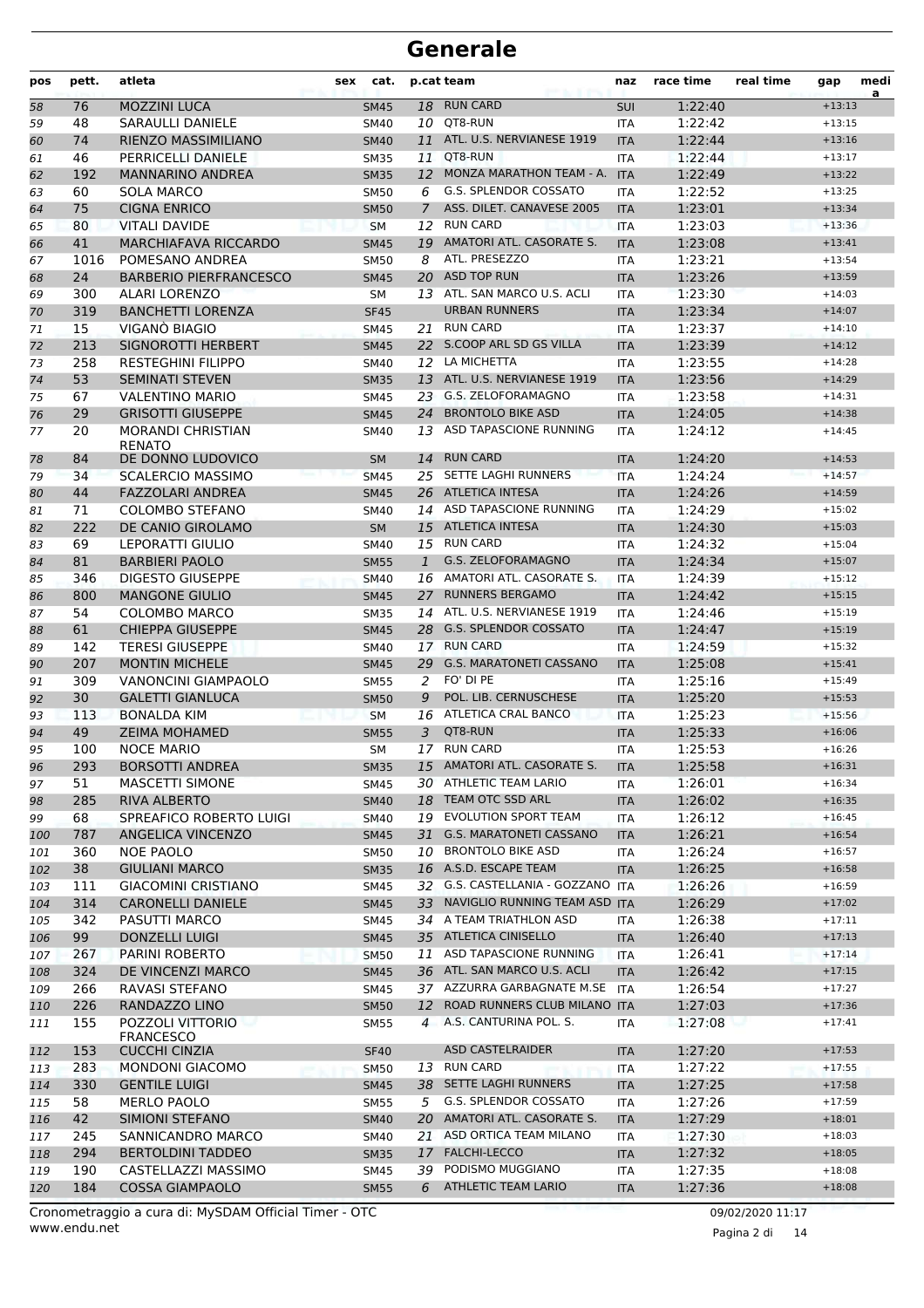| pos | pett. | atleta                                      | <b>sex</b> | cat.        |              | p.cat team                       | naz        | race time | real time | gap      | medi<br>a |
|-----|-------|---------------------------------------------|------------|-------------|--------------|----------------------------------|------------|-----------|-----------|----------|-----------|
| 121 | 279   | <b>MARTIGNONI EMILIO</b>                    |            | <b>SM50</b> | 14           | ATL. LA FORNACE                  | <b>ITA</b> | 1:27:44   |           | $+18:17$ |           |
| 122 | 144   | <b>BERNARDI FABRIZIO</b>                    |            | <b>SM40</b> | 22           | ROAD RUNNERS CLUB MILANO ITA     |            | 1:27:47   |           | $+18:20$ |           |
| 123 | 150   | <b>BUSACCA GIUSEPPE</b>                     |            | <b>SM45</b> | 40           | EUROATLETICA 2002                | <b>ITA</b> | 1:27:51   |           | $+18:24$ |           |
| 124 | 247   | AMBROSCA TOMMASO                            |            | <b>SM45</b> | 41           | RUNNERS VALBOSSA-AZZATE          | <b>ITA</b> | 1:27:51   |           | $+18:24$ |           |
| 125 | 307   | <b>MELONI FABIO</b>                         |            | <b>SM45</b> |              | 42 ATLETICA GALLIATE             | <b>ITA</b> | 1:27:52   |           | $+18:25$ |           |
| 126 | 199   | TERRANEO GIOVANNA                           |            | <b>SF40</b> | 1            | A.S.D. MARCIACARATESI            | <b>ITA</b> | 1:28:00   |           | $+18:33$ |           |
| 127 | 198   | CARROZZINO IVANO                            |            | <b>SM50</b> |              | 15 A.S.D. MARCIACARATESI         | <b>ITA</b> | 1:28:01   |           | $+18:34$ |           |
| 128 | 239   | <b>TURTURRO SIMONE</b>                      |            | <b>SM40</b> |              | 23 SPORTS CLUB MELEGNANO         | <b>ITA</b> | 1:28:04   |           | $+18:37$ |           |
| 129 | 35    | <b>MASSIRONI ALESSANDRO</b><br><b>EFREM</b> |            | <b>SM45</b> |              | 43 MEDIRUN                       | <b>ITA</b> | 1:28:07   |           | $+18:40$ |           |
| 130 | 185   | <b>BIANCHI MATTEO</b>                       |            | <b>SM45</b> | 44           | A.S. CANTURINA POL. S.           | <b>ITA</b> | 1:28:10   |           | $+18:43$ |           |
| 131 | 204   | <b>BIUNDO SALVATORE</b>                     |            | <b>SM45</b> | 45           | <b>TEAM 3 ESSE</b>               | <b>ITA</b> | 1:28:20   |           | $+18:53$ |           |
| 132 | 52    | <b>DAOLMI STEFANO</b>                       |            | <b>SM50</b> | 16           | ROAD RUNNERS CLUB MILANO         | <b>ITA</b> | 1:28:24   |           | $+18:57$ |           |
| 133 | 255   | <b>GRIFFINI GIANFRANCO</b>                  |            | <b>SM45</b> | 46           | <b>G.S. ZELOFORAMAGNO</b>        | <b>ITA</b> | 1:28:27   |           | $+18:59$ |           |
| 134 | 260   | <b>SANTINI SILVIA</b>                       |            | SF          | 1            | <b>RUNNING SARONNO</b>           | <b>ITA</b> | 1:28:29   |           | $+19:02$ |           |
| 135 | 103   | <b>CERUTTI WALTER</b>                       |            | <b>SM40</b> | 24           | PODISTICA ARONA                  | <b>ITA</b> | 1:28:31   |           | $+19:04$ |           |
| 136 | 166   | <b>GUIDA DIEGO GIACINTO</b>                 |            | <b>SM55</b> | 7            | ROAD RUNNERS CLUB MILANO         | <b>ITA</b> | 1:28:31   |           | $+19:04$ |           |
| 137 | 288   | <b>EGNOLETTI DARIO</b>                      |            | <b>SM40</b> | 25           | ATL. LA FORNACE                  | <b>ITA</b> | 1:28:34   |           | $+19:07$ |           |
| 138 | 140   | <b>GOBBO FABIO</b>                          |            | SM40        |              | 26 RUN CARD                      | <b>ITA</b> | 1:28:35   |           | $+19:08$ |           |
| 139 | 16    | <b>BRUNETTI MARCELLO</b>                    |            | <b>SM45</b> | 47           | ASD TAPASCIONE RUNNING           | <b>ITA</b> | 1:28:40   |           | $+19:12$ |           |
| 140 | 286   | <b>GELMI GAETANO</b>                        |            | <b>SM45</b> | 48           | <b>G. ALPINISTICO VERTOVESE</b>  | <b>ITA</b> | 1:28:41   |           | $+19:14$ |           |
| 141 | 88    | <b>BALZARETTI CHRISTIAN</b>                 |            | <b>SM40</b> |              | 27 NAVIGLIO RUNNING TEAM ASD ITA |            | 1:28:46   |           | $+19:19$ |           |
| 142 | 55    | <b>MANIGLIA FLAVIO</b>                      |            | <b>SM50</b> |              | 17 ATHLETIC TEAM LARIO           | <b>ITA</b> | 1:28:50   |           | $+19:23$ |           |
| 143 | 339   | <b>SGRO' LEANDRO</b>                        |            | SM65        | $\mathbf{1}$ | A.S. CANTURINA POL. S.           | <b>ITA</b> | 1:28:52   |           | $+19:25$ |           |
| 144 | 323   | PEREGO MAURIZIO                             |            | SM50        |              | 18 ALTITUDE RACE                 | <b>ITA</b> | 1:28:53   |           | $+19:26$ |           |
| 145 | 295   | <b>ZOIA ANDREA</b>                          |            | <b>SM45</b> | 49           | TEAM OTC SSD ARL                 | <b>ITA</b> | 1:28:58   |           | $+19:31$ |           |
| 146 | 131   | PIFFERI FABIO                               |            | <b>SM55</b> | 8            | <b>VERDE PISELLO GROUP</b>       | <b>ITA</b> | 1:28:59   |           | $+19:32$ |           |
| 147 | 1037  | SPAZZADESCHI ILARIO                         |            | <b>SM50</b> | 19           | PREMANA                          | <b>ITA</b> | 1:29:00   |           | $+19:33$ |           |
| 148 | 206   | ROMANINI FLAVIO                             |            | <b>SM55</b> | 9            | <b>ATHLETIC TEAM LARIO</b>       | SUI        | 1:29:01   |           | $+19:34$ |           |
| 149 | 189   | ALESSANDRINI ANDREA<br><b>MASSIMO</b>       |            | <b>SM45</b> | 50           | ASD BUMBASINA RUN                | <b>ITA</b> | 1:29:02   |           | $+19:35$ |           |
| 150 | 290   | <b>ARCARI LUCA</b>                          |            | <b>SM50</b> | 20           | POL.UNICREDIT CIRCOLO            | <b>ITA</b> | 1:29:03   |           | $+19:35$ |           |
| 151 | 336   | <b>MARTINO STEFANIA</b>                     |            | <b>SF45</b> | $\mathbf{1}$ | G.S. ZELOFORAMAGNO               | <b>ITA</b> | 1:29:05   |           | $+19:38$ |           |
| 152 | 230   | CARLINI GUIDO LUZIO                         |            | <b>SM45</b> | 51           | QT8-RUN                          | <b>ITA</b> | 1:29:09   |           | $+19:41$ |           |
| 153 | 223   | <b>GAMBI PAOLO LUCIANO</b>                  |            | <b>SM50</b> | 21           | <b>ATLETICA INTESA</b>           | <b>ITA</b> | 1:29:09   |           | $+19:42$ |           |
| 154 | 188   | <b>VALSECCHI MARCO</b>                      |            | SM45        | 52           | MONZA MARATHON TEAM - A.         | ITA        | 1:29:14   |           | $+19:47$ |           |
| 155 | 191   | <b>TOLFA ANDREA</b>                         |            | <b>SM</b>   | 18           | <b>RUN CARD</b>                  | <b>ITA</b> | 1:29:18   |           | $+19:50$ |           |
| 156 | 208   | <b>BAILA ANGELO</b>                         |            | <b>SM50</b> | 22           | AMATORI ATL. CASORATE S.         | <b>ITA</b> | 1:29:18   |           | $+19:51$ |           |
| 157 | 276   | ALESSANDRO<br><b>CARMIGNANI SIMONE</b>      |            | <b>SM35</b> | 18           | ALZAIA NAVIGLIO RUNNERS          | <b>ITA</b> | 1:29:20   |           | $+19:53$ |           |
| 158 | 496   | GIOVANNI<br>SANGERMANI ANDREA               |            | SM40        |              | 28 AMATORI ATL. CASORATE S.      | <b>ITA</b> | 1:29:22   |           | $+19:55$ |           |
| 159 | 343   | TURRA PIERFRANCESCO                         |            | <b>SM50</b> | 23           | <b>RUN CARD</b>                  | <b>ITA</b> | 1:29:23   |           | $+19:56$ |           |
| 160 | 345   | CASIRAGHI LORENZO                           |            | <b>SM50</b> |              | 24 U.S. ATL. VEDANO              | ITA        | 1:29:26   |           | $+19:59$ |           |
| 161 | 298   | <b>ADOBATI STEFANO</b>                      |            | <b>SM40</b> |              | 29 ASD BUMBASINA RUN             | <b>ITA</b> | 1:29:29   |           | $+20:02$ |           |
| 162 | 104   | PILERI DOMENICO                             |            | SM45        |              | 53 POL.UNICREDIT CIRCOLO         | ITA        | 1:29:33   |           | $+20:05$ |           |
| 163 | 228   | <b>MASCHERI AMBRA</b>                       |            | <b>SF40</b> | 2            | QT8-RUN                          | <b>ITA</b> | 1:29:35   |           | $+20:08$ |           |
| 164 | 193   | <b>BORTOLOTTI ALDO LUIGI</b>                |            | SM40        | 30           | G.S. ZELOFORAMAGNO               | <b>ITA</b> | 1:29:35   |           | $+20:08$ |           |
| 165 | 275   | SIVIERO MATTEO                              |            | <b>SM35</b> |              | 19 RUN CARD                      | <b>ITA</b> | 1:29:37   |           | $+20:09$ |           |
| 166 | 132   | ERBA EDOARDO                                |            | SM40        | 31           | MONZA MARATHON TEAM - A.         | <b>ITA</b> | 1:29:38   |           | $+20:11$ |           |
| 167 | 272   | ABBATANTUONO GAETANO                        |            | <b>SM40</b> |              | 32 ATLETICA MONOPOLI             | <b>ITA</b> | 1:29:39   |           | $+20:12$ |           |
| 168 | 161   | LA ROCCA FORTUNATO                          |            | <b>SM40</b> |              | 33 TEAM OTC SSD ARL              | ITA        | 1:29:39   |           | $+20:12$ |           |
| 169 | 737   | CAPUZZO LUCA                                |            | <b>SM40</b> | 34           | POL.UNICREDIT CIRCOLO            | <b>ITA</b> | 1:29:42   |           | $+20:14$ |           |
| 170 | 182   | <b>MAZZI MICHELE</b>                        |            | SM40        |              | 35 RUN CARD                      | <b>ITA</b> | 1:29:42   |           | $+20:14$ |           |
| 171 | 270   | <b>CALIA NICOLA</b>                         |            | <b>SM60</b> | 2            | AZALAI A.S.D.                    | <b>ITA</b> | 1:29:45   |           | $+20:18$ |           |
| 172 | 326   | RIVA IPPOLITA                               |            | <b>SF40</b> | 3            | <b>RUNNERS BERGAMO</b>           | ITA        | 1:29:46   |           | $+20:19$ |           |
| 173 | 244   | <b>FERRARA ANDREA</b><br><b>ERMANNO</b>     |            | <b>SM35</b> |              | 20 POL.UNICREDIT CIRCOLO         | <b>ITA</b> | 1:29:48   |           | $+20:20$ |           |
| 174 | 312   | RUGEN MARCO AMEDEO                          |            | SM55        |              | 10 RHO TRIATHLON CLUB            | ITA        | 1:29:54   |           | $+20:27$ |           |
| 175 | 348   | <b>MORO PIERPAOLO</b>                       |            | <b>SM45</b> |              | 54 OSTUNI RUNNER'S               | <b>ITA</b> | 1:29:54   |           | $+20:27$ |           |
| 176 | 349   | CALO' ANTONIO                               |            | SM45        |              | 55 ATL. SAN MARCO U.S. ACLI      | ITA        | 1:29:54   |           | $+20:27$ |           |
| 177 | 167   | DAGNANO ALESSANDRO                          |            | <b>SM</b>   |              | 19 RUN CARD                      | <b>ITA</b> | 1:29:58   |           | $+20:31$ |           |
| 178 | 225   | PEGORER MORENO                              |            | <b>SM60</b> |              | 3 ATLETICA INTESA                | ITA        | 1:30:02   |           | $+20:35$ |           |
| 179 | 13    | <b>GUARNIERO DAVIDE</b>                     |            | <b>SM40</b> |              | 36 PRO PATRIA A.R.C. BUSTO A.    | <b>ITA</b> | 1:30:05   |           | $+20:37$ |           |
| 180 | 233   | PASQUINELLI MARCO                           |            | SM55        |              | 11 FO' DI PE                     | <b>ITA</b> | 1:30:05   |           | $+20:38$ |           |
| 181 | 359   | TAMBURO ELIO VINCENZO                       |            | <b>SM45</b> |              | 56 QT8-RUN                       | <b>ITA</b> | 1:30:18   |           | $+20:51$ |           |

Pagina 3 di 14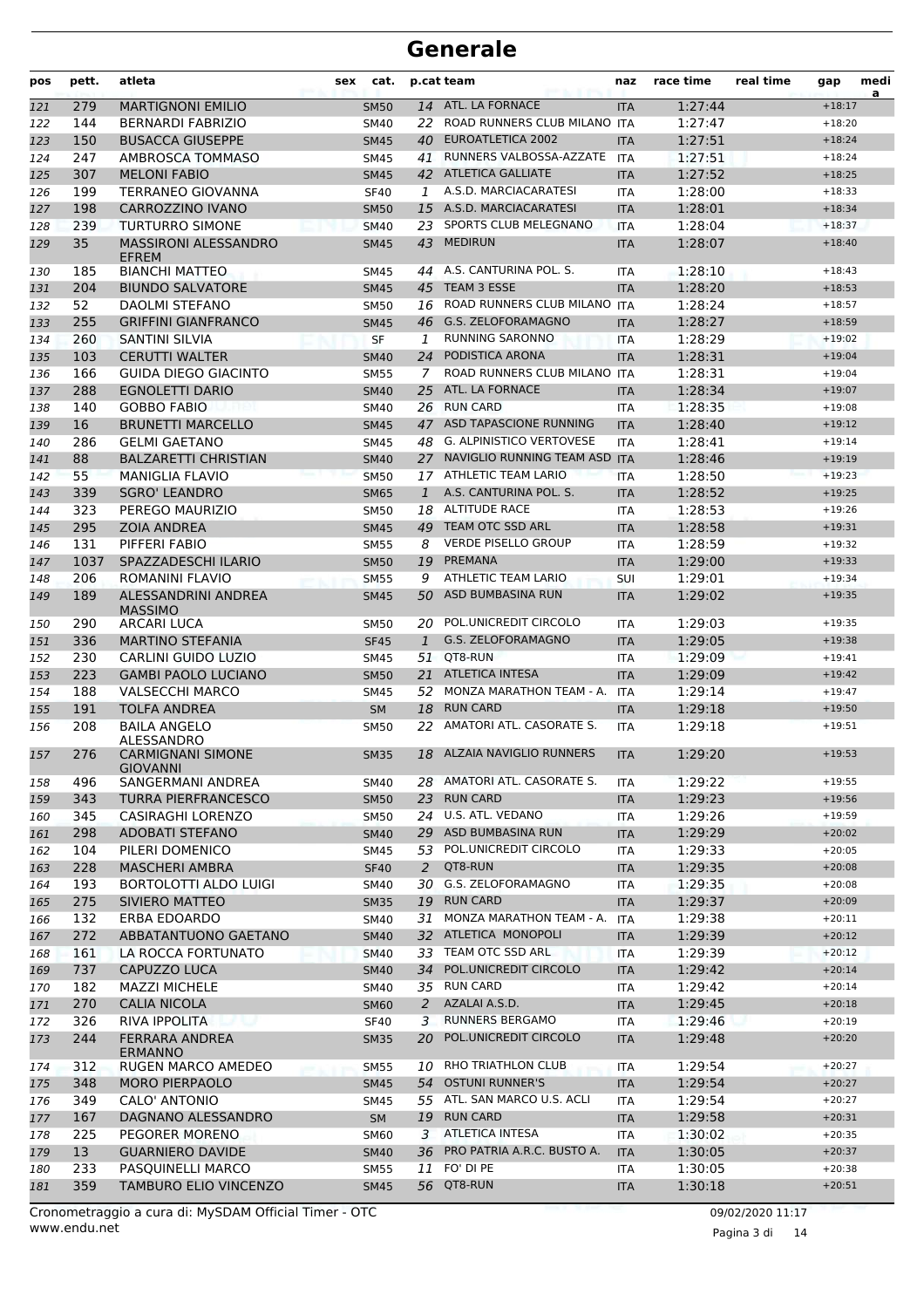| pos | pett. | atleta                                       | <b>sex</b> | cat.        |              | p.cat team                        | naz        | race time | real time | gap      | medi<br>a |
|-----|-------|----------------------------------------------|------------|-------------|--------------|-----------------------------------|------------|-----------|-----------|----------|-----------|
|     |       | <b>MARIA</b>                                 |            |             |              |                                   |            |           |           |          |           |
| 182 | 72    | <b>BISCARDI STEFANO</b>                      |            | <b>SM35</b> | 21           | A TEAM TRIATHLON ASD              | <b>ITA</b> | 1:30:20   |           | $+20:53$ |           |
| 183 | 990   | YOUNG RACHELE                                |            | <b>SF40</b> | 4            | PODISTICA DILETT.                 | ITA        | 1:30:25   |           | $+20:58$ |           |
| 184 | 187   | MILLARDET TANGUY                             |            | <b>SM</b>   | 20           | <b>RUN CARD</b>                   | <b>FRA</b> | 1:30:29   |           | $+21:02$ |           |
| 185 | 50    | PASQUARELLI GIUSEPPE                         |            | SM40        | 37           | QT8-RUN                           | ITA        | 1:30:33   |           | $+21:06$ |           |
| 186 | 322   | FIORAVANTI ALESSANDRO<br><b>PACO</b>         |            | <b>SM45</b> | 57           | <b>RUN CARD</b>                   | <b>ITA</b> | 1:30:40   |           | $+21:13$ |           |
| 187 | 181   | <b>TREZZI DANIELE</b>                        |            | <b>SM45</b> | 58           | G.S. AVIS - SEREGNO               | <b>ITA</b> | 1:30:49   |           | $+21:21$ |           |
| 188 | 175   | <b>SARTO VALERIO</b>                         |            | <b>SM45</b> |              | 59 RUN CARD                       | <b>ITA</b> | 1:30:49   |           | $+21:22$ |           |
| 189 | 332   | <b>AGOSTA EROS</b>                           |            | <b>SM50</b> |              | 25 RUNNERS BERGAMO                | <b>ITA</b> | 1:30:51   |           | $+21:24$ |           |
| 190 | 211   | <b>NASTARI RAFFAELE</b>                      |            | <b>SM40</b> |              | 38 AMATORI ATL. CASORATE S.       | <b>ITA</b> | 1:31:13   |           | $+21:46$ |           |
| 191 | 197   | <b>GALLI LAURA</b>                           |            | <b>SF35</b> | $\mathbf{1}$ | ASD ORTICA TEAM MILANO            | <b>ITA</b> | 1:31:15   |           | $+21:48$ |           |
| 192 | 160   | <b>LATINA ANTONIO</b>                        |            | <b>SM45</b> | 60           | <b>RUN CARD</b>                   | <b>ITA</b> | 1:31:22   |           | $+21:55$ |           |
| 193 | 219   | TAGLIAVACCHE NEDO                            |            | SM50        |              | 26 G.P. BOGGERI ARQUATA           | <b>ITA</b> | 1:31:29   |           | $+22:02$ |           |
| 194 | 130   | <b>MAFFEIS WILMER</b>                        |            | <b>SM50</b> |              | 27 ATL. LA TORRE                  | <b>ITA</b> | 1:31:30   |           | $+22:03$ |           |
| 195 | 134   | <b>MOSTOSI GIOVANNI</b>                      |            | <b>SM50</b> |              | 28 TEAM OTC SSD ARL               | <b>ITA</b> | 1:31:35   |           | $+22:08$ |           |
| 196 | 301   | <b>CORNO STEFANO</b>                         |            | <b>SM45</b> |              | 61 ATL. SAN MARCO U.S. ACLI       | <b>ITA</b> | 1:31:37   |           | $+22:10$ |           |
| 197 | 196   | <b>BREMBILLA ALDO</b>                        |            | <b>SM55</b> |              | 12 MEDIRUN                        | <b>ITA</b> | 1:31:37   |           | $+22:10$ |           |
| 198 | 344   | <b>TARZI GIANLUIGI</b>                       |            | <b>SM55</b> |              | 13 A.S.D.ARIES COMO ATHLETIC      | <b>ITA</b> | 1:31:39   |           | $+22:12$ |           |
| 199 | 292   | <b>BONFADINI DAVIDE</b>                      |            | <b>SM45</b> |              | 62 VENUS TRIATHLON ACADEMY        | <b>ITA</b> | 1:31:45   |           | $+22:18$ |           |
| 200 | 306   | <b>CASTAGNA ALBERTO</b>                      |            | <b>SM40</b> |              | 39 FREE-ZONE                      | <b>ITA</b> | 1:31:57   |           | $+22:30$ |           |
| 201 | 238   | POZZI MARCELLO                               |            | <b>SM45</b> | 63           | <b>RUNNERS DESIO</b>              | <b>ITA</b> | 1:31:57   |           | $+22:30$ |           |
| 202 | 195   | <b>TICOZZELLI GIANNI</b>                     |            | <b>SM40</b> |              | 40 RUN CARD                       | <b>ITA</b> | 1:32:00   |           | $+22:33$ |           |
| 203 | 200   | <b>ROMANINI MICHELE</b>                      |            | <b>SM60</b> | 4            | U.S. SANGIORGESE                  | <b>ITA</b> | 1:32:17   |           | $+22:50$ |           |
| 204 | 268   | <b>JULIAN MARIANO SAEZ</b>                   |            | <b>SM50</b> | 29           | <b>RUN CARD</b>                   | <b>ESP</b> | 1:32:20   |           | $+22:53$ |           |
| 205 | 302   | <b>MARTINEZ</b><br><b>CHIGGIATO FABRIZIO</b> |            | <b>SM50</b> | 30           | CARDATLETICA                      | <b>ITA</b> | 1:32:23   |           | $+22:56$ |           |
| 206 | 201   | <b>GHIROLDI STEFANO</b>                      |            | <b>SM40</b> | 41           | <b>RUN CARD</b>                   | <b>ITA</b> | 1:32:33   |           | $+23:06$ |           |
| 207 | 129   | SALVADOR IVAN                                |            | <b>SM35</b> | 22           | TEAM 3 ESSE                       | <b>ITA</b> | 1:32:34   |           | $+23:07$ |           |
| 208 | 264   | <b>VEZZARO ROBERTO</b>                       |            | <b>SM45</b> | 64           | AMATORI ATL. CASORATE S.          | <b>ITA</b> | 1:32:35   |           | $+23:07$ |           |
| 209 | 363   | <b>IMPERATO STEFANIA</b>                     |            | <b>SF40</b> | 5            | LA MICHETTA                       | <b>ITA</b> | 1:32:35   |           | $+23:08$ |           |
| 210 | 273   | <b>CAMPAGNA ANNALISA</b>                     |            | <b>SF</b>   | 2            | ALZAIA NAVIGLIO RUNNERS           | <b>ITA</b> | 1:32:38   |           | $+23:11$ |           |
| 211 | 177   | RAINERI STEFANO                              |            | <b>SM50</b> | 31           | <b>VERDE PISELLO GROUP</b>        | <b>ITA</b> | 1:32:41   |           | $+23:14$ |           |
| 212 | 265   | <b>FALLARINI STEFANO</b>                     |            | <b>SM55</b> |              | 14 ASD ATLETICA TRECATE           | <b>ITA</b> | 1:32:41   |           | $+23:14$ |           |
| 213 | 362   | <b>OPRANDI SARA</b>                          |            | <b>SF</b>   | 3            | FO' DI PE                         | <b>ITA</b> | 1:32:43   |           | $+23:16$ |           |
| 214 | 82    | <b>OPRANDI OSCAR</b>                         |            | <b>SM40</b> |              | 42 FO' DI PE                      | <b>ITA</b> | 1:32:43   |           | $+23:16$ |           |
| 215 | 327   | <b>BROCCHIERI ROSSELLA</b>                   |            | <b>SF35</b> | 2            | ATLETICA CORRIFERRARA             | <b>ITA</b> | 1:32:51   |           | $+23:24$ |           |
| 216 | 152   | <b>INGLESE FRANCO</b>                        |            | <b>SM50</b> | 32           | SSD RCS ACTIVE TEAM A R.L.        | <b>ITA</b> | 1:32:55   |           | $+23:28$ |           |
| 217 | 351   | CHICHIERCHIA GUIDO                           |            | <b>SM35</b> | 23           | <b>URBAN RUNNERS</b>              | <b>ITA</b> | 1:33:00   |           | $+23:33$ |           |
| 218 | 143   | <b>MARINO MARCO</b>                          |            | <b>SM50</b> | 33           | <b>MARCIATORI SAN GIORGIO</b>     | <b>ITA</b> | 1:33:01   |           | $+23:34$ |           |
| 219 | 220   | SISTI ALESSANDRO                             |            | SM45        |              | 65 RUN CARD                       | ITA        | 1:33:07   |           | $+23:40$ |           |
| 220 | 133   | DRAGONETTI GIOVANNI                          |            | <b>SM</b>   | 21           | <b>RUN CARD</b>                   | <b>ITA</b> | 1:33:20   |           | $+23:53$ |           |
| 221 | 291   | SFAMURRI PAOLO                               |            | SM          |              | 22 RUN CARD                       | ITA        | 1:33:23   |           | $+23:56$ |           |
| 222 | 221   | <b>BRANCA ANDREA</b>                         |            | <b>SM55</b> |              | 15 ATLETICA INTESA                | <b>ITA</b> | 1:33:34   |           | $+24:07$ |           |
| 223 | 203   | ABELA ALESSANDRO                             |            | <b>SM50</b> |              | 34 TEAM 3 ESSE                    | <b>ITA</b> | 1:33:35   |           | $+24:08$ |           |
| 224 | 274   | <b>GREGGIO CARLO</b>                         |            | <b>SM50</b> |              | 35 CAMA GROUP POLISPORTIVA        | <b>ITA</b> | 1:33:37   |           | $+24:10$ |           |
| 225 | 269   | <b>MANDIROLA LUCA</b>                        |            | SM50        |              | 36 AZALAI A.S.D.                  | ITA        | 1:33:40   |           | $+24:13$ |           |
| 226 | 229   | <b>FERRARESI TOMMASO</b>                     |            | <b>SM45</b> |              | 66 QT8-RUN                        | <b>ITA</b> | 1:33:41   |           | $+24:13$ |           |
| 227 | 271   | LANZANI ILARIA                               |            | <b>SF45</b> | 2            | P.B.M. BOVISIO MASCIAGO           | ITA        | 1:33:42   |           | $+24:15$ |           |
| 228 | 154   | <b>RATTI ENRICO</b>                          |            | <b>SM40</b> | 43           | <b>RUN CARD</b>                   | <b>ITA</b> | 1:33:43   |           | $+24:16$ |           |
| 229 | 214   | <b>BELLOLI MICHELE</b>                       |            | <b>SM35</b> |              | 24 URBAN RUNNERS                  | ITA        | 1:33:45   |           | $+24:18$ |           |
| 230 | 429   | <b>COMI DARIO</b>                            |            | <b>SM35</b> |              | 25 RUN CARD                       | <b>ITA</b> | 1:33:45   |           | $+24:18$ |           |
| 231 | 303   | COLOMBO LUCA                                 |            | SM40        |              | 44 ATLETICA RUB. F.LLI FRATTINI   | <b>ITA</b> | 1:33:47   |           | $+24:20$ |           |
| 232 | 138   | <b>GENTILI GRAZIANO</b>                      |            | <b>SM40</b> |              | 45 VERDE PISELLO GROUP            | <b>ITA</b> | 1:33:49   |           | $+24:22$ |           |
| 233 | 297   | <b>MAGGIONI MATTEO</b>                       |            | SM40        |              | 46 RUN CARD                       | ITA        | 1:33:51   |           | $+24:24$ |           |
| 234 | 287   | <b>LORANDI DAVID</b>                         |            | <b>SM45</b> |              | 67 TEAM OTC SSD ARL               | <b>ITA</b> | 1:34:00   |           | $+24:33$ |           |
| 235 | 355   | ZANUTTINI RICCARDO                           |            | SM50        |              | 37 VALSUSA RUNNING TEAM           | ITA        | 1:34:08   |           | $+24:40$ |           |
| 236 | 164   | RAFFAELE<br><b>MARELLA PAOLO</b>             |            | <b>SM55</b> |              | 16 G.P. GORGONZOLA '88            | ITA        | 1:34:08   |           | $+24:41$ |           |
| 237 | 178   | CIRILLO DOMENICO                             |            | SM45        |              | 68 RUN CARD                       | ITA        | 1:34:09   |           | $+24:42$ |           |
| 238 | 176   | <b>FRAU SIMONE GIUSEPPE</b>                  |            | <b>SM40</b> |              | 47 SORESINA RUNNING CLUB          | <b>ITA</b> | 1:34:09   |           | $+24:42$ |           |
| 239 | 352   | <b>AMBROSIO FABIO</b>                        |            | <b>SM35</b> |              | 26 URBAN RUNNERS                  | ITA        | 1:34:12   |           | $+24:45$ |           |
| 240 | 202   | <b>CECCHETTO ROBERTO</b>                     |            | <b>SM55</b> |              | 17 SETTE LAGHI RUNNERS            | <b>ITA</b> | 1:34:12   |           | $+24:45$ |           |
| 241 | 1034  | <b>MORANI MATTEO</b>                         |            | SM          |              | 23 POLISPORTIVA SOCIALE CHINA ITA |            | 1:34:12   |           | $+24:45$ |           |
| 242 | 248   | <b>TARSI CRISTINA</b>                        |            | <b>SF45</b> | 3            | ASD ORTICA TEAM MILANO            | ITA        | 1:34:13   |           | $+24:46$ |           |
|     |       |                                              |            |             |              |                                   |            |           |           |          |           |

Pagina 4 di 14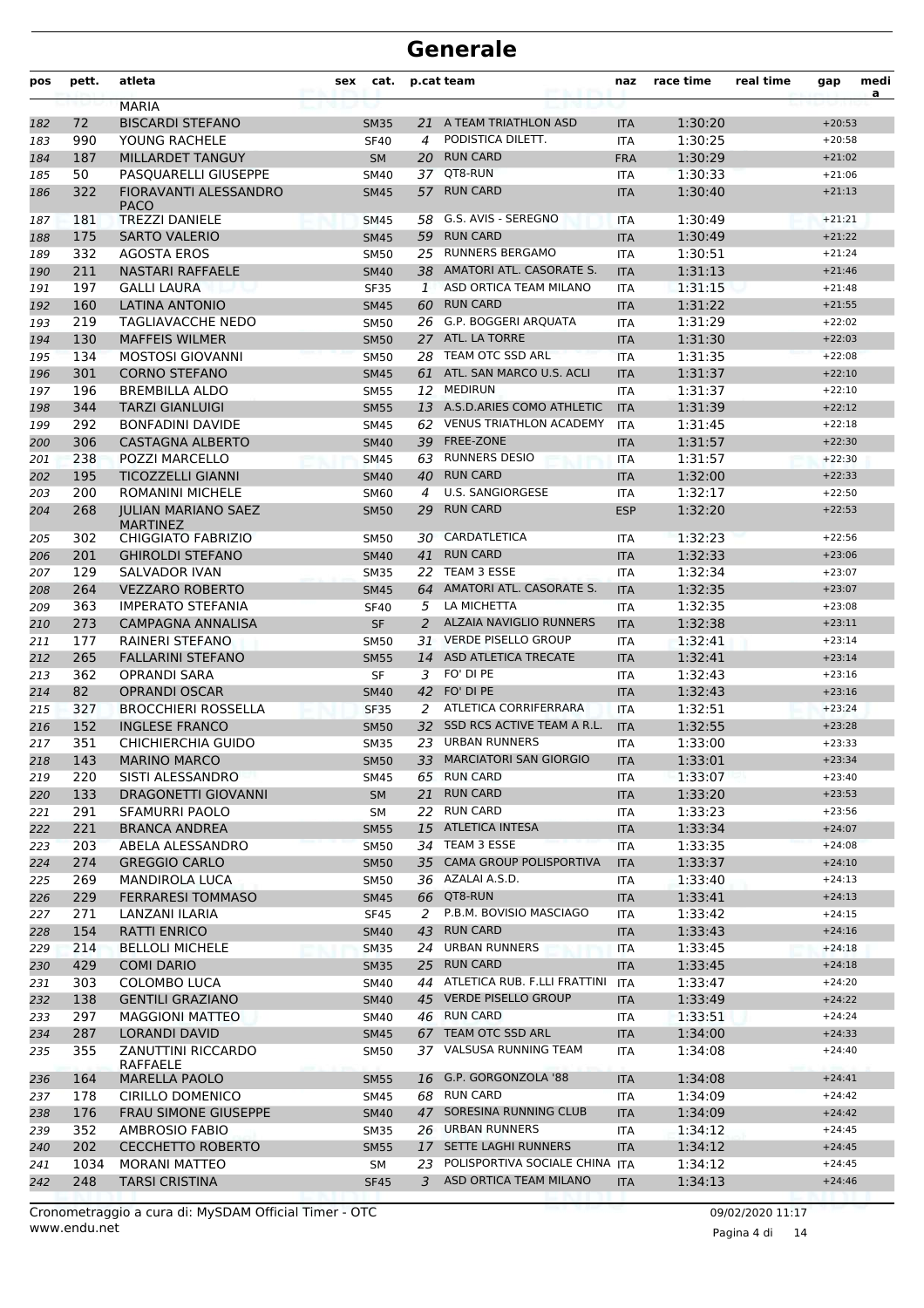| pos        | pett.      | atleta                                                   | cat.<br>sex                |                      | p.cat team                                         | naz                      | race time          | real time | gap                  | medi<br>a |
|------------|------------|----------------------------------------------------------|----------------------------|----------------------|----------------------------------------------------|--------------------------|--------------------|-----------|----------------------|-----------|
| 243        | 532        | <b>CASALI STEFANO</b>                                    | <b>SM35</b>                |                      | 27 RUN CARD                                        | <b>ITA</b>               | 1:34:14            |           | $+24:47$             |           |
| 244        | 174        | <b>STACCOLI LUIGI</b>                                    | <b>SM45</b>                | 69                   | CIRCOLO ATL.GUARDIA DI                             | <b>ITA</b>               | 1:34:16            |           | $+24:49$             |           |
| 245        | 172        | LABANCA CLAUDIO                                          | <b>SM40</b>                |                      | 48 ATL. LA FORNACE                                 | <b>ITA</b>               | 1:34:18            |           | $+24:51$             |           |
| 246        | 183        | LIONETTI NICOLA                                          | SM40                       |                      | 49 ATL. VIRTUS SENAGO                              | <b>ITA</b>               | 1:34:19            |           | $+24:52$             |           |
| 247        | 724        | <b>CASTELLI MASSIMO</b>                                  | <b>SM40</b>                | 50                   | POLISPORTIVA SALUS                                 | <b>ITA</b>               | 1:34:22            |           | $+24:55$             |           |
| 248        | 231        | MONFASANI LUIGI MARCO<br><b>ATHOS</b>                    | SM45                       |                      | 70 QT8-RUN                                         | <b>ITA</b>               | 1:34:26            |           | $+24:59$             |           |
| 249        | 170        | <b>UBIALI MAURO</b>                                      | <b>SM50</b>                | 38                   | PISA ROAD RUNNERS CLUB                             | <b>ITA</b>               | 1:34:28            |           | $+25:01$             |           |
| 250        | 537        | <b>PIACCI PARIDE</b>                                     | SM40                       | 51                   | <b>VERDE PISELLO GROUP</b>                         | <b>ITA</b>               | 1:34:29            |           | $+25:02$             |           |
| 251        | 398        | <b>BELOTTI CARLO</b>                                     | <b>SM40</b>                | 52                   | <b>RUN CARD</b>                                    | <b>ITA</b>               | 1:34:30            |           | $+25:03$             |           |
| 252        | 280        | <b>JOB ALESSANDRO MARIO</b>                              | <b>SM35</b>                | 28                   | ROAD RUNNERS CLUB MILANO ITA                       |                          | 1:34:33            |           | $+25:06$             |           |
| 253        | 485        | <b>CALABRETTI ANTONIO</b>                                | <b>SM40</b>                | 53                   | <b>TEAM 3 ESSE</b>                                 | <b>ITA</b>               | 1:34:35            |           | $+25:08$             |           |
| 254        | 451        | <b>COLLEONI UMBERTO LUIGI</b>                            | <b>SM50</b>                | 39                   | <b>CANTO DI CORSA</b>                              | ITA                      | 1:34:37            |           | $+25:10$             |           |
| 255        | 819<br>254 | SIVIERO DARIO<br><b>GAMBINO ANTONIO</b>                  | <b>SM50</b>                |                      | 40 ATLETICA INTESA<br>ATL. VERBANO                 | <b>ITA</b>               | 1:34:39<br>1:34:39 |           | $+25:11$<br>$+25:12$ |           |
| 256<br>257 | 1032       | <b>FALANGA ANNIE MONIA</b>                               | <b>SM45</b><br><b>SF45</b> | 71<br>$\overline{4}$ | A.S. AMATORI SPORT                                 | <b>ITA</b><br><b>ITA</b> | 1:34:40            |           | $+25:13$             |           |
| 258        | 334        | <b>GROTTI PARIDE</b>                                     | <b>SM55</b>                |                      | 18 GPA GRUPPO PODISTICO                            | <b>ITA</b>               | 1:34:40            |           | $+25:13$             |           |
| 259        | 539        | <b>BERNA ENRICO</b>                                      | <b>SM45</b>                |                      | 72 ATLETICA CINISELLO                              | <b>ITA</b>               | 1:34:43            |           | $+25:16$             |           |
| 260        | 801        | PANSA GIOVANNI                                           | <b>SM60</b>                | 5                    | <b>RUNNERS BERGAMO</b>                             | <b>ITA</b>               | 1:34:44            |           | $+25:17$             |           |
| 261        | 313        | <b>LUNARDI MATTEO</b>                                    | <b>SM40</b>                |                      | 54 G.P. SOLVAY                                     | <b>ITA</b>               | 1:34:45            |           | $+25:18$             |           |
| 262        | 148        | <b>SFERRA ANTONIO</b>                                    | SM45                       | 73                   | POL.UNICREDIT CIRCOLO                              | <b>ITA</b>               | 1:34:47            |           | $+25:20$             |           |
| 263        | 623        | PIZZI ALESSANDRO                                         | <b>SM40</b>                | 55                   | TEAM OTC SSD ARL                                   | <b>ITA</b>               | 1:34:52            |           | $+25:25$             |           |
| 264        | 624        | <b>MANDAGLIO GIUSEPPE</b>                                | <b>SM45</b>                |                      | 74 G.S. A.CONSOLINI CERMENATE ITA                  |                          | 1:34:52            |           | $+25:25$             |           |
| 265        | 168        | <b>MARCONI DANIELE</b>                                   | <b>SM40</b>                | 56                   | <b>RUNSMILE ASD</b>                                | <b>ITA</b>               | 1:34:57            |           | $+25:30$             |           |
| 266        | 205        | PIGNATARO GAETANO                                        | <b>SM60</b>                | 6                    | TEAM 3 ESSE                                        | ITA                      | 1:34:57            |           | $+25:30$             |           |
| 267        | 320        | <b>CIVARDI SILVANO</b>                                   | <b>SM55</b>                | 19                   | G.S. ZELOFORAMAGNO                                 | <b>ITA</b>               | 1:35:08            |           | $+25:41$             |           |
| 268        | 364        | <b>MERONI PIETRO PAOLO</b>                               | <b>SM55</b>                | 20                   | <b>RUN CARD</b>                                    | <b>ITA</b>               | 1:35:19            |           | $+25:52$             |           |
| 269        | 507        | ROTOLO SANTO                                             | <b>SM</b>                  |                      | 24 ATLETICA INTESA                                 | <b>ITA</b>               | 1:35:20            |           | $+25:53$             |           |
| 270        | 149        | <b>MARCHINI RUDI</b>                                     | <b>SM45</b>                |                      | 75 RUN CARD                                        | <b>ITA</b>               | 1:35:20            |           | $+25:53$             |           |
| 271        | 640        | <b>BIANCHINI FRANCESCA</b>                               | <b>SF40</b>                | 6                    | <b>BRONTOLO BIKE ASD</b>                           | <b>ITA</b>               | 1:35:21            |           | $+25:54$             |           |
| 272        | 535        | <b>FAEDO DAVIDE</b>                                      | SM45                       | 76                   | <b>RUN CARD</b>                                    | <b>ITA</b>               | 1:35:24            |           | $+25:57$             |           |
| 273        | 466        | <b>MILAN IVAN</b>                                        | <b>SM50</b>                | 41                   | ASD ATLETICA TRECATE                               | <b>ITA</b>               | 1:35:25            |           | $+25:57$             |           |
| 274        | 257        | <b>MARIANI MAURO</b>                                     | SM50                       | 42                   | PFIZER ITALIA RUNNING TEAM                         | <b>ITA</b>               | 1:35:26            |           | $+25:58$             |           |
| 275        | 282        | <b>CARLI GIUSEPPE</b>                                    | <b>SM55</b>                | 21                   | PFIZER ITALIA RUNNING TEAM                         | <b>ITA</b>               | 1:35:26            |           | $+25:59$             |           |
| 276        | 422        | <b>CARRERA EGIDIO</b>                                    | <b>SM50</b>                |                      | 43 EUROATLETICA 2002<br>29 ASD BUMBASINA RUN       | <b>ITA</b>               | 1:35:26            |           | $+25:59$             |           |
| 277        | 179<br>331 | <b>RAMPINO ANDREA LUIGI</b><br>SANTAGOSTINI LUCA         | <b>SM35</b>                |                      | 25 STAR RUN                                        | <b>ITA</b>               | 1:35:29<br>1:35:29 |           | $+26:02$<br>$+26:02$ |           |
| 278<br>279 | 1039       | <b>GADDA GIORGIO</b>                                     | <b>SM</b><br><b>SM40</b>   |                      | 57 RUN CARD                                        | ITA<br><b>ITA</b>        | 1:35:33            |           | $+26:06$             |           |
| 280        | 421        | <b>SORIANO CARMINE</b>                                   | <b>SM45</b>                |                      | 77 EUROATLETICA 2002                               | <b>ITA</b>               | 1:35:36            |           | $+26:09$             |           |
| 281        | 420        | <b>FINATTI GIUSEPPE</b>                                  | SM45                       |                      | 78 EUROATLETICA 2002                               | <b>ITA</b>               | 1:35:36            |           | $+26:09$             |           |
| 282        | 435        | SCOGNAMIGLIO GIUSEPPE                                    | SM45                       |                      | 79 NAVIGLIO RUNNING TEAM ASD ITA                   |                          | 1:35:39            |           | $+26:12$             |           |
| 283        | 920        | <b>CARINI MAURIZIO</b>                                   | <b>SM50</b>                | 44                   | NAVIGLIO RUNNING TEAM ASD ITA                      |                          | 1:35:39            |           | $+26:12$             |           |
| 284        | 722        | STEA STEFANO                                             | SM                         |                      | 26 RUN CARD                                        | ITA.                     | 1:35:42            |           | $+26:15$             |           |
| 285        | 545        | SANGALLI LAURA                                           | <b>SF45</b>                | 5                    | POL. BESANESE                                      | <b>ITA</b>               | 1:35:44            |           | $+26:17$             |           |
| 286        | 982        | <b>LEGGIERI MARCO GIUSEPPE</b>                           | SM50                       |                      | 45 RUNNER VARESE                                   | ITA                      | 1:35:48            |           | $+26:21$             |           |
| 287        | 284        | <b>DRAGONE CHRISTIAN</b>                                 | <b>SM35</b>                |                      | 30 RUN CARD                                        | <b>ITA</b>               | 1:35:53            |           | $+26:26$             |           |
| 288        | 246        | MALASPINA LORENZO                                        | SM40                       |                      | 58 RIVIERA TRIATHLON 1992                          | ITA                      | 1:35:54            |           | $+26:27$             |           |
| 289        | 337        | <b>BRAMBILLA FABIO</b>                                   | <b>SM50</b>                |                      | 46 NUOVA ATLETICA SAMVERGA                         | <b>ITA</b>               | 1:35:54            |           | $+26:27$             |           |
| 290        | 237        | RINALDI STEFANO                                          | SM45                       | 80                   | <b>URBAN RUNNERS</b>                               | ITA                      | 1:35:59            |           | $+26:32$             |           |
| 291        | 400        | <b>COLOMBO LUCA</b>                                      | <b>SM55</b>                |                      | 22 RUN CARD                                        | <b>ITA</b>               | 1:36:08            |           | $+26:41$             |           |
| 292        | 437        | <b>TORRENTE ANTONIO</b>                                  | <b>SM45</b>                | 81                   | <b>RUN CARD</b>                                    | ITA                      | 1:36:13            |           | $+26:46$             |           |
| 293        | 1010       | <b>FUMAGALLI LUISA</b>                                   | <b>SF45</b>                | 6                    | KOASS MILANO SSARL                                 | <b>ITA</b>               | 1:36:16            |           | $+26:49$             |           |
| 294        | 186        | <b>BARDELLI VALERIO</b>                                  | SM45                       |                      | 82 RUN CARD                                        | ITA                      | 1:36:17            |           | $+26:50$             |           |
| 295        | 569        | <b>MALDONATO GREGORIO</b><br><b>MARCO</b>                | <b>SM55</b>                |                      | 23 VERDE PISELLO GROUP                             | <b>ITA</b>               | 1:36:18            |           | $+26:51$             |           |
| 296        | 501        | <b>TEBANO DANIELE</b>                                    | <b>SM55</b>                |                      | 24 G.S. MONTESTELLA                                | ITA                      | 1:36:19            |           | $+26:52$             |           |
| 297        | 392        | PORTA MARCO                                              | <b>SM35</b>                |                      | 31 RUN CARD                                        | <b>ITA</b>               | 1:36:20            |           | $+26:53$             |           |
| 298        | 1031       | PRIVITERA GIUSEPPE                                       | <b>SM50</b>                |                      | 47 G.S.A. VALSESIA                                 | ITA                      | 1:36:22            |           | $+26:55$             |           |
| 299        | 340        | PIBIRI FRANCESCO MARIA                                   | <b>SM35</b>                |                      | 32 RUN CARD                                        | <b>ITA</b>               | 1:36:28            |           | $+27:01$             |           |
| 300        | 519        | <b>CAVENAGHI GIUSEPPE</b>                                | SM55                       |                      | 25 TEAM OTC SSD ARL<br>83 G.P. MARCIATORI COGLIATE | ITA                      | 1:36:35            |           | $+27:08$<br>$+27:09$ |           |
| 301<br>302 | 173<br>227 | <b>FERRARIO EMILIO MARIA</b><br><b>FALOTICO FRANCOIS</b> | <b>SM45</b><br>SM40        |                      | 59 RUNSMILE ASD                                    | <b>ITA</b><br>ITA        | 1:36:36<br>1:36:36 |           | $+27:09$             |           |
| 303        | 236        | <b>MARCHINI CRISTIAN</b>                                 | <b>SM40</b>                |                      | 60 ATL. ARCISATE                                   | <b>ITA</b>               | 1:36:41            |           | $+27:14$             |           |
| 304        | 446        | <b>MATTEUCCI ROBERTO</b>                                 | SM55                       |                      | 26 POL.UNICREDIT CIRCOLO                           | ITA                      | 1:36:42            |           | $+27:15$             |           |
| 305        | 8          | <b>CAPRIOLI MICHELE</b>                                  | <b>SM40</b>                |                      | 61 ROSA RUNNING TEAM                               | <b>ITA</b>               | 1:36:42            |           | $+27:15$             |           |
|            |            |                                                          |                            |                      |                                                    |                          |                    |           |                      |           |

Pagina 5 di 14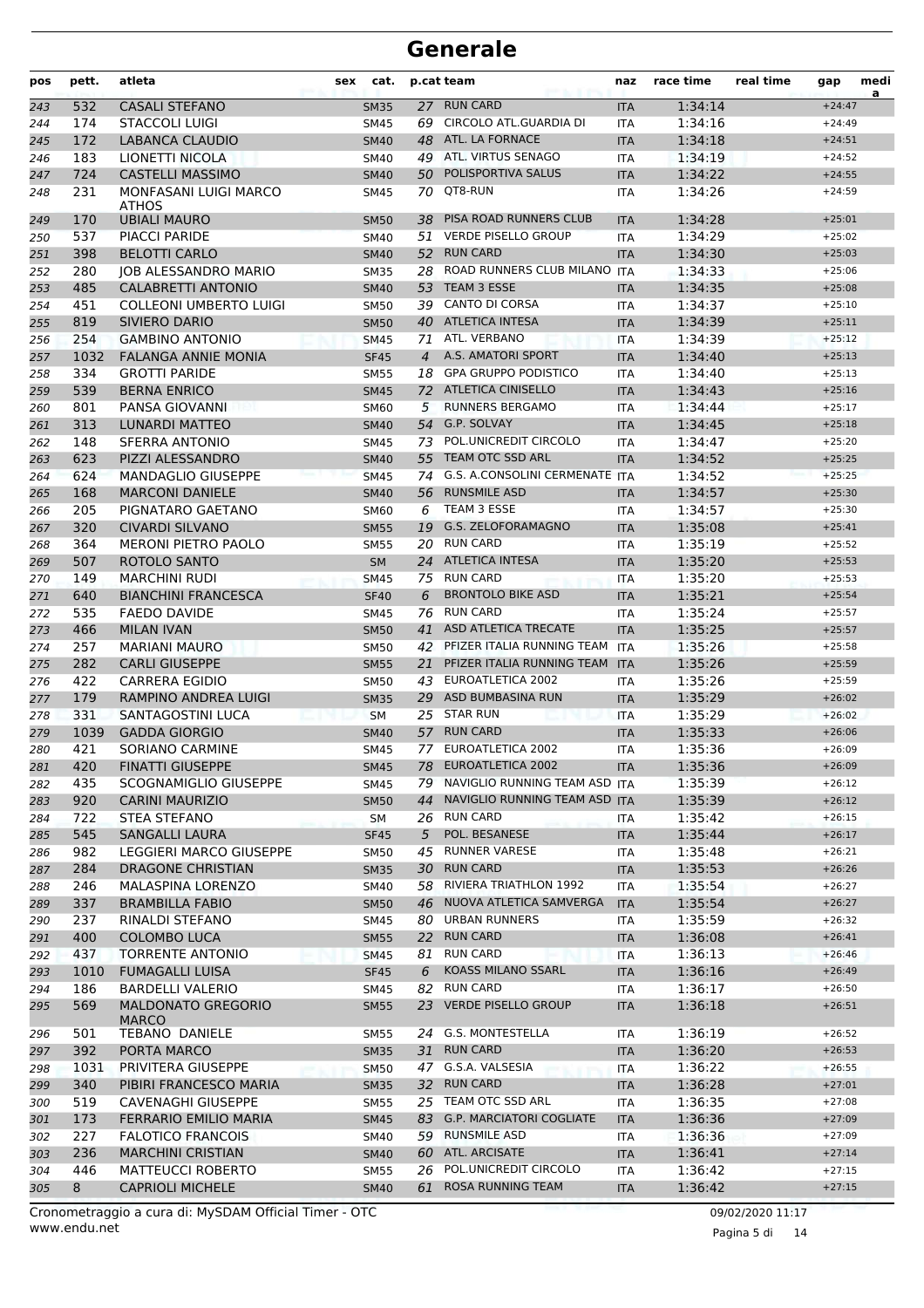| pos        | pett.      | atleta                                          | sex | cat.                       |             | p.cat team                             | naz                      | race time          | real time | gap                  | medi<br>a |
|------------|------------|-------------------------------------------------|-----|----------------------------|-------------|----------------------------------------|--------------------------|--------------------|-----------|----------------------|-----------|
| 306        | 465        | <b>BINDA MATTEO</b>                             |     | <b>SM45</b>                |             | 84 ATHLETIC TEAM LARIO                 | <b>ITA</b>               | 1:36:45            |           | $+27:18$             |           |
| 307        | 559        | <b>BASSANINI EDOARDO</b>                        |     | SM40                       |             | 62 NOVARA CHE CORRE                    | ITA                      | 1:36:51            |           | $+27:24$             |           |
| 308        | 212        | <b>NORDIO ANDREA</b>                            |     | <b>SM45</b>                | 85          | ROAD RUNNERS CLUB MILANO               | <b>ITA</b>               | 1:36:53            |           | $+27:26$             |           |
| 309        | 159        | <b>SANGALLI MAURIZIO</b>                        |     | <b>SM45</b>                | 86          | ASD TAPASCIONE RUNNING                 | <b>ITA</b>               | 1:36:56            |           | $+27:29$             |           |
| 310        | 308        | <b>FRATE FABRIZIO</b>                           |     | <b>SM50</b>                |             | 48 G.S. C.S.I. MORBEGNO                | <b>ITA</b>               | 1:37:06            |           | $+27:38$             |           |
| 311        | 752        | <b>BONGIORNO GIACOMO</b>                        |     | <b>SM45</b>                |             | 87 PODISMO MUGGIANO                    | <b>ITA</b>               | 1:37:06            |           | $+27:39$             |           |
| 312        | 259        | RANZINI LAURA                                   |     | <b>SF40</b>                | 7           | <b>RUN CARD</b>                        | <b>ITA</b>               | 1:37:07            |           | $+27:40$             |           |
| 313        | 218        | PINOTTI TERENZIO EZIO                           |     | <b>SM65</b>                | 2           | <b>MEDIRUN</b>                         | <b>ITA</b>               | 1:37:08            |           | $+27:41$             |           |
| 314        | 613        | <b>SANGIORGI CLAUDIO</b>                        |     | <b>SM50</b>                | 49          | TEAM OTC SSD ARL                       | <b>ITA</b>               | 1:37:09            |           | $+27:42$             |           |
| 315        | 622        | <b>CIACCI PAOLO</b>                             |     | <b>SM35</b>                | 33          | <b>RUN CARD</b><br><b>RUN CARD</b>     | ITA                      | 1:37:09            |           | $+27:42$             |           |
| 316        | 171<br>580 | CARRARA ALESSANDRO<br><b>MUSSO SEBASTIANO</b>   |     | <b>SM40</b>                | 63<br>27    | POL.UNICREDIT CIRCOLO                  | <b>ITA</b>               | 1:37:10<br>1:37:30 |           | $+27:43$<br>$+28:03$ |           |
| 317        | 353        | <b>INVERNIZZI ANDREA</b>                        |     | <b>SM55</b>                | 50          | <b>TRIATHLON TEAM</b>                  | <b>ITA</b>               | 1:37:36            |           | $+28:09$             |           |
| 318<br>319 | 261        | <b>GORNATI GIACOMO</b>                          |     | <b>SM50</b><br>SM          |             | 27 A.ATL. CASOREZZO                    | <b>ITA</b><br>ITA        | 1:37:36            |           | $+28:09$             |           |
| 320        | 514        | <b>BORRELLO DAVIDE</b>                          |     | <b>SM45</b>                | 88          | QT8-RUN                                | <b>ITA</b>               | 1:37:37            |           | $+28:10$             |           |
| 321        | 985        | LONGO MAURO                                     |     | <b>SM55</b>                | 28          | <b>RUNNER VARESE</b>                   | ITA                      | 1:37:39            |           | $+28:12$             |           |
| 322        | 635        | <b>BERTINO STEFANO</b>                          |     | <b>SM50</b>                | 51          | <b>URBAN RUNNERS</b>                   | <b>ITA</b>               | 1:37:40            |           | $+28:12$             |           |
| 323        | 504        | <b>BELOTTI MAURO ANDREA</b>                     |     | <b>SM50</b>                |             | 52 ATLETICA INTESA                     | <b>ITA</b>               | 1:37:43            |           | $+28:16$             |           |
| 324        | 354        | PALMIGIANI DANIELE                              |     | <b>SM45</b>                |             | 89 STAR RUN                            | <b>ITA</b>               | 1:37:44            |           | $+28:17$             |           |
| 325        | 333        | <b>TAIOCCHI DARIO</b>                           |     | <b>SM55</b>                |             | 29 RUNNERS BERGAMO                     | ITA                      | 1:37:44            |           | $+28:17$             |           |
| 326        | 994        | <b>TELERA MATTEO GIUSEPPE</b>                   |     | <b>SM45</b>                | 90          | <b>RUNCARD</b>                         | <b>ITA</b>               | 1:37:52            |           | $+28:24$             |           |
| 327        | 417        | <b>FAVATA SALVATORE</b>                         |     | <b>SM</b>                  | 28          | <b>101 RUNNING ASD</b>                 | <b>ITA</b>               | 1:37:52            |           | $+28:25$             |           |
| 328        | 358        | <b>CALDARELLI FRANCESCO</b>                     |     | <b>SM50</b>                | 53          | QT8-RUN                                | <b>ITA</b>               | 1:37:54            |           | $+28:27$             |           |
|            |            | <b>SAVERIO</b>                                  |     |                            |             |                                        |                          |                    |           |                      |           |
| 329        | 250        | CAIBUCATTI EDOARDO                              |     | SM45                       | 91          | TEAM OTC SSD ARL                       | ITA                      | 1:37:55            |           | $+28:28$             |           |
| 330        | 415        | DI SARNO FABIO                                  |     | <b>SM45</b>                | 92          | TEAM OTC SSD ARL                       | <b>ITA</b>               | 1:37:56            |           | $+28:28$             |           |
| 331        | 490        | SOFIA CANIO                                     |     | <b>SM50</b>                | 54          | TEAM 3 ESSE                            | <b>ITA</b>               | 1:37:57            |           | $+28:30$             |           |
| 332        | 311        | <b>FRIGERIO CARLO</b>                           |     | <b>SM40</b>                |             | 64 RUN CARD                            | <b>ITA</b>               | 1:38:00            |           | $+28:33$             |           |
| 333        | 296        | <b>MARTINELLI FULVIO</b>                        |     | <b>SM60</b>                | $7^{\circ}$ | <b>RASCHIANI TRIATHLON</b>             | <b>ITA</b>               | 1:38:04            |           | $+28:37$             |           |
| 334        | 925        | INGRASSIA MASSIMO                               |     | <b>SM50</b>                | 55          | NAVIGLIO RUNNING TEAM ASD              | <b>ITA</b>               | 1:38:06            |           | $+28:39$             |           |
| 335        | 921        | <b>CASONI DANIELE</b>                           |     | SM40                       | 65          | NAVIGLIO RUNNING TEAM ASD ITA          |                          | 1:38:06            |           | $+28:39$             |           |
| 336        | 1030       | <b>RUFFINI WILLIAM</b>                          |     | <b>SM45</b>                |             | 93 G.P. CODOGNO 82                     | <b>ITA</b>               | 1:38:06            |           | $+28:39$             |           |
| 337        | 576        | DE PONTI MAURIZIO                               |     | SM40                       |             | 66 RUN CARD                            | ITA                      | 1:38:07            |           | $+28:40$             |           |
| 338        | 499        | POLLAZZON SERENA                                |     | <b>SF35</b>                | 3           | ATL. SUSA ADRIANO                      | <b>ITA</b>               | 1:38:07            |           | $+28:40$             |           |
| 339        | 515<br>329 | SACCONI ALESSANDRO                              |     | <b>SM50</b>                | 94          | 56 QT8-RUN<br>MONZA MARATHON TEAM - A. | <b>ITA</b>               | 1:38:07            |           | $+28:40$             |           |
| 340<br>341 | 573        | <b>CENTEMERO SIMONE</b><br><b>BARNI STEFANO</b> |     | <b>SM45</b><br><b>SM40</b> | 67          | MONZA MARATHON TEAM - A.               | <b>ITA</b><br><b>ITA</b> | 1:38:07<br>1:38:08 |           | $+28:40$<br>$+28:41$ |           |
| 342        | 459        | <b>MICCIO PIERLUIGI</b>                         |     | <b>SM45</b>                |             | 95 A.S.D. RINCORRO                     | <b>ITA</b>               | 1:38:12            |           | $+28:45$             |           |
| 343        | 262        | AZZARELLO ROSOLINO                              |     | <b>SM55</b>                |             | 30 ATL. 99 VITTUONE                    | <b>ITA</b>               | 1:38:13            |           | $+28:46$             |           |
| 344        | 556        | RIGOLDI MARCO                                   |     | <b>SM40</b>                |             | 68 ALTITUDE RACE                       | <b>ITA</b>               | 1:38:15            |           | $+28:48$             |           |
| 345        | 631        | TARANTINO ROCCO                                 |     | SM45                       |             | 96 URBAN RUNNERS                       | ITA                      | 1:38:17            |           | $+28:50$             |           |
| 346        | 596        | LI CAUSI GIACOMO                                |     | <b>SM40</b>                |             | 69 RUN CARD                            | <b>ITA</b>               | 1:38:18            |           | $+28:51$             |           |
| 347        | 593        | PEDROLI DANIELE                                 |     | <b>SM45</b>                |             | 97 POL. DIMENSIONE SPORT               | ITA                      | 1:38:24            |           | $+28:57$             |           |
| 348        | 194        | <b>CIAFFI GIULIO</b>                            |     | <b>SM45</b>                |             | 98 CAGLIARI MARATHON CLUB              | <b>ITA</b>               | 1:38:25            |           | $+28:58$             |           |
| 349        | 278        | <b>BIOLATTO ANDREA</b>                          |     | SM45                       |             | 99 POD.DEGLI AMICI PIANEZZA            | <b>ITA</b>               | 1:38:27            |           | $+28:59$             |           |
| 350        | 450        | ROMANO ENZO                                     |     | <b>SM50</b>                |             | 57 RUN CARD                            | <b>ITA</b>               | 1:38:27            |           | $+29:00$             |           |
| 351        | 449        | <b>BALBO FEDERICA</b>                           |     | <b>SF45</b>                |             | 7 G.S.D. POD. BUSCHESE                 | ITA                      | 1:38:27            |           | $+29:00$             |           |
| 352        | 487        | <b>IZZO CIRO</b>                                |     | <b>SM45</b>                |             | 100 TEAM 3 ESSE                        | <b>ITA</b>               | 1:38:29            |           | $+29:02$             |           |
| 353        | 141        | <b>MIHAYLOV IVELIN</b>                          |     | <b>SM35</b>                |             | 34 RUN CARD                            | ITA                      | 1:38:31            |           | $+29:04$             |           |
| 354        | 1040       | <b>TURRI MARCO</b>                              |     | <b>SM40</b>                |             | 70 LIFE LAB                            | <b>ITA</b>               | 1:38:34            |           | $+29:07$             |           |
| 355        | 126        | <b>SCOLARO ROBERTO</b>                          |     | <b>SM35</b>                |             | 35 TRIATHLON TEAM                      | ITA                      | 1:38:35            |           | $+29:08$             |           |
| 356        | 764        | <b>DICORATO MICHELE</b>                         |     | <b>SM50</b>                |             | 58 S.CLUB LIB. SESTO                   | <b>ITA</b>               | 1:38:44            |           | $+29:17$             |           |
| 357        | 988        | CATTANEO STEFANO                                |     | SM50                       |             | 59 RUNCARD                             | ITA                      | 1:38:45            |           | $+29:18$             |           |
| 358        | 361        | <b>CARUANA PIETRO</b>                           |     | <b>SM35</b>                |             | 36 NAVIGLIO RUNNING TEAM ASD ITA       |                          | 1:38:51            |           | $+29:24$             |           |
| 359        | 991        | YOUNG CARLA                                     |     | <b>SF45</b>                |             | 8 PODISTICA DILETT.                    | ITA                      | 1:38:59            |           | $+29:32$             |           |
| 360        | 135        | <b>ZAMBETTI LUCA</b>                            |     | <b>SM45</b>                |             | 101 9,92 RUNNING ASD                   | <b>ITA</b>               | 1:39:00            |           | $+29:33$             |           |
| 361        | 607        | SANTAGOSTINI STEFANO                            |     | SM                         |             | 29 STAR RUN                            | ITA                      | 1:39:02            |           | $+29:35$             |           |
| 362        | 629        | <b>GAMBARE' MARCO</b>                           |     | <b>SM40</b>                |             | 71 LIFE LAB                            | <b>ITA</b>               | 1:39:03            |           | $+29:36$             |           |
| 363        | 481        | <b>BERTONCELLO LIDIO</b>                        |     | <b>SM50</b>                |             | 60 SETTE LAGHI RUNNERS                 | <b>ITA</b>               | 1:39:03            |           | $+29:36$             |           |
| 364        | 524        | <b>GIORI MARCO</b>                              |     | <b>SM50</b>                | 61          | <b>RUN CARD</b>                        | <b>ITA</b>               | 1:39:03            |           | $+29:36$             |           |
| 365        | 513        | NAVONE ALESSANDRA                               |     | <b>SF45</b>                | 9           | QT8-RUN                                | <b>ITA</b>               | 1:39:05            |           | $+29:38$             |           |
| 366        | 578        | <b>STEFANIA</b><br><b>GIOVANNIELLO</b>          |     | <b>SM40</b>                |             | 72 PFIZER ITALIA RUNNING TEAM          | <b>ITA</b>               | 1:39:06            |           | $+29:39$             |           |
|            |            | <b>MASSIMILIANO</b>                             |     |                            |             |                                        |                          |                    |           |                      |           |
| 367        | 502        | <b>GARDELLI UGO ANDREA</b>                      |     | SM50                       |             | 62 G.S. MONTESTELLA                    | <b>ITA</b>               | 1:39:07            |           | $+29:40$             |           |
|            |            |                                                 |     |                            |             |                                        |                          |                    |           |                      |           |

www.endu.net Cronometraggio a cura di: MySDAM Official Timer - OTC 09/02/2020 11:17

Pagina 6 di 14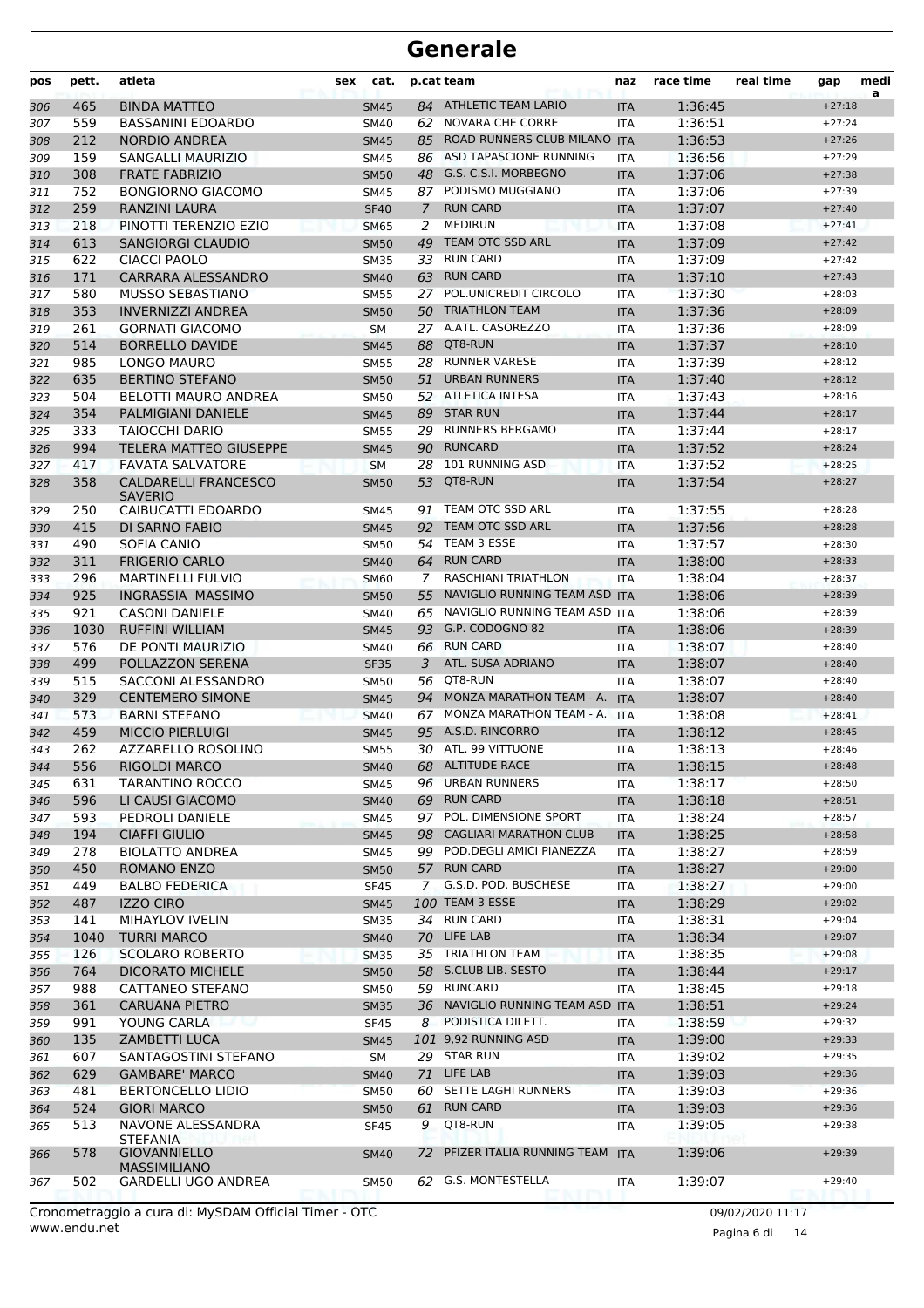| pos        | pett.      | atleta                                  | sex | cat.                       |              | p.cat team                        | naz               | race time          | real time | gap      | medi<br>a |
|------------|------------|-----------------------------------------|-----|----------------------------|--------------|-----------------------------------|-------------------|--------------------|-----------|----------|-----------|
| 368        | 316        | PALATELLA MASSIMO                       |     | <b>SM45</b>                |              | 102 NAVIGLIO RUNNING TEAM ASD ITA |                   | 1:39:08            |           | $+29:41$ |           |
| 369        | 531        | DI GRUTTOLA ALDO                        |     | SM45                       |              | 103 ASD CRA ITALTEL               | ITA               | 1:39:09            |           | $+29:42$ |           |
| 370        | 604        | <b>MERONI LAURA</b>                     |     | <b>SF40</b>                | 8            | <b>RUNSMILE ASD</b>               | <b>ITA</b>        | 1:39:10            |           | $+29:43$ |           |
| 371        | 807        | <b>OLIVARI PIERLUIGI</b>                |     | <b>SM50</b>                |              | 63 G.S. MONTESTELLA               | <b>ITA</b>        | 1:39:12            |           | $+29:45$ |           |
| 372        | 158        | POLITI ENZO                             |     | <b>SM60</b>                | 8            | ASD ATLETICA TRECATE              | <b>ITA</b>        | 1:39:15            |           | $+29:48$ |           |
| 373        | 463        | <b>FAVARO GIANFRANCO</b>                |     | <b>SM60</b>                | 9            | POL.UNICREDIT CIRCOLO             | <b>ITA</b>        | 1:39:16            |           | $+29:49$ |           |
| 374        | 890        | <b>GEMELLI CARLO TOMMASO</b>            |     | <b>SM40</b>                | 73           | ATL. SAN MARCO U.S. ACLI          | <b>ITA</b>        | 1:39:21            |           | $+29:53$ |           |
| 375        | 440        | MENEGHEL PAOLO                          |     | <b>SM55</b>                | 31           | <b>RUN CARD</b>                   | <b>ITA</b>        | 1:39:21            |           | $+29:54$ |           |
| 376        | 618        | <b>GOBBO FABIO</b>                      |     | <b>SM45</b>                |              | <b>104 TEAM 3 ESSE</b>            | <b>ITA</b>        | 1:39:24            |           | $+29:57$ |           |
| 377        | 418        | <b>DESTRO FABIO</b>                     |     | <b>SM</b>                  |              | 30 LA PODISTICA ROBBIESE          | <b>ITA</b>        | 1:39:29            |           | $+30:02$ |           |
| 378        | 452        | DE POL PIERO                            |     | <b>SM50</b>                | 64           | POL.UNICREDIT CIRCOLO             | <b>ITA</b>        | 1:39:32            |           | $+30:05$ |           |
| 379        | 966        | <b>TONIATTI ROBERTO</b>                 |     | <b>SM50</b>                |              | 65 RUN CARD                       | ITA               | 1:39:36            |           | $+30:09$ |           |
| 380        | 625        | <b>GUATTA CRISTINA</b>                  |     | <b>SF50</b>                | $\mathbf{1}$ | <b>RUN CARD</b>                   | <b>ITA</b>        | 1:39:36            |           | $+30:09$ |           |
| 381        | 626        | <b>BASSANESI ANDREA</b>                 |     | <b>SM60</b>                |              | 10 G.S. ZELOFORAMAGNO             | <b>ITA</b>        | 1:39:36            |           | $+30:09$ |           |
| 382        | 157        | <b>ODOARDI IVANO</b>                    |     | <b>SM55</b>                |              | 32 ASD ATLETICA TRECATE           | <b>ITA</b>        | 1:39:37            |           | $+30:10$ |           |
| 383        | 977        | <b>GAGLIARDI ASTRID</b>                 |     | <b>SF40</b>                | 9            | ASD ORTICA TEAM MILANO            | <b>ITA</b>        | 1:39:37            |           | $+30:10$ |           |
| 384        | 581        | <b>FERRO LORENZO</b>                    |     | <b>SM</b>                  | 31           | <b>RUN CARD</b>                   | <b>ITA</b>        | 1:39:38            |           | $+30:11$ |           |
| 385        | 591        | LORENZINI MAURIZIO                      |     | <b>SM60</b>                | 11           | <b>G.S. ZELOFORAMAGNO</b>         | <b>ITA</b>        | 1:39:39            |           | $+30:12$ |           |
| 386        | 209        | <b>CARPI VALERIO</b>                    |     | <b>SM50</b>                |              | 66 AMATORI ATL. CASORATE S.       | <b>ITA</b>        | 1:39:44            |           | $+30:17$ |           |
| 387        | 479        | <b>BOTTINI LUCA</b>                     |     | <b>SM35</b>                |              | 37 RUN CARD                       | <b>ITA</b>        | 1:39:49            |           | $+30:21$ |           |
| 388        | 929        | <b>PATERLINI ANDREA</b>                 |     | <b>SM</b>                  |              | 32 NAVIGLIO RUNNING TEAM ASD ITA  |                   | 1:39:52            |           | $+30:24$ |           |
| 389        | 893        | <b>GORNO GIANLUCA</b>                   |     | <b>SM50</b>                |              | 67 ATL. VIRTUS SENAGO             | <b>ITA</b>        | 1:40:02            |           | $+30:35$ |           |
| 390        | 328        | VIGANÒ MARCO                            |     | <b>SM40</b>                | 74           | <b>RUN CARD</b>                   | <b>ITA</b>        | 1:40:04            |           | $+30:37$ |           |
| 391        | 1038       | <b>ZUCCA ILARIA</b>                     |     | <b>SF35</b>                | 4            | <b>ATLETICA MARATHON</b>          | <b>ITA</b>        | 1:40:07            |           | $+30:40$ |           |
| 392        | 40         | <b>FERRAZZO SANDRO</b>                  |     | <b>SM40</b>                | 75           | AMATORI ATL. CASORATE S.          | <b>ITA</b>        | 1:40:09            |           | $+30:42$ |           |
| 393        | 805        | TARANTINI NICOLA                        |     | <b>SM50</b>                | 68           | ROAD RUNNERS CLUB MILANO ITA      |                   | 1:40:11            |           | $+30:44$ |           |
| 394        | 396        | MEZZANZANICA ATTILIO                    |     | <b>SM40</b>                |              | 76 ATL. U.S. NERVIANESE 1919      | <b>ITA</b>        | 1:40:12            |           | $+30:45$ |           |
| 395        | 1036       | <b>RIGAMONTI DIEGO</b>                  |     | <b>SM35</b>                |              | 38 RUN CARD                       | <b>ITA</b>        | 1:40:13            |           | $+30:46$ |           |
| 396        | 548        | <b>MAGNI LUISA</b>                      |     | <b>SF55</b>                | 1            | PFIZER ITALIA RUNNING TEAM        | <b>ITA</b>        | 1:40:14            |           | $+30:47$ |           |
| 397        | 528        | <b>FIORETTA ELENA</b>                   |     | <b>SF50</b>                | 2            | <b>G.S. SPLENDOR COSSATO</b>      | <b>ITA</b>        | 1:40:14            |           | $+30:47$ |           |
| 398        | 243        | <b>FUSI NIKI</b>                        |     | <b>SM40</b>                |              | 77 9,92 RUNNING ASD               | <b>ITA</b>        | 1:40:18            |           | $+30:51$ |           |
| 399        | 525        | <b>BARONE LUCA</b>                      |     | <b>SM45</b>                |              | 105 RUN CARD                      | ITA               | 1:40:24            |           | $+30:57$ |           |
| 400        | 253        | <b>GATTI SIMONE</b>                     |     | <b>SM50</b>                |              | 69 A.S. CANTURINA POL. S.         | <b>ITA</b>        | 1:40:27            |           | $+30:59$ |           |
| 401        | 628        | <b>LOSA MAURIZIO</b>                    |     | <b>SM60</b>                |              | 12 RUNCARD                        | <b>ITA</b>        | 1:40:27            |           | $+30:59$ |           |
| 402        | 335        | <b>CARDILE GIANLUCA</b>                 |     | <b>SM</b>                  |              | 33 ASD ATLETICA TRECATE           | <b>ITA</b>        | 1:40:30            |           | $+31:02$ |           |
| 403        | 616        | LUONGO GIAMPIERO                        |     | <b>SM45</b>                |              | 106 POL.UNICREDIT CIRCOLO         | <b>ITA</b>        | 1:40:30            |           | $+31:03$ |           |
| 404        | 566        | <b>BUSONI CLAUDIO</b>                   |     | <b>SM45</b>                |              | 107 POL. DIMICA POTENTER          | <b>ITA</b>        | 1:40:32            |           | $+31:05$ |           |
| 405        | 310        | PAGANO FRANCESCO                        |     | <b>SM50</b>                |              | 70 ATLETICA MARATHON              | <b>ITA</b>        | 1:40:33            |           | $+31:05$ |           |
| 406        | 706        | <b>ZUCCARINI FAUSTO</b>                 |     | <b>SM45</b>                |              | 108 RUN CARD                      | <b>ITA</b>        | 1:40:39            |           | $+31:12$ |           |
| 407        | 511        | <b>FIORI MARCO</b>                      |     | SM50                       |              | 71 RUN CARD                       | ITA               | 1:40:41            |           | $+31:14$ |           |
| 408        | 605        | <b>GRECO FRANCESCO</b>                  |     | <b>SM60</b>                | 13           | <b>CIRO' MARINA CHE CORRE</b>     | <b>ITA</b>        | 1:40:47            |           | $+31:20$ |           |
|            | 998        | <b>SALVATORE</b><br><b>TESTA ANDREA</b> |     |                            |              | 109 URBAN RUNNERS                 |                   | 1:40:49            |           | $+31:22$ |           |
| 409        |            | <b>FERRARIO SIMONA</b>                  |     | SM45                       |              | 10 CAMPUS VARESE RUNNERS          | ITA               |                    |           | $+31:26$ |           |
| 410        | 889<br>508 | TAMAGNINI ANGELA                        |     | <b>SF45</b><br><b>SF50</b> |              | 3 ATLETICA INTESA                 | <b>ITA</b>        | 1:40:53<br>1:40:53 |           | $+31:26$ |           |
| 411<br>412 | 341        | <b>CALATINO POMPILIO</b>                |     | <b>SM55</b>                |              | 33 TEAM OTC SSD ARL               | ITA<br><b>ITA</b> | 1:40:55            |           | $+31:28$ |           |
|            | 562        | <b>BRESCIANINI ROBERTO</b>              |     | SM45                       |              | 110 FREE-ZONE                     |                   | 1:40:58            |           | $+31:31$ |           |
| 413        |            | <b>MARIO</b>                            |     |                            |              |                                   | ITA               |                    |           |          |           |
| 414        | 180        | RAMUNDO SALVATORE                       |     | <b>SM35</b>                |              | 39 CORRERE OLTRE ASD              | <b>ITA</b>        | 1:41:00            |           | $+31:33$ |           |
| 415        | 636        | SARTI GUALTIERO                         |     | SM50                       |              | 72 ATL. 99 VITTUONE               | ITA               | 1:41:04            |           | $+31:36$ |           |
| 416        | 588        | <b>MATTEUCCI DOMENICO</b>               |     | <b>SM45</b>                |              | 111 NAVIGLIO RUNNING TEAM ASD ITA |                   | 1:41:08            |           | $+31:41$ |           |
|            |            | <b>LUCA</b>                             |     |                            |              |                                   |                   |                    |           |          |           |
| 417        | 338        | <b>DAMENO LUIGI</b>                     |     | SM55                       | 34           | <b>BRONTOLO BIKE ASD</b>          | ITA               | 1:41:13            |           | $+31:46$ |           |
| 418        | 1013       | <b>CAMPANINI MAURO</b>                  |     | <b>SM60</b>                |              | 14 ATLETICA GALLIATE              | <b>ITA</b>        | 1:41:14            |           | $+31:47$ |           |
| 419        | 321        | SILVERA SILVA ELIANA                    |     | SF                         | 4            | <b>RUN CARD</b>                   | URU               | 1:41:16            |           | $+31:49$ |           |
| 420        | 536        | VALERIA<br><b>DARDATO GIANLUCA</b>      |     | <b>SM50</b>                |              | 73 AZALAI A.S.D.                  | <b>ITA</b>        | 1:41:17            |           | $+31:50$ |           |
| 421        | 476        | <b>BERETTA EMANUELE</b>                 |     | SM50                       |              | 74 MEDIRUN                        | ITA               | 1:41:20            |           | $+31:53$ |           |
| 422        | 615        | <b>BERNA MANUELA</b>                    |     | <b>SF45</b>                | 11           | PFIZER ITALIA RUNNING TEAM ITA    |                   | 1:41:35            |           | $+32:08$ |           |
| 423        | 542        | ZILIO CLAUDIO SERGIO                    |     | SM45                       |              | 112 RUNSMILE ASD                  | ITA               | 1:41:37            |           | $+32:10$ |           |
| 424        | 617        | ANGELO GASPARE                          |     | <b>SM35</b>                |              | 40 RUN CARD                       | <b>ITA</b>        | 1:41:38            |           | $+32:11$ |           |
| 425        | 546        | PAGANO ALFONSO                          |     | SM55                       |              | 35 POL. BESANESE                  | ITA               | 1:41:40            |           | $+32:13$ |           |
| 426        | 357        | DE PICCOLI ERALDO LUIGI                 |     | <b>SM50</b>                |              | 75 RUN CARD                       | <b>ITA</b>        | 1:41:45            |           | $+32:18$ |           |
| 427        | 356        | BONAFEDE ALESSANDRO                     |     | SM40                       |              | 78 POL.UNICREDIT CIRCOLO          | ITA               | 1:41:45            |           | $+32:18$ |           |
| 428        | 234        | SILVESTRINI AGOSTINO                    |     | <b>SM50</b>                | 76           | <b>RUN CARD</b>                   | <b>ITA</b>        | 1:41:48            |           | $+32:21$ |           |
| 429        | 634        | <b>ENRIALTI GIANPIERO</b>               |     | <b>SM55</b>                |              | 36 URBAN RUNNERS                  | ITA               | 1:41:50            |           | $+32:23$ |           |
|            |            |                                         |     |                            |              |                                   |                   |                    |           |          |           |

www.endu.net Cronometraggio a cura di: MySDAM Official Timer - OTC 09/02/2020 11:17

Pagina 7 di 14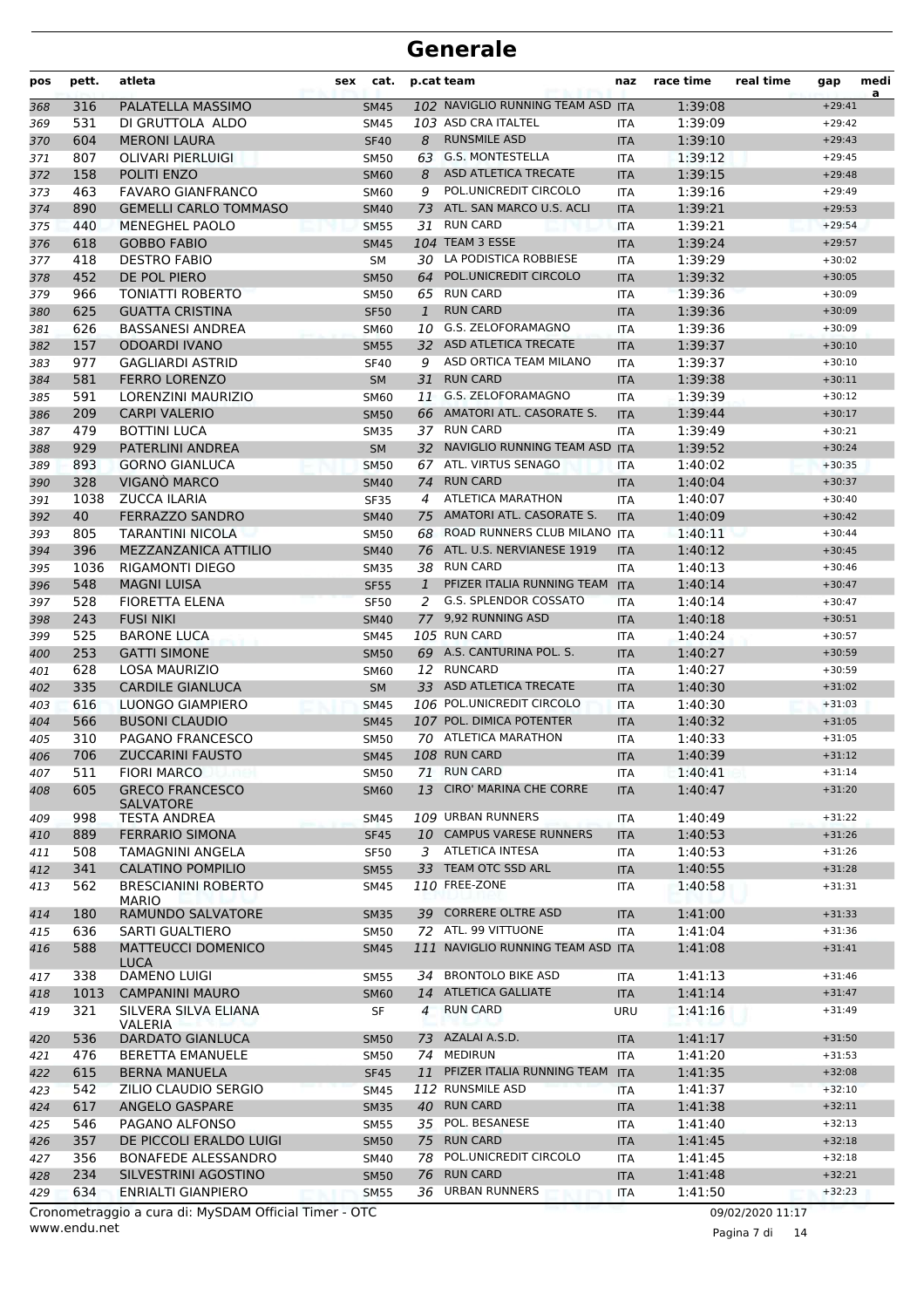| pos | pett. | atleta                                    | <b>sex</b> | cat.        |                | p.cat team                    | naz        | race time | real time | gap      | medi<br>a |
|-----|-------|-------------------------------------------|------------|-------------|----------------|-------------------------------|------------|-----------|-----------|----------|-----------|
| 430 | 642   | <b>BIGATTI MARCO GIUSEPPE</b>             |            | <b>SM50</b> |                | 77 ALZAIA NAVIGLIO RUNNERS    | <b>ITA</b> | 1:41:52   |           | $+32:25$ |           |
| 431 | 592   | MASSA GIAN LUCA                           |            | <b>SM40</b> |                | 79 RUN CARD                   | <b>ITA</b> | 1:42:03   |           | $+32:36$ |           |
| 432 | 413   | <b>BRUSA LORENZO</b>                      |            | <b>SM45</b> |                | 113 CUS PRO PATRIA MILANO     | <b>ITA</b> | 1:42:03   |           | $+32:36$ |           |
| 433 | 529   | <b>MURA GIANLUCA</b>                      |            | <b>SM45</b> |                | 114 LA MICHETTA               | ITA        | 1:42:03   |           | $+32:36$ |           |
| 434 | 543   | <b>CUNANAN ARCHIMEDES</b>                 |            | <b>SM45</b> |                | 115 9,92 RUNNING ASD          | PHI        | 1:42:05   |           | $+32:38$ |           |
| 435 | 438   | DOMANIN FABRIZIO                          |            | <b>SM45</b> |                | 116 G.P. I GAMBER DE          | <b>ITA</b> | 1:42:07   |           | $+32:40$ |           |
| 436 | 627   | <b>PAVIA GIANLUCA</b>                     |            | <b>SM45</b> |                | 117 FRIESIAN TEAM             | <b>ITA</b> | 1:42:22   |           | $+32:55$ |           |
| 437 | 526   | LEVA MASSIMILIANO                         |            | <b>SM50</b> |                | 78 PODISTI VALLE OLONA        | <b>ITA</b> | 1:42:24   |           | $+32:57$ |           |
| 438 | 478   | <b>PISONI ANDREA</b>                      |            | <b>SM40</b> |                | 80 RUN CARD                   | <b>ITA</b> | 1:42:26   |           | $+32:59$ |           |
| 439 | 503   | LONGONE MASSIMILIANO                      |            | <b>SM45</b> |                | 118 G.S. MONTESTELLA          | ITA        | 1:42:29   |           | $+33:02$ |           |
| 440 | 759   | <b>GIANNOTTI ANDREA</b>                   |            | <b>SM35</b> |                | 41 S.CLUB LIB. SESTO          | <b>ITA</b> | 1:42:29   |           | $+33:02$ |           |
| 441 | 620   | CALLEGARIN IVANO                          |            | <b>SM35</b> |                | 42 RUN CARD                   | <b>ITA</b> | 1:42:32   |           | $+33:05$ |           |
| 442 | 477   | <b>ZULIAN AGOSTINO</b>                    |            | <b>SM60</b> |                | 15 RUN CARD                   | <b>ITA</b> | 1:42:34   |           | $+33:07$ |           |
| 443 | 719   | BERTINETTO DAVIDE                         |            | <b>SM</b>   |                | 34 A.S.D.POD. VALLE           | ITA        | 1:42:39   |           | $+33:12$ |           |
| 444 | 739   | <b>GIANNASCA GENEROSO</b>                 |            | <b>SM45</b> |                | 119 G.S. Q. S.AMBROGIO        | <b>ITA</b> | 1:42:41   |           | $+33:14$ |           |
| 445 | 484   | <b>FERRARIO ROBERTO</b>                   |            | <b>SM50</b> |                | 79 SETTE LAGHI RUNNERS        | ITA        | 1:42:43   |           | $+33:15$ |           |
| 446 | 595   | <b>TAROCCO MANUELA</b>                    |            | <b>SF40</b> |                | 10 G.P. VILLASANTESE          | <b>ITA</b> | 1:42:43   |           | $+33:16$ |           |
| 447 | 419   | ROSCIO GIUSEPPINO                         |            | SM60        |                | 16 ASD TEAM PERETTI           | <b>ITA</b> | 1:42:46   |           | $+33:19$ |           |
| 448 | 980   | <b>GIUNTA ROSANNA</b>                     |            | <b>SF40</b> | 11             | <b>RUNNER VARESE</b>          | <b>ITA</b> | 1:42:46   |           | $+33:19$ |           |
| 449 | 460   | <b>CAMARDA PASOUALE</b>                   |            | SM40        |                | 81 CIRCOLO ATL.GUARDIA DI     | <b>ITA</b> | 1:42:48   |           | $+33:21$ |           |
| 450 | 981   | <b>CANTONI ROBERTO</b>                    |            | <b>SM60</b> |                | 17 RUNNER VARESE              | <b>ITA</b> | 1:42:49   |           | $+33:22$ |           |
| 451 | 423   | <b>TEORA DANIELE</b>                      |            | <b>SM45</b> |                | 120 EUROATLETICA 2002         | <b>ITA</b> | 1:42:51   |           | $+33:24$ |           |
| 452 | 405   | <b>FERRARA GIORGIO</b>                    |            | <b>SM40</b> |                | 82 TEAM OTC SSD ARL           | <b>ITA</b> | 1:42:55   |           | $+33:28$ |           |
| 453 | 412   | <b>RIPAMONTI LUCA</b>                     |            | SM40        |                | 83 RUN CARD                   | <b>ITA</b> | 1:42:58   |           | $+33:31$ |           |
| 454 | 397   | <b>GOBBI GISELLA</b>                      |            | <b>SF40</b> | 12             | PLAYLIFE PONZANO              | <b>ITA</b> | 1:42:58   |           | $+33:31$ |           |
| 455 | 425   | <b>DEGIOVANNINI GIOVANNI</b>              |            | <b>SM65</b> | 3              | NOVARA CHE CORRE              | <b>ITA</b> | 1:43:00   |           | $+33:33$ |           |
| 456 | 444   | <b>GUSSONI SABRINA</b>                    |            | <b>SF50</b> | $\overline{4}$ | ATL. ARCISATE                 | <b>ITA</b> | 1:43:04   |           | $+33:37$ |           |
| 457 | 73    | LA MOTTA DOMENICO                         |            | <b>SM50</b> | 80             | <b>CUS PRO PATRIA MILANO</b>  | ITA        | 1:43:06   |           | $+33:38$ |           |
| 458 | 552   | <b>CHIARENTIN ENEA</b>                    |            | <b>SM45</b> |                | 121 KOASS MILANO SSARL        | <b>ITA</b> | 1:43:07   |           | $+33:40$ |           |
| 459 | 598   | <b>RESTELLI STEFANO</b>                   |            | <b>SM35</b> |                | 43 RUN CARD                   | <b>ITA</b> | 1:43:08   |           | $+33:41$ |           |
| 460 | 1018  | <b>SALA MARIO VITTORIO</b>                |            | <b>SM55</b> |                | 37 POL. DIMICA POTENTER       | <b>ITA</b> | 1:43:10   |           | $+33:43$ |           |
| 461 | 956   | <b>MACCIO' LUIGI</b>                      |            | <b>SM55</b> |                | 38 ATL. NOVESE                | <b>ITA</b> | 1:43:15   |           | $+33:48$ |           |
| 462 | 447   | <b>GERVASIO ANTONIO</b>                   |            | <b>SM55</b> |                | 39 TEAM OTC SSD ARL           | <b>ITA</b> | 1:43:20   |           | $+33:53$ |           |
| 463 | 560   | <b>CORSI MASSIMILIANO</b>                 |            | <b>SM50</b> | 81             | TEAM 3 ESSE                   | ITA        | 1:43:25   |           | $+33:58$ |           |
| 464 | 414   | MAGISTRELLI GIAMPIERO                     |            | <b>SM50</b> |                | 82 RUN CARD                   | <b>ITA</b> | 1:43:27   |           | $+34:00$ |           |
| 465 | 708   | CAZZANIGA ANNA GIULIA                     |            | <b>SF40</b> | 13             | <b>RUN CARD</b>               | <b>ITA</b> | 1:43:28   |           | $+34:00$ |           |
| 466 | 475   | <b>VITALETTI SERGIO</b>                   |            | <b>SM55</b> |                | 40 ATLETICA MARATHON          | <b>ITA</b> | 1:43:30   |           | $+34:03$ |           |
| 467 | 541   | <b>SEGATTO ALBERTO</b>                    |            | <b>SM45</b> |                | 122 ATL. NOVESE               | ITA        | 1:43:39   |           | $+34:12$ |           |
| 468 | 523   | VIGNOLA MASSIMILIANO                      |            | <b>SM45</b> |                | 123 ASD TAPASCIONE RUNNING    | <b>ITA</b> | 1:43:39   |           | $+34:12$ |           |
| 469 | 506   | DEL PRETE FEDERICO                        |            | <b>SM45</b> |                | 124 ATLETICA INTESA           | <b>ITA</b> | 1:43:41   |           | $+34:14$ |           |
| 470 | 579   | <b>BERTRANDI FRANCESCO</b>                |            | <b>SM35</b> |                | 44 S.O.I. INVERUNO            | <b>ITA</b> | 1:43:42   |           | $+34:15$ |           |
| 471 | 760   | <b>GIGANTI RICCARDO</b>                   |            | SM50        |                | 83 S.CLUB LIB. SESTO          | ITA        | 1:43:44   |           | $+34:17$ |           |
| 472 | 256   | <b>TORELLI LUCA</b>                       |            | <b>SM40</b> |                | 84 UNA TRICYCLESCHOOL ASD     | <b>ITA</b> | 1:43:46   |           | $+34:18$ |           |
| 473 | 583   | <b>AGNELLO GIUSEPPE</b>                   |            | <b>SM65</b> | 4              | NAVIGLIO RUNNING TEAM ASD ITA |            | 1:43:49   |           | $+34:22$ |           |
| 474 | 491   | <b>NASTASI MARCO</b>                      |            | <b>SM35</b> |                | 45 A.S.D. ESCAPE TEAM         | <b>ITA</b> | 1:43:50   |           | $+34:23$ |           |
| 475 | 517   | <b>CRESPI PAOLO GIOVANNI</b><br>LIVIO     |            | SM60        | 18             | <b>CAMPUS VARESE RUNNERS</b>  | <b>ITA</b> | 1:43:51   |           | $+34:24$ |           |
| 476 | 884   | <b>GALAFASSI ANDREA</b>                   |            | <b>SM50</b> |                | 84 A.S.D. MARCIACARATESI      | <b>ITA</b> | 1:43:56   |           | $+34:29$ |           |
| 477 | 458   | NIPOTI MARCO                              |            | SM50        |                | 85 TEAM OTC SSD ARL           | ITA        | 1:43:57   |           | $+34:30$ |           |
| 478 | 557   | <b>GHEZZI ALESSANDRO</b>                  |            | <b>SM50</b> |                | 86 EUROATLETICA 2002          | <b>ITA</b> | 1:43:59   |           | $+34:32$ |           |
| 479 | 436   | LITTA WILLIAM                             |            | SM40        |                | 85 RUN CARD                   | <b>ITA</b> | 1:44:00   |           | $+34:33$ |           |
| 480 | 1003  | <b>CHIOLINI LUIGI</b>                     |            | <b>SM40</b> |                | 86 URBAN RUNNERS              | <b>ITA</b> | 1:44:02   |           | $+34:35$ |           |
| 481 | 457   | <b>MAININI ROBERTO</b>                    |            | <b>SM50</b> |                | 87 PRO PATRIA A.R.C. BUSTO A. | ITA        | 1:44:05   |           | $+34:38$ |           |
| 482 | 433   | <b>MAGNANI ROBERTO</b><br><b>PASQUALE</b> |            | <b>SM55</b> |                | 41 G.P. AVIS PAVIA            | <b>ITA</b> | 1:44:08   |           | $+34:41$ |           |
| 483 | 401   | <b>BALDON GABRIELE</b>                    |            | SM55        | 42             | ROAD RUNNERS CLUB MILANO ITA  |            | 1:44:09   |           | $+34:42$ |           |
| 484 | 469   | <b>VILLA ENNIO</b>                        |            | <b>SM70</b> | $\mathbf{1}$   | SETTE LAGHI RUNNERS           | <b>ITA</b> | 1:44:09   |           | $+34:42$ |           |
| 485 | 395   | <b>CANTELLA MICHELE</b>                   |            | <b>SM50</b> |                | 88 ASD AMICI DELLO SPORT      | ITA        | 1:44:10   |           | $+34:42$ |           |
| 486 | 547   | <b>CASSANI RICCARDO</b>                   |            | SM40        |                | 87 RUN CARD                   | <b>ITA</b> | 1:44:10   |           | $+34:43$ |           |
| 487 | 600   | ROVELLI MASSIMILIANO                      |            | <b>SM50</b> |                | 89 RUN CARD                   | <b>ITA</b> | 1:44:11   |           | $+34:44$ |           |
| 488 | 509   | <b>TROIANO LORENZO</b>                    |            | <b>SM50</b> |                | 90 ATLETICA INTESA            | <b>ITA</b> | 1:44:13   |           | $+34:46$ |           |
| 489 | 165   | PEDROLINI GIOVANNI                        |            | SM55        |                | 43 RUNNING SARONNO            | <b>ITA</b> | 1:44:15   |           | $+34:48$ |           |
| 490 | 555   | <b>GRASSANO DAVIDE</b>                    |            | <b>SM50</b> |                | 91 ATL. NOVESE                | <b>ITA</b> | 1:44:15   |           | $+34:48$ |           |
| 491 | 430   | <b>GUIDONI VIRGILIO</b>                   |            | SM50        |                | 92 U.S. VIRTUS BINASCO ATL.   | ITA        | 1:44:16   |           | $+34:49$ |           |
| 492 | 483   | <b>UBOLDI FABRIZIO</b>                    |            | <b>SM45</b> |                | 125 RUN CARD                  | <b>ITA</b> | 1:44:18   |           | $+34:51$ |           |
|     |       |                                           |            |             |                |                               |            |           |           |          |           |

Pagina 8 di 14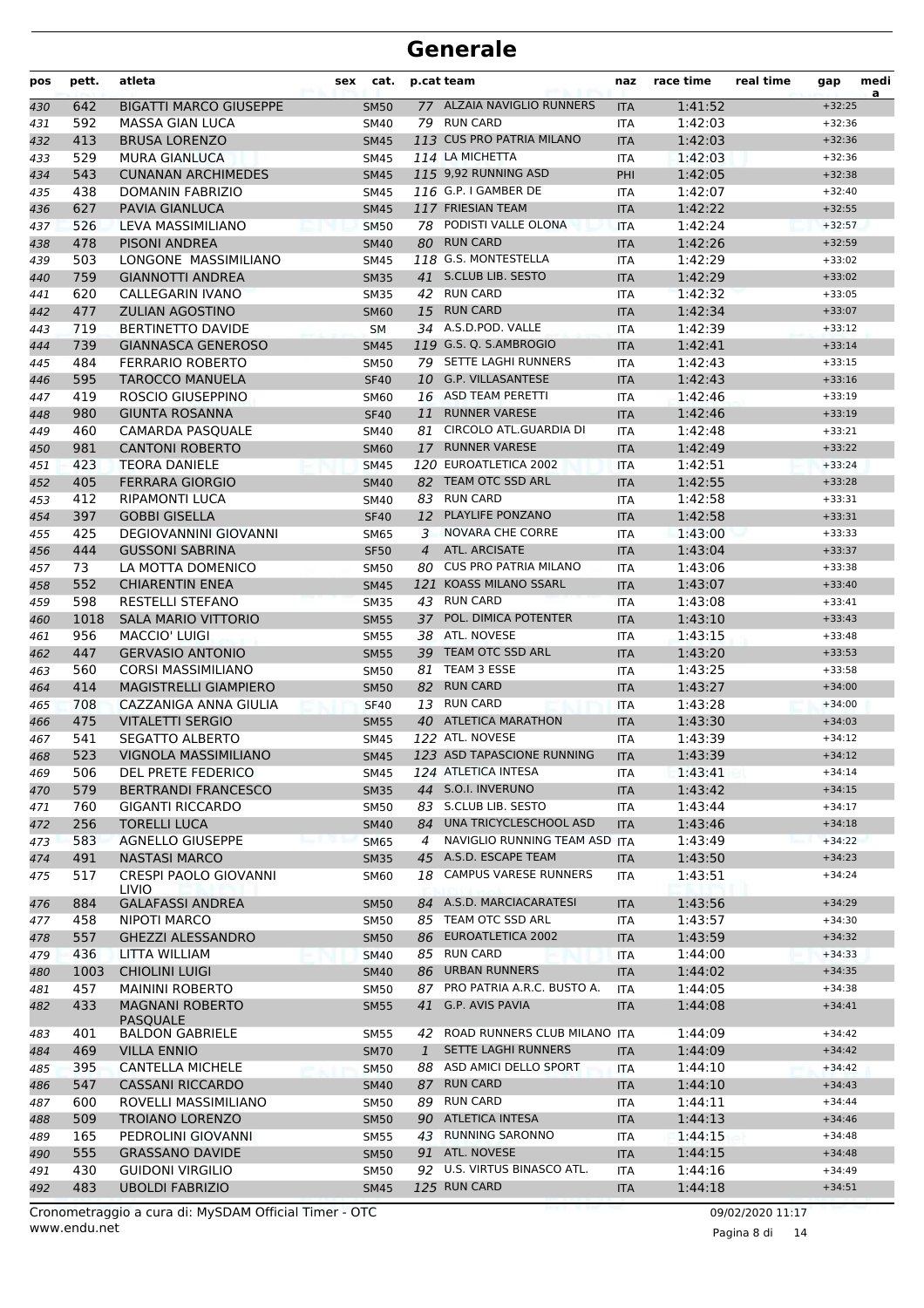| pos        | pett.      | atleta                                            | <b>sex</b> | cat.                       |             | p.cat team                                       | naz                      | race time          | real time | gap                  | medi<br>a |
|------------|------------|---------------------------------------------------|------------|----------------------------|-------------|--------------------------------------------------|--------------------------|--------------------|-----------|----------------------|-----------|
| 493        | 968        | <b>PAGLIARINI ROBERTO</b>                         |            | <b>SM35</b>                |             | 46 ASD ORTICA TEAM MILANO                        | <b>ITA</b>               | 1:44:21            |           | $+34:54$             |           |
| 494        | 347        | LEVATINO CARLO                                    |            | <b>SM50</b>                |             | 93 RUNNER VARESE                                 | ITA                      | 1:44:21            |           | $+34:54$             |           |
| 495        | 970        | SPAMPINATO ARMANDO                                |            | <b>SM45</b>                |             | 126 G.P. GORGONZOLA '88                          | <b>ITA</b>               | 1:44:22            |           | $+34:55$             |           |
| 496        | 215        | LO MEO MAURIZIO                                   |            | <b>SM50</b>                |             | 94 ONDAVERDE ATHLETIC TEAM                       | <b>ITA</b>               | 1:44:23            |           | $+34:56$             |           |
| 497        | 621        | <b>CALABRESE MASSIMO</b>                          |            | <b>SM45</b>                |             | 127 RUN CARD                                     | <b>ITA</b>               | 1:44:25            |           | $+34:58$             |           |
| 498        | 789        | ALBINI ELENA                                      |            | <b>SF50</b>                | 5           | <b>URBAN RUNNERS</b>                             | <b>ITA</b>               | 1:44:27            |           | $+35:00$             |           |
| 499        | 468        | <b>FAVALE NATALE LEONARDO</b>                     |            | <b>SM50</b>                | 95          | MONTAGNETTA S SKYRUNNER ITA                      |                          | 1:44:29            |           | $+35:02$             |           |
| 500        | 263        | LACIDOGNA FRANCESCO                               |            | <b>SM45</b>                |             | 128 RUN CARD                                     | <b>ITA</b>               | 1:44:36            |           | $+35:09$             |           |
| 501        | 574        | <b>MAZZA ANTONIO</b>                              |            | <b>SM50</b>                |             | 96 ATLETICA GALLIATE                             | <b>ITA</b>               | 1:44:50            |           | $+35:23$             |           |
| 502        | 818        | PREVE GIULIO GIUSEPPE                             |            | <b>SM45</b>                |             | 129 ATLETICA INTESA<br>97 VERDE PISELLO GROUP    | <b>ITA</b>               | 1:44:50            |           | $+35:23$             |           |
| 503        | 703<br>582 | <b>CORIGLIANO ANTONIO</b><br><b>COPELLI MAURO</b> |            | <b>SM50</b><br><b>SM50</b> |             | 98 G.A.P. SARONNO                                | <b>ITA</b><br><b>ITA</b> | 1:44:52<br>1:44:55 |           | $+35:25$<br>$+35:28$ |           |
| 504        | 558        | ROSSETTI MASSIMO                                  |            | <b>SM55</b>                |             | 44 RUN CARD                                      | SUI                      | 1:44:58            |           | $+35:31$             |           |
| 505<br>506 | 984        | DIANA CARLO                                       |            | <b>SM50</b>                |             | 99 RUNNER VARESE                                 | ITA                      | 1:45:03            |           | $+35:36$             |           |
| 507        | 512        | <b>BOVO ALBERTO ARNALDO</b>                       |            | <b>SM50</b>                |             | 100 VERDE PISELLO GROUP                          | <b>ITA</b>               | 1:45:13            |           | $+35:46$             |           |
| 508        | 453        | PAVAN MASSIMO                                     |            | <b>SM50</b>                |             | 101 RUN CARD                                     | <b>ITA</b>               | 1:45:14            |           | $+35:47$             |           |
| 509        | 597        | MELEGAZZI DAVIDE                                  |            | <b>SM</b>                  |             | 35 RUN CARD                                      | <b>ITA</b>               | 1:45:14            |           | $+35:47$             |           |
| 510        | 611        | RIVOLTA MARCO                                     |            | <b>SM55</b>                |             | 45 G.P. I GAMBER DE                              | <b>ITA</b>               | 1:45:17            |           | $+35:50$             |           |
| 511        | 492        | <b>CARU' ADRIANO</b>                              |            | <b>SM55</b>                |             | 46 AMATORI ATL. CASORATE S.                      | <b>ITA</b>               | 1:45:17            |           | $+35:50$             |           |
| 512        | 495        | PACCO PATRIZIA                                    |            | <b>SF50</b>                |             | 6 AMATORI ATL. CASORATE S.                       | <b>ITA</b>               | 1:45:18            |           | $+35:50$             |           |
| 513        | 521        | <b>UGGERI LIDIA</b>                               |            | <b>SF55</b>                | 2           | G.P. CASALESE                                    | <b>ITA</b>               | 1:45:19            |           | $+35:52$             |           |
| 514        | 570        | <b>LEONARDO SANTO</b>                             |            | <b>SM55</b>                | 47          | POL.UNICREDIT CIRCOLO                            | <b>ITA</b>               | 1:45:21            |           | $+35:54$             |           |
| 515        | 610        | SABINO TOMMASO                                    |            | <b>SM35</b>                |             | 47 G.P. I GAMBER DE                              | <b>ITA</b>               | 1:45:23            |           | $+35:56$             |           |
| 516        | 510        | <b>PANFILI ANDREA</b>                             |            | <b>SM45</b>                |             | 130 ROSA RUNNING TEAM                            | <b>ITA</b>               | 1:45:26            |           | $+35:59$             |           |
| 517        | 538        | <b>GALIMBERTI MARCO</b>                           |            | <b>SM45</b>                |             | 131 RUN CARD                                     | <b>ITA</b>               | 1:45:29            |           | $+36:02$             |           |
| 518        | 957        | PROVERBIO ALBERTO                                 |            | SM45                       |             | 132 RUN CARD                                     | <b>ITA</b>               | 1:45:30            |           | $+36:03$             |           |
| 519        | 832        | <b>FIGINI MARIAGIULIA</b>                         |            | <b>SF35</b>                |             | 5 ATL. O.S.G. GUANZATE                           | <b>ITA</b>               | 1:45:36            |           | $+36:09$             |           |
| 520        | 833        | <b>TROMBETTA DANIELE</b>                          |            | <b>SM40</b>                | 88          | ATL. O.S.G. GUANZATE                             | <b>ITA</b>               | 1:45:37            |           | $+36:10$             |           |
| 521        | 685        | <b>MAGGIO SANTO</b>                               |            | <b>SM60</b>                |             | 19 RUN CARD                                      | <b>ITA</b>               | 1:45:37            |           | $+36:10$             |           |
| 522        | 561        | <b>BANO DAVIDE</b>                                |            | <b>SM50</b>                |             | 102 TEAM 3 ESSE                                  | <b>ITA</b>               | 1:45:38            |           | $+36:11$             |           |
| 523        | 493        | <b>GARBERI CESARE</b>                             |            | <b>SM60</b>                |             | 20 AMATORI ATL. CASORATE S.                      | <b>ITA</b>               | 1:45:45            |           | $+36:18$             |           |
| 524        | 516        | <b>BOFFINO MASSIMO</b>                            |            | SM45                       |             | 133 QT8-RUN                                      | ITA                      | 1:45:50            |           | $+36:22$             |           |
| 525        | 210        | <b>GIUDICI FABIO</b>                              |            | <b>SM55</b>                |             | 48 AMATORI ATL. CASORATE S.                      | <b>ITA</b>               | 1:45:51            |           | $+36:24$             |           |
| 526        | 875        | STIGLIANO GIOVANNI                                |            | <b>SM45</b>                |             | 134 RUN CARD                                     | <b>ITA</b>               | 1:45:52            |           | $+36:25$             |           |
| 527        | 489        | LOCATELLI MARCO ENRICO                            |            | <b>SM50</b>                |             | 103 TEAM 3 ESSE                                  | <b>ITA</b>               | 1:45:56            |           | $+36:29$             |           |
| 528        | 551        | <b>ZILIANI GIOVANNI</b>                           |            | <b>SM55</b>                |             | 49 ATL. REGGIO ASD                               | <b>ITA</b>               | 1:45:58            |           | $+36:31$             |           |
| 529        | 565        | <b>TRUCCONE GIORGIO</b>                           |            | <b>SM50</b>                |             | 104 RUNNING CENTER CLUB                          | <b>ITA</b>               | 1:45:59            |           | $+36:32$             |           |
| 530        | 612        | VILLA GIOVANNI PAOLO                              |            | <b>SM60</b>                |             | 21 G.P. I GAMBER DE                              | <b>ITA</b>               | 1:46:00            |           | $+36:32$             |           |
| 531        | 568        | <b>FRATE PIERPAOLO</b>                            |            | <b>SM50</b>                |             | 105 TEAM VALTELLINA<br>12 ASD TAPASCIONE RUNNING | <b>ITA</b>               | 1:46:04            |           | $+36:37$             |           |
| 532        | 903<br>544 | <b>BENEDAN KRIS</b><br><b>CECERE VERONICA</b>     |            | <b>SF45</b>                |             | 13 CORRERE OLTRE ASD                             | ITA                      | 1:46:04<br>1:46:11 |           | $+36:37$<br>$+36:44$ |           |
| 533        | 641        | <b>FEDERICI MIRO</b>                              |            | <b>SF45</b><br><b>SM35</b> | 48          | <b>CUS PRO PATRIA MILANO</b>                     | <b>ITA</b><br>ITA        | 1:46:12            |           | $+36:45$             |           |
| 534<br>535 | 779        | DI PAOLA ANTONIO                                  |            | <b>SM40</b>                |             | 89 RUN CARD                                      | <b>ITA</b>               | 1:46:13            |           | $+36:46$             |           |
| 536        | 1014       | ALBERA GIACOMO                                    |            | <b>SM55</b>                |             | 50 A.S.D. CIRCUITO RUNNING                       | <b>ITA</b>               | 1:46:13            |           | $+36:46$             |           |
| 537        | 575        | <b>CARDINALI MAURO</b>                            |            | <b>SM50</b>                |             | 106 A.S.D. GRAVELLONA VCO                        | <b>ITA</b>               | 1:46:17            |           | $+36:50$             |           |
| 538        | 431        | MORETTO GIAN ANDREA                               |            | <b>SM50</b>                |             | 107 ROAD RUNNERS CLUB MILANO                     | <b>ITA</b>               | 1:46:18            |           | $+36:51$             |           |
| 539        | 837        | POZZI RICCARDO                                    |            | <b>SM40</b>                |             | 90 PODISTI VALLE OLONA                           | <b>ITA</b>               | 1:46:19            |           | $+36:52$             |           |
| 540        | 791        | CATTANEO ELIO GIUSEPPE                            |            | SM65                       | 5           | ATL. SAN MARCO U.S. ACLI                         | ITA                      | 1:46:19            |           | $+36:52$             |           |
| 541        | 500        | <b>FELLA ANTONIO</b>                              |            | <b>SM55</b>                | 51          | <b>G.S. MONTESTELLA</b>                          | <b>ITA</b>               | 1:46:21            |           | $+36:54$             |           |
| 542        | 585        | BEVINI LUCIANO STEFANO                            |            | <b>SM60</b>                |             | 22 NAVIGLIO RUNNING TEAM ASD ITA                 |                          | 1:46:26            |           | $+36:59$             |           |
| 543        | 824        | <b>MERONI CLAUDIA</b>                             |            | <b>SF50</b>                | $7^{\circ}$ | <b>RUN CARD</b>                                  | <b>ITA</b>               | 1:46:31            |           | $+37:04$             |           |
| 544        | 224        | <b>GETTI PIERGIORGIO</b>                          |            | SM50                       |             | 108 ATLETICA INTESA                              | ITA                      | 1:46:35            |           | $+37:08$             |           |
| 545        | 979        | <b>CIPOLLETTA STEFANIA</b>                        |            | <b>SF45</b>                |             | 14 RUNNER VARESE                                 | <b>ITA</b>               | 1:46:35            |           | $+37:08$             |           |
| 546        | 471        | <b>MARIONCINI DIEGO</b>                           |            | SM40                       |             | 91 RUN CARD                                      | ITA                      | 1:46:37            |           | $+37:10$             |           |
| 547        | 756        | <b>CALLIPARI GIUSEPPE</b>                         |            | <b>SM45</b>                |             | 135 URBAN RUNNERS                                | <b>ITA</b>               | 1:46:44            |           | $+37:17$             |           |
| 548        | 935        | <b>SCAFIDI DAMIANO</b>                            |            | SM40                       |             | 92 NAVIGLIO RUNNING TEAM ASD ITA                 |                          | 1:46:49            |           | $+37:21$             |           |
| 549        | 553        | <b>BUSCHINI NICOLA</b>                            |            | <b>SM35</b>                |             | 49 A.S.D. CIRCUITO RUNNING                       | <b>ITA</b>               | 1:46:53            |           | $+37:26$             |           |
| 550        | 455        | <b>BALLICU GIUSEPPE</b>                           |            | SM55                       | 52          | POL.UNICREDIT CIRCOLO                            | ITA                      | 1:46:55            |           | $+37:28$             |           |
| 551        | 540        | ROVERSI NICOLETTA                                 |            | <b>SF40</b>                |             | 14 ATLETICA CINISELLO                            | <b>ITA</b>               | 1:46:56            |           | $+37:29$             |           |
| 552        | 898        | <b>BESSONE MARIA CRISTIANA</b>                    |            | <b>SF50</b>                | 8           | A.S.D. OLIMPIA RUNNERS                           | ITA                      | 1:46:57            |           | $+37:30$             |           |
| 553        | 633        | <b>CROCE ROBERTA</b>                              |            | <b>SF45</b>                |             | 15 URBAN RUNNERS                                 | <b>ITA</b>               | 1:46:57            |           | $+37:30$             |           |
| 554        | 771        | <b>ERCOLI DANILO</b>                              |            | SM45                       |             | 136 ATL. ARCISATE                                | ITA                      | 1:47:00            |           | $+37:33$             |           |
| 555        | 156        | SCHIAVONE CLAUDIA                                 |            | <b>SF50</b>                | 9           | P.B.M. BOVISIO MASCIAGO                          | <b>ITA</b>               | 1:47:09            |           | $+37:42$             |           |
| 556        | 439        | <b>NEGRETTI MICHELE</b>                           |            | SM40                       |             | 93 CUS PRO PATRIA MILANO                         | ITA                      | 1:47:14            |           | $+37:47$             |           |

Pagina 9 di 14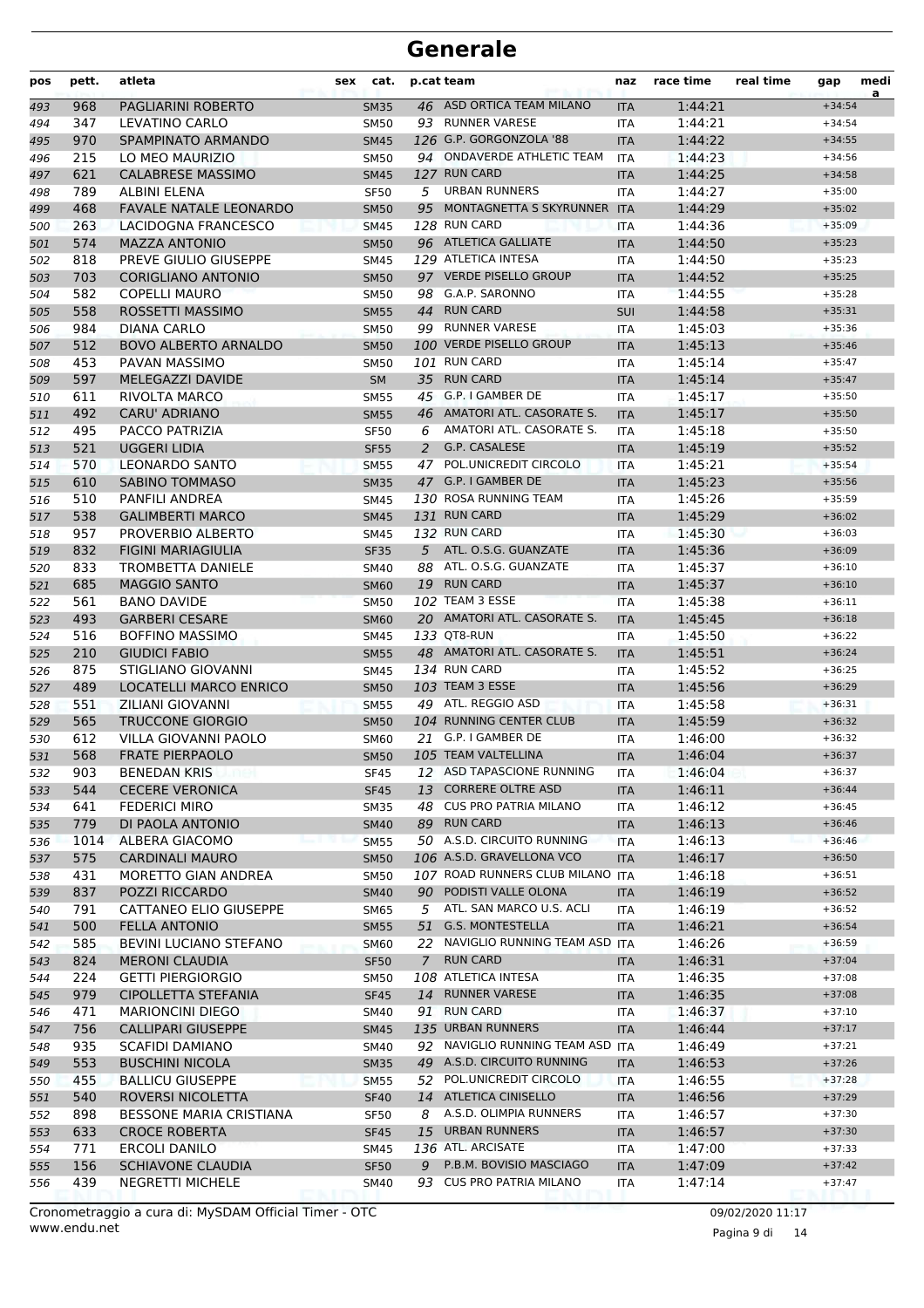| pos | pett. | atleta                                    | sex | cat.        |    | p.cat team                        | naz        | race time | real time | gap      | medi<br>a |
|-----|-------|-------------------------------------------|-----|-------------|----|-----------------------------------|------------|-----------|-----------|----------|-----------|
| 557 | 482   | <b>DEGIOVANNI EDMONDO</b>                 |     | <b>SM45</b> |    | 137 ATLETICA VERCELLI 78          | <b>ITA</b> | 1:47:15   |           | $+37:48$ |           |
| 558 | 448   | <b>FORNER VALERIO</b>                     |     | <b>SM45</b> |    | 138 RUN CARD                      | <b>ITA</b> | 1:47:24   |           | $+37:57$ |           |
| 559 | 922   | <b>CIABURRI LUIGI</b>                     |     | <b>SM45</b> |    | 139 NAVIGLIO RUNNING TEAM ASD ITA |            | 1:47:27   |           | $+38:00$ |           |
| 560 | 65    | <b>CATTANEO MARCO</b>                     |     | <b>SM50</b> |    | 109 ATL. PRESEZZO                 | <b>ITA</b> | 1:47:33   |           | $+38:06$ |           |
| 561 | 608   | <b>BARATTI ROSARIO</b>                    |     | <b>SM70</b> | 2  | <b>RUNNERS BERGAMO</b>            | <b>ITA</b> | 1:47:33   |           | $+38:06$ |           |
| 562 | 550   | DELL'ORTO GIOVANNI                        |     | <b>SM55</b> |    | 53 ATL. VIRTUS SENAGO             | <b>ITA</b> | 1:47:34   |           | $+38:07$ |           |
| 563 | 826   | <b>DELLA FOGLIA SIMONA</b>                |     | <b>SF45</b> |    | 16 RUN CARD                       | <b>ITA</b> | 1:47:37   |           | $+38:10$ |           |
| 564 | 817   | POZZONI ANDREA                            |     | <b>SM40</b> |    | 94 ATLETICA INTESA                | <b>ITA</b> | 1:47:37   |           | $+38:10$ |           |
| 565 | 839   | <b>LAZZARONI STEFANO</b>                  |     | <b>SM45</b> |    | 140 RUN CARD                      | <b>ITA</b> | 1:47:38   |           | $+38:10$ |           |
| 566 | 563   | <b>TUZZOLINO PIETRO</b><br>ANGELO         |     | <b>SM40</b> |    | 95 ATL. SAN MARCO U.S. ACLI       | <b>ITA</b> | 1:47:40   |           | $+38:12$ |           |
| 567 | 763   | <b>CEREDA ROBERTA</b>                     |     | <b>SF35</b> | 6  | S.CLUB LIB. SESTO                 | <b>ITA</b> | 1:47:40   |           | $+38:13$ |           |
| 568 | 1019  | <b>FANTIN MAURO</b>                       |     | <b>SM55</b> | 54 | POL. DIMICA POTENTER              | <b>ITA</b> | 1:47:41   |           | $+38:14$ |           |
| 569 | 842   | <b>ABBIATI FABIO</b>                      |     | <b>SM50</b> |    | 110 CUS PRO PATRIA MILANO         | <b>ITA</b> | 1:47:47   |           | $+38:20$ |           |
| 570 | 838   | <b>MOSELE MARIO</b>                       |     | <b>SM55</b> |    | 55 RUN CARD                       | <b>ITA</b> | 1:47:47   |           | $+38:20$ |           |
| 571 | 136   | <b>COLOMBO RAFFAELLA</b>                  |     | <b>SF45</b> |    | 17 9,92 RUNNING ASD               | <b>ITA</b> | 1:47:54   |           | $+38:27$ |           |
| 572 | 163   | DI BELLA FEDERICO                         |     | <b>SM</b>   |    | 36 RUN CARD                       | <b>ITA</b> | 1:47:59   |           | $+38:32$ |           |
| 573 | 962   | <b>CASTELLI ROBERTO</b>                   |     | <b>SM45</b> |    | 141 CAMPUS VARESE RUNNERS         | <b>ITA</b> | 1:48:02   |           | $+38:35$ |           |
| 574 | 1022  | DE MIRO GIANCARLO                         |     | <b>SM65</b> | 6  | <b>RUN CARD</b>                   | <b>ITA</b> | 1:48:03   |           | $+38:36$ |           |
| 575 | 527   | <b>ZORZOLI CLEMENTE</b>                   |     | <b>SM55</b> |    | 56 9,92 RUNNING ASD               | <b>ITA</b> | 1:48:05   |           | $+38:38$ |           |
| 576 | 464   | PISTUCCI MARCELLO                         |     | <b>SM45</b> |    | 142 POL.UNICREDIT CIRCOLO         | <b>ITA</b> | 1:48:08   |           | $+38:41$ |           |
| 577 | 584   | <b>BASILE ROCCO</b>                       |     | <b>SM40</b> |    | 96 NAVIGLIO RUNNING TEAM ASD ITA  |            | 1:48:14   |           | $+38:47$ |           |
| 578 | 454   | <b>BREMBILLA CRISTINA</b>                 |     | <b>SF40</b> |    | 15 ATL. U.S. NERVIANESE 1919      | <b>ITA</b> | 1:48:15   |           | $+38:47$ |           |
| 579 | 773   | <b>BASSOLI STEFANO</b>                    |     | <b>SM40</b> |    | 97 ATL. ARCISATE                  | <b>ITA</b> | 1:48:15   |           | $+38:47$ |           |
| 580 | 594   | SPATOLIATORE GIOVANNI                     |     | <b>SM60</b> |    | 23 A.S.D.ARIES COMO ATHLETIC      | <b>ITA</b> | 1:48:15   |           | $+38:48$ |           |
| 581 | 632   | <b>PIZZI DAVIDE</b>                       |     | <b>SM45</b> |    | 143 URBAN RUNNERS                 | <b>ITA</b> | 1:48:22   |           | $+38:55$ |           |
| 582 | 802   | <b>RIPAMONTI MICHELA</b>                  |     | <b>SF45</b> |    | 18 RUNNERS BERGAMO                | <b>ITA</b> | 1:48:24   |           | $+38:57$ |           |
| 583 | 318   | <b>RUGGERI CRISTIAN</b>                   |     | <b>SM45</b> |    | 144 NAVIGLIO RUNNING TEAM ASD ITA |            | 1:48:24   |           | $+38:57$ |           |
| 584 | 638   | PANTANO PAOLO                             |     | <b>SM65</b> |    | 7 A.S. DIL. AMICO CORRIDORE       | <b>ITA</b> | 1:48:27   |           | $+39:00$ |           |
| 585 | 955   | <b>CORUZZI MARCO</b>                      |     | <b>SM50</b> |    | 111 U.S. SANGIORGESE              | <b>ITA</b> | 1:48:30   |           | $+39:03$ |           |
| 586 | 908   | <b>BARZAGHI ROBERTO</b>                   |     | SM40        |    | 98 DK RUNNERS MILANO              | <b>ITA</b> | 1:48:32   |           | $+39:05$ |           |
| 587 | 426   | <b>ZAPPONI SARA</b>                       |     | <b>SF35</b> | 7  | <b>RUNSMILE ASD</b>               | <b>ITA</b> | 1:48:33   |           | $+39:06$ |           |
| 588 | 912   | NUNNARI FEDERICO                          |     | <b>SM35</b> |    | 50 SSD RCS ACTIVE TEAM A R.L.     | <b>ITA</b> | 1:48:35   |           | $+39:08$ |           |
| 589 | 411   | <b>OLDANI PAOLA</b>                       |     | <b>SF45</b> |    | 19 RUN CARD                       | <b>ITA</b> | 1:48:36   |           | $+39:09$ |           |
| 590 | 408   | <b>LEONE SIMONA</b>                       |     | <b>SF45</b> | 20 | ROAD RUNNERS CLUB MILANO ITA      |            | 1:48:37   |           | $+39:10$ |           |
| 591 | 470   | <b>COMOLLI ROBERTO</b>                    |     | <b>SM45</b> |    | 145 SETTE LAGHI RUNNERS           | <b>ITA</b> | 1:48:38   |           | $+39:11$ |           |
| 592 | 738   | GIANNI' VALERIA                           |     | SF35        | 8  | G.S. ZELOFORAMAGNO                | <b>ITA</b> | 1:48:40   |           | $+39:13$ |           |
| 593 | 940   | <b>GRACEFFA CALOGERO</b>                  |     | <b>SM55</b> |    | 57 ASD TAPASCIONE RUNNING         | <b>ITA</b> | 1:48:42   |           | $+39:15$ |           |
| 594 | 987   | <b>PAVESI ELENA</b>                       |     | <b>SF45</b> |    | 21 RASCHIANI TRIATHLON            | <b>ITA</b> | 1:48:42   |           | $+39:15$ |           |
| 595 | 924   | <b>FERRARI ROBERTO</b>                    |     | <b>SM55</b> |    | 58 NAVIGLIO RUNNING TEAM ASD ITA  |            | 1:48:42   |           | $+39:15$ |           |
| 596 | 731   | <b>TARELLA DAVIDE</b>                     |     | SM40        |    | 99 ATLETICA MONTEROSA FOGU        | <b>ITA</b> | 1:48:43   |           | $+39:16$ |           |
| 597 | 748   | <b>GHISLANDI FLAVIO GIULIO</b>            |     | <b>SM50</b> |    | 112 ATL. U.S. NERVIANESE 1919     | <b>ITA</b> | 1:48:45   |           | $+39:18$ |           |
| 598 | 564   | <b>SAVIO DANIELE</b>                      |     | SM50        |    | 113 NUOVA ATLETICA SAMVERGA       | <b>ITA</b> | 1:48:46   |           | $+39:19$ |           |
| 599 | 1015  | <b>SELVAGGINI CARLO MARIO</b>             |     | <b>SM50</b> |    | 114 CRAL ANGELINI ASS.SPORT.      | <b>ITA</b> | 1:48:46   |           | $+39:19$ |           |
| 600 | 602   | <b>VERGNANO DAVIDE</b><br><b>GIUSEPPE</b> |     | SM45        |    | 146 ROAD RUNNERS CLUB MILANO ITA  |            | 1:48:58   |           | $+39:31$ |           |
| 601 | 217   | <b>IUSO LEONARDO</b>                      |     | <b>SM65</b> | 8  | <b>RUN CARD</b>                   | <b>ITA</b> | 1:49:03   |           | $+39:36$ |           |
| 602 | 835   | GILIBERTI ANTONIO                         |     | SM45        |    | 147 TEAM OTC SSD ARL              | ITA        | 1:49:04   |           | $+39:36$ |           |
| 603 | 472   | <b>FELLINI MARCO</b>                      |     | <b>SM40</b> |    | 100 S.CLUB LIB. SESTO             | <b>ITA</b> | 1:49:04   |           | $+39:37$ |           |
| 604 | 736   | CAZZANIGA MASSIMILIANO                    |     | SM40        |    | 101 RUN CARD                      | ITA        | 1:49:04   |           | $+39:37$ |           |
| 605 | 684   | <b>RUSPI FRANCESCO</b>                    |     | <b>SM45</b> |    | 148 RUNNING SARONNO               | <b>ITA</b> | 1:49:06   |           | $+39:39$ |           |
| 606 | 964   | PORTA DIEGO                               |     | <b>SM55</b> |    | 59 CARDATLETICA                   | <b>ITA</b> | 1:49:06   |           | $+39:39$ |           |
| 607 | 461   | DEGL' INNOCENTI MARCO                     |     | <b>SM50</b> |    | 115 MONTAGNETTA S SKYRUNNER ITA   |            | 1:49:07   |           | $+39:40$ |           |
| 608 | 630   | PERRUCCI ALBERTO                          |     | SM          |    | 37 URBAN RUNNERS                  | ITA        | 1:49:08   |           | $+39:41$ |           |
| 609 | 755   | PALLAVICINI MASSIMO                       |     | <b>SM50</b> |    | 116 RUN CARD                      | <b>ITA</b> | 1:49:13   |           | $+39:46$ |           |
| 610 | 409   | <b>MEGNA DANIELE</b>                      |     | SM45        |    | 149 RUN CARD                      | <b>ITA</b> | 1:49:16   |           | $+39:49$ |           |
| 611 | 870   | <b>D'AMBROSIO PIETRO</b>                  |     | <b>SM35</b> |    | 51 ALZAIA NAVIGLIO RUNNERS        | <b>ITA</b> | 1:49:16   |           | $+39:49$ |           |
| 612 | 993   | ZANOLO LUCA                               |     | <b>SM55</b> |    | 60 RUNCARD                        | ITA        | 1:49:18   |           | $+39:51$ |           |
| 613 | 416   | PETTENA' GIOVANNI                         |     | <b>SM55</b> |    | 61 ATL. U.S. NERVIANESE 1919      | <b>ITA</b> | 1:49:20   |           | $+39:53$ |           |
| 614 | 745   | SANTOCCHINI FABIO                         |     | SM45        |    | 150 CIRCOLO ATL.GUARDIA DI        | ITA        | 1:49:21   |           | $+39:54$ |           |
| 615 | 945   | <b>AGNUSDEI GIUSEPPE</b>                  |     | <b>SM50</b> |    | 117 EUROATLETICA 2002             | <b>ITA</b> | 1:49:22   |           | $+39:55$ |           |
| 616 | 497   | MIGLIO RAFFAELLA                          |     | <b>SF65</b> | 1  | NOVARA CHE CORRE                  | <b>ITA</b> | 1:49:23   |           | $+39:56$ |           |
| 617 | 729   | <b>ARDENTI ROBERTO</b>                    |     | <b>SM55</b> |    | 62 ROAD RUNNERS CLUB MILANO ITA   |            | 1:49:29   |           | $+40:02$ |           |
| 618 | 730   | ARDENTI VALERIA GIULIA                    |     | PF          | 1  | ROAD RUNNERS CLUB MILANO ITA      |            | 1:49:29   |           | $+40:02$ |           |
| 619 | 1026  | <b>TROMBETTA SARAH</b>                    |     | <b>SF45</b> |    | 22 ATHLETIC TEAM LARIO            | <b>ITA</b> | 1:49:30   |           | $+40:03$ |           |
|     |       |                                           |     |             |    |                                   |            |           |           |          |           |

www.endu.net Cronometraggio a cura di: MySDAM Official Timer - OTC 09/02/2020 11:17

Pagina 10 di 14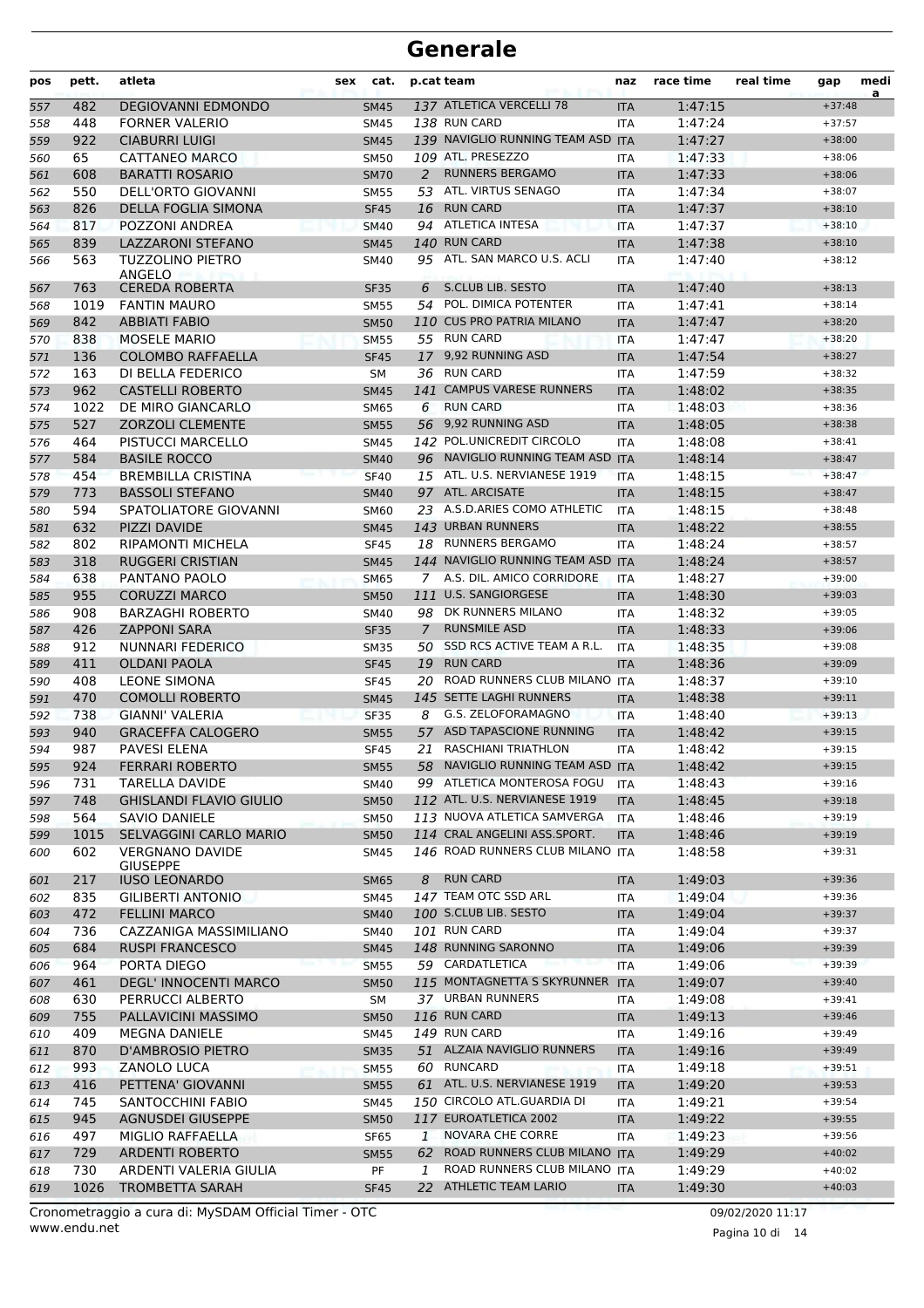| 63 G.S. BERNATESE<br><b>SASSI PAOLO</b><br>$+40:03$<br>620<br>867<br>1:49:30<br><b>SM55</b><br><b>ITA</b><br>38 RUN CARD<br>861<br>DI RENZO ANDREA<br>1:49:33<br>621<br><b>SM</b><br><b>ITA</b><br>$+40:06$<br><b>RUN CARD</b><br>877<br><b>TRINCERI MARIA</b><br>1:49:34<br>622<br><b>SF50</b><br>10<br><b>ITA</b><br>$+40:07$<br><b>ANTONELLA</b><br>PROVASI MARCO<br>102 RUN CARD<br>1:49:37<br>735<br>$+40:10$<br>623<br><b>SM40</b><br><b>ITA</b><br>996<br>64 URBAN RUNNERS<br><b>CERONE MAURO MICHELE</b><br>1:49:38<br><b>SM55</b><br><b>ITA</b><br>$+40:11$<br>624<br>151 TEAM OTC SSD ARL<br>696<br>PECCI MATTEO<br>1:49:41<br>625<br>SM45<br><b>ITA</b><br>$+40:13$<br>885<br><b>VISIGALLI ALDEBARAN</b><br>16 ASD TAPASCIONE RUNNING<br>1:49:43<br>626<br><b>SF40</b><br><b>ITA</b><br>$+40:16$<br>118 G.S. A.CONSOLINI CERMENATE ITA<br>969<br><b>BALZAROTTI UMBERTO</b><br>1:49:45<br>$+40:18$<br>627<br><b>SM50</b><br>65 ASD AVIS OGGIONO<br>978<br><b>CESANA FERDINANDO</b><br>1:49:45<br>628<br><b>SM55</b><br><b>ITA</b><br>$+40:18$<br>119 G.P. GORGONZOLA '88<br>972<br>SERRA SEBASTIANO<br>1:49:46<br>629<br><b>SM50</b><br><b>ITA</b><br>$+40:19$<br>11 FO' DI PE<br>686<br>LIMONTA LETIZIA<br>1:49:47<br>$+40:20$<br><b>SF50</b><br><b>ITA</b><br>630<br>66 TEAM 3 ESSE<br>971<br><b>GUZZETTI LAMBERTO</b><br>1:49:48<br>631<br><b>SM55</b><br><b>ITA</b><br>$+40:21$<br>926<br><b>INTORRELLA FRANCESCO</b><br>39 NAVIGLIO RUNNING TEAM ASD ITA<br>1:50:06<br>632<br><b>SM</b><br>$+40:39$<br>152 ASD TOP RUN<br>910<br>PEVERI ALDO<br>1:50:10<br>$+40:43$<br>633<br><b>SM45</b><br><b>ITA</b><br>103 WOMEN IN RUN<br>299<br><b>SBERGO FRANCESCO</b><br>1:50:13<br>634<br><b>SM40</b><br><b>ITA</b><br>$+40:46$<br>637<br>RIGOLDI GIOVANNI<br>67 MONTAGNETTA S SKYRUNNER ITA<br>1:50:15<br>$+40:48$<br>635<br><b>SM55</b><br><b>GIORGIO</b><br><b>COLLIMEDAGLIA MARIO</b><br>120 A.S.D. ESCAPE TEAM<br>1:50:18<br>788<br>$+40:51$<br>636<br><b>SM50</b><br><b>ITA</b><br>68 G.P. I GAMBER DE<br>851<br>CASTAGNOLO ALFREDO<br>1:50:25<br>$+40:58$<br>637<br><b>SM55</b><br><b>ITA</b><br>153 S.CLUB LIB. SESTO<br>865<br><b>FERRATO OSCAR</b><br>1:50:33<br>638<br><b>SM45</b><br><b>ITA</b><br>$+41:06$<br>782<br><b>GAROFALO STEFANO</b><br>154 TEAM 3 ESSE<br>1:50:38<br><b>SM45</b><br>$+41:11$<br>639<br><b>ITA</b><br>104 POL. NOVATE<br>829<br>TORRIANI ALESSANDRO<br>1:50:40<br>$+41:12$<br>640<br><b>SM40</b><br><b>ITA</b><br>549<br>DE ROBERTO MARCO<br>155 RUN CARD<br>SM45<br><b>ITA</b><br>1:50:48<br>$+41:21$<br>641<br><b>ANTONIO</b><br>52 ASD GP GARLASCHESE<br>642<br>554<br><b>MENEGATO LUCA</b><br>1:50:50<br>$+41:23$<br><b>SM35</b><br><b>ITA</b><br>498<br>SAVASTA SILVIA<br>17 BASE RUNNING<br>1:50:52<br>$+41:25$<br>643<br><b>SF40</b><br><b>ITA</b><br>434<br>121 RUNNERS DESIO<br><b>GHEZZI MAURO GIUSEPPE</b><br>1:50:53<br>$+41:26$<br><b>SM50</b><br><b>ITA</b><br>644<br>122 U.S. MAURINA OLIO CARLI<br>520<br><b>ROGNONI MARCO FELICE</b><br>1:50:54<br>645<br><b>SM50</b><br><b>ITA</b><br>$+41:27$<br>811<br>CAZZANIGA SILVANO<br><b>ATLETICA INTESA</b><br>1:50:56<br>3<br>$+41:29$<br>646<br><b>SM70</b><br><b>ITA</b><br>123 G.A.P. SARONNO<br>571<br>ANNUCCI ROBERTO<br>1:50:57<br>$+41:30$<br>647<br><b>SM50</b><br><b>ITA</b><br><b>G.S. MONTESTELLA</b><br>808<br><b>FASOLATO FELICE</b><br>1:51:03<br><b>SM65</b><br>9<br><b>ITA</b><br>$+41:36$<br>648<br><b>UMBERTO</b><br>24 ATLETICA MARATHON<br>1:51:09<br>473<br><b>BERTACCINI ANDREA</b><br><b>ITA</b><br>649<br>SM60<br>$+41:42$<br>317<br>PROSERPIO CRISTIANO<br>156 NAVIGLIO RUNNING TEAM ASD ITA<br>1:51:10<br>$+41:42$<br><b>SM45</b><br>650<br>402<br>10 ROAD RUNNERS CLUB MILANO ITA<br><b>ZAMBON FABRIZIO</b><br>1:51:12<br>651<br>SM65<br>$+41:45$<br>ASD TAPASCIONE RUNNING<br>1024<br><b>VESCOVI FRANCESCA</b><br>1:51:15<br>652<br><b>SF45</b><br>23<br>$+41:48$<br><b>ITA</b><br>POL. PAGNONA<br>427<br><b>BORGHETTI LEONARDO</b><br>53<br>1:51:21<br>$+41:54$<br>653<br><b>SM35</b><br><b>ITA</b><br><b>RUN CARD</b><br>688<br><b>ARAGONA FRANCESCO</b><br>69<br>1:51:21<br>654<br><b>SM55</b><br><b>ITA</b><br>$+41:54$<br><b>GIUSEPPE</b><br>157 VERDE PISELLO GROUP<br>1:51:23<br>407<br><b>GRASSI CLAUDIO</b><br>SM45<br>$+41:56$<br>655<br>ITA<br><b>GEROLAMO</b><br>124 ATLETICA P.A.R. CANEGRATE<br>432<br><b>DONATO DANIELE</b><br>1:51:29<br><b>SM50</b><br><b>ITA</b><br>$+42:02$<br>656<br>9 A.S.D. ESCAPE TEAM<br>1:51:30<br>567<br><b>FERRARI SIMONA</b><br>SF35<br>ITA<br>$+42:03$<br>657<br>125 TEAM 3 ESSE<br>$+42:06$<br>486<br><b>CASTELNUOVO PIERO</b><br><b>SM50</b><br>1:51:33<br><b>ITA</b><br>658<br>QT8-RUN<br>822<br><b>CICOGNINI GIANNI</b><br><b>SM70</b><br>4<br>ITA<br>1:51:37<br>$+42:10$<br>659<br>158 AMATORI ATL. CASORATE S.<br>698<br>ANDREOLI DIMITRI LUIGI<br><b>SM45</b><br><b>ITA</b><br>1:51:39<br>$+42:11$<br>660<br>159 S.CLUB LIB. SESTO<br>761<br><b>BASSIS MICHELE</b><br>1:51:40<br>$+42:13$<br>SM45<br>ITA<br>661<br>24 ASD ATLETICA TRECATE<br>765<br><b>MAGNAGHI LAURA</b><br>1:51:41<br>$+42:14$<br>662<br><b>SF45</b><br><b>ITA</b><br>10 G.A.P. SARONNO<br>944<br>PIGOZZI MARTA<br>SF35<br>ITA<br>1:51:42<br>$+42:14$<br>663<br>25 PFIZER ITALIA RUNNING TEAM ITA<br>1:52:01<br>$+42:34$<br>850<br><b>RUIU DANIELA</b><br><b>SF45</b><br>664<br>70 ASD ORTICA TEAM MILANO<br>880<br>PERACCHIO GIOVANNI<br><b>SM55</b><br>1:52:03<br>$+42:36$<br>ITA<br>665<br>126 G.P. AVIS VIGEVANO-<br>887<br>DI LEO PAOLO<br>1:52:03<br>$+42:36$<br><b>SM50</b><br><b>ITA</b><br>666<br>26 RUN CARD<br>$+42:36$<br>886<br><b>ZUCCA ANGELA</b><br><b>SF45</b><br>1:52:03<br>667<br><b>ITA</b><br>105 RUN CARD<br>950<br><b>NASCIMBENE LUIGI</b><br>1:52:05<br>$+42:38$<br><b>SM40</b><br><b>ITA</b><br>668<br>MORESCHINI NICCOLO'<br>106 LAGUNA RUNNING SSD SRL<br>949<br><b>ITA</b><br>1:52:06<br>$+42:39$<br><b>SM40</b><br>669<br>11 G.S. MONTESTELLA<br>809<br>ROSSETTI MARINO<br>1:52:07<br>$+42:40$<br><b>SM65</b><br><b>ITA</b><br>670<br>160 RUN CARD<br>428<br>LONGONI DAVIDE<br>1:52:07<br>SM45<br>ITA<br>$+42:40$<br>671<br>127 RUN CARD<br>1:52:12<br>840<br><b>IEZZI MANFREDI</b><br>$+42:45$<br><b>SM50</b><br><b>ITA</b><br>672<br>25 G.S. MARATONETI CASSANO<br>786<br>ADAMO NICOLA<br>1:52:13<br>$+42:46$<br><b>SM60</b><br><b>ITA</b><br>673<br>107 RUN CARD<br>480<br>D'AMBROSIO LUIGI<br>1:52:15<br><b>SM40</b><br><b>ITA</b><br>$+42:48$<br>674<br>128 RUNNERS BERGAMO<br>959<br>MODICA FABRIZIO<br>1:52:25<br>$+42:58$<br>675<br><b>SM50</b><br>ITA<br>161 RUN CARD<br>572<br>1:52:29<br><b>GARAVAGLIA ROBERTO</b><br>$+43:01$<br><b>SM45</b><br><b>ITA</b><br>676<br>71 RUN CARD<br>795<br>CALDAROLA MICHELE<br>1:52:41<br>$+43:14$<br><b>SM55</b><br>ITA<br>677<br>108 9,92 RUNNING ASD<br>939<br><b>FANTAUZZI SIMONE</b><br>1:52:48<br>$+43:21$<br><b>SM40</b><br><b>ITA</b><br>678<br><b>MATTEO</b><br>MONTANI FABIO MARCO<br>162 G.A.P. SARONNO<br>1:52:57<br>942<br>$+43:30$<br>SM45<br>ITA<br>679 | pos | pett. | atleta | sex | cat. | p.cat team | naz | race time | real time | gap | medi<br>a |
|--------------------------------------------------------------------------------------------------------------------------------------------------------------------------------------------------------------------------------------------------------------------------------------------------------------------------------------------------------------------------------------------------------------------------------------------------------------------------------------------------------------------------------------------------------------------------------------------------------------------------------------------------------------------------------------------------------------------------------------------------------------------------------------------------------------------------------------------------------------------------------------------------------------------------------------------------------------------------------------------------------------------------------------------------------------------------------------------------------------------------------------------------------------------------------------------------------------------------------------------------------------------------------------------------------------------------------------------------------------------------------------------------------------------------------------------------------------------------------------------------------------------------------------------------------------------------------------------------------------------------------------------------------------------------------------------------------------------------------------------------------------------------------------------------------------------------------------------------------------------------------------------------------------------------------------------------------------------------------------------------------------------------------------------------------------------------------------------------------------------------------------------------------------------------------------------------------------------------------------------------------------------------------------------------------------------------------------------------------------------------------------------------------------------------------------------------------------------------------------------------------------------------------------------------------------------------------------------------------------------------------------------------------------------------------------------------------------------------------------------------------------------------------------------------------------------------------------------------------------------------------------------------------------------------------------------------------------------------------------------------------------------------------------------------------------------------------------------------------------------------------------------------------------------------------------------------------------------------------------------------------------------------------------------------------------------------------------------------------------------------------------------------------------------------------------------------------------------------------------------------------------------------------------------------------------------------------------------------------------------------------------------------------------------------------------------------------------------------------------------------------------------------------------------------------------------------------------------------------------------------------------------------------------------------------------------------------------------------------------------------------------------------------------------------------------------------------------------------------------------------------------------------------------------------------------------------------------------------------------------------------------------------------------------------------------------------------------------------------------------------------------------------------------------------------------------------------------------------------------------------------------------------------------------------------------------------------------------------------------------------------------------------------------------------------------------------------------------------------------------------------------------------------------------------------------------------------------------------------------------------------------------------------------------------------------------------------------------------------------------------------------------------------------------------------------------------------------------------------------------------------------------------------------------------------------------------------------------------------------------------------------------------------------------------------------------------------------------------------------------------------------------------------------------------------------------------------------------------------------------------------------------------------------------------------------------------------------------------------------------------------------------------------------------------------------------------------------------------------------------------------------------------------------------------------------------------------------------------------------------------------------------------------------------------------------------------------------------------------------------------------------------------------------------------------------------------------------------------------------------------------------------------------------------------------------------------------------------------------------------------------------------------------------------------------------------------------------------------------------------------------------------------------------------------------------------------------------------------------------------------------------------------------------------------------------------------------------------------------------------------------------------------------------------------------------------------------------------------------------------------------------------------------------------------------------------------------------------------------------------------------------------------------------------------------------------------------------------------------------------------------------|-----|-------|--------|-----|------|------------|-----|-----------|-----------|-----|-----------|
|                                                                                                                                                                                                                                                                                                                                                                                                                                                                                                                                                                                                                                                                                                                                                                                                                                                                                                                                                                                                                                                                                                                                                                                                                                                                                                                                                                                                                                                                                                                                                                                                                                                                                                                                                                                                                                                                                                                                                                                                                                                                                                                                                                                                                                                                                                                                                                                                                                                                                                                                                                                                                                                                                                                                                                                                                                                                                                                                                                                                                                                                                                                                                                                                                                                                                                                                                                                                                                                                                                                                                                                                                                                                                                                                                                                                                                                                                                                                                                                                                                                                                                                                                                                                                                                                                                                                                                                                                                                                                                                                                                                                                                                                                                                                                                                                                                                                                                                                                                                                                                                                                                                                                                                                                                                                                                                                                                                                                                                                                                                                                                                                                                                                                                                                                                                                                                                                                                                                                                                                                                                                                                                                                                                                                                                                                                                                                                                                                                                                                                                                                                                                                                                                                                                                                                                                                                                                                                                                                                                                              |     |       |        |     |      |            |     |           |           |     |           |
|                                                                                                                                                                                                                                                                                                                                                                                                                                                                                                                                                                                                                                                                                                                                                                                                                                                                                                                                                                                                                                                                                                                                                                                                                                                                                                                                                                                                                                                                                                                                                                                                                                                                                                                                                                                                                                                                                                                                                                                                                                                                                                                                                                                                                                                                                                                                                                                                                                                                                                                                                                                                                                                                                                                                                                                                                                                                                                                                                                                                                                                                                                                                                                                                                                                                                                                                                                                                                                                                                                                                                                                                                                                                                                                                                                                                                                                                                                                                                                                                                                                                                                                                                                                                                                                                                                                                                                                                                                                                                                                                                                                                                                                                                                                                                                                                                                                                                                                                                                                                                                                                                                                                                                                                                                                                                                                                                                                                                                                                                                                                                                                                                                                                                                                                                                                                                                                                                                                                                                                                                                                                                                                                                                                                                                                                                                                                                                                                                                                                                                                                                                                                                                                                                                                                                                                                                                                                                                                                                                                                              |     |       |        |     |      |            |     |           |           |     |           |
|                                                                                                                                                                                                                                                                                                                                                                                                                                                                                                                                                                                                                                                                                                                                                                                                                                                                                                                                                                                                                                                                                                                                                                                                                                                                                                                                                                                                                                                                                                                                                                                                                                                                                                                                                                                                                                                                                                                                                                                                                                                                                                                                                                                                                                                                                                                                                                                                                                                                                                                                                                                                                                                                                                                                                                                                                                                                                                                                                                                                                                                                                                                                                                                                                                                                                                                                                                                                                                                                                                                                                                                                                                                                                                                                                                                                                                                                                                                                                                                                                                                                                                                                                                                                                                                                                                                                                                                                                                                                                                                                                                                                                                                                                                                                                                                                                                                                                                                                                                                                                                                                                                                                                                                                                                                                                                                                                                                                                                                                                                                                                                                                                                                                                                                                                                                                                                                                                                                                                                                                                                                                                                                                                                                                                                                                                                                                                                                                                                                                                                                                                                                                                                                                                                                                                                                                                                                                                                                                                                                                              |     |       |        |     |      |            |     |           |           |     |           |
|                                                                                                                                                                                                                                                                                                                                                                                                                                                                                                                                                                                                                                                                                                                                                                                                                                                                                                                                                                                                                                                                                                                                                                                                                                                                                                                                                                                                                                                                                                                                                                                                                                                                                                                                                                                                                                                                                                                                                                                                                                                                                                                                                                                                                                                                                                                                                                                                                                                                                                                                                                                                                                                                                                                                                                                                                                                                                                                                                                                                                                                                                                                                                                                                                                                                                                                                                                                                                                                                                                                                                                                                                                                                                                                                                                                                                                                                                                                                                                                                                                                                                                                                                                                                                                                                                                                                                                                                                                                                                                                                                                                                                                                                                                                                                                                                                                                                                                                                                                                                                                                                                                                                                                                                                                                                                                                                                                                                                                                                                                                                                                                                                                                                                                                                                                                                                                                                                                                                                                                                                                                                                                                                                                                                                                                                                                                                                                                                                                                                                                                                                                                                                                                                                                                                                                                                                                                                                                                                                                                                              |     |       |        |     |      |            |     |           |           |     |           |
|                                                                                                                                                                                                                                                                                                                                                                                                                                                                                                                                                                                                                                                                                                                                                                                                                                                                                                                                                                                                                                                                                                                                                                                                                                                                                                                                                                                                                                                                                                                                                                                                                                                                                                                                                                                                                                                                                                                                                                                                                                                                                                                                                                                                                                                                                                                                                                                                                                                                                                                                                                                                                                                                                                                                                                                                                                                                                                                                                                                                                                                                                                                                                                                                                                                                                                                                                                                                                                                                                                                                                                                                                                                                                                                                                                                                                                                                                                                                                                                                                                                                                                                                                                                                                                                                                                                                                                                                                                                                                                                                                                                                                                                                                                                                                                                                                                                                                                                                                                                                                                                                                                                                                                                                                                                                                                                                                                                                                                                                                                                                                                                                                                                                                                                                                                                                                                                                                                                                                                                                                                                                                                                                                                                                                                                                                                                                                                                                                                                                                                                                                                                                                                                                                                                                                                                                                                                                                                                                                                                                              |     |       |        |     |      |            |     |           |           |     |           |
|                                                                                                                                                                                                                                                                                                                                                                                                                                                                                                                                                                                                                                                                                                                                                                                                                                                                                                                                                                                                                                                                                                                                                                                                                                                                                                                                                                                                                                                                                                                                                                                                                                                                                                                                                                                                                                                                                                                                                                                                                                                                                                                                                                                                                                                                                                                                                                                                                                                                                                                                                                                                                                                                                                                                                                                                                                                                                                                                                                                                                                                                                                                                                                                                                                                                                                                                                                                                                                                                                                                                                                                                                                                                                                                                                                                                                                                                                                                                                                                                                                                                                                                                                                                                                                                                                                                                                                                                                                                                                                                                                                                                                                                                                                                                                                                                                                                                                                                                                                                                                                                                                                                                                                                                                                                                                                                                                                                                                                                                                                                                                                                                                                                                                                                                                                                                                                                                                                                                                                                                                                                                                                                                                                                                                                                                                                                                                                                                                                                                                                                                                                                                                                                                                                                                                                                                                                                                                                                                                                                                              |     |       |        |     |      |            |     |           |           |     |           |
|                                                                                                                                                                                                                                                                                                                                                                                                                                                                                                                                                                                                                                                                                                                                                                                                                                                                                                                                                                                                                                                                                                                                                                                                                                                                                                                                                                                                                                                                                                                                                                                                                                                                                                                                                                                                                                                                                                                                                                                                                                                                                                                                                                                                                                                                                                                                                                                                                                                                                                                                                                                                                                                                                                                                                                                                                                                                                                                                                                                                                                                                                                                                                                                                                                                                                                                                                                                                                                                                                                                                                                                                                                                                                                                                                                                                                                                                                                                                                                                                                                                                                                                                                                                                                                                                                                                                                                                                                                                                                                                                                                                                                                                                                                                                                                                                                                                                                                                                                                                                                                                                                                                                                                                                                                                                                                                                                                                                                                                                                                                                                                                                                                                                                                                                                                                                                                                                                                                                                                                                                                                                                                                                                                                                                                                                                                                                                                                                                                                                                                                                                                                                                                                                                                                                                                                                                                                                                                                                                                                                              |     |       |        |     |      |            |     |           |           |     |           |
|                                                                                                                                                                                                                                                                                                                                                                                                                                                                                                                                                                                                                                                                                                                                                                                                                                                                                                                                                                                                                                                                                                                                                                                                                                                                                                                                                                                                                                                                                                                                                                                                                                                                                                                                                                                                                                                                                                                                                                                                                                                                                                                                                                                                                                                                                                                                                                                                                                                                                                                                                                                                                                                                                                                                                                                                                                                                                                                                                                                                                                                                                                                                                                                                                                                                                                                                                                                                                                                                                                                                                                                                                                                                                                                                                                                                                                                                                                                                                                                                                                                                                                                                                                                                                                                                                                                                                                                                                                                                                                                                                                                                                                                                                                                                                                                                                                                                                                                                                                                                                                                                                                                                                                                                                                                                                                                                                                                                                                                                                                                                                                                                                                                                                                                                                                                                                                                                                                                                                                                                                                                                                                                                                                                                                                                                                                                                                                                                                                                                                                                                                                                                                                                                                                                                                                                                                                                                                                                                                                                                              |     |       |        |     |      |            |     |           |           |     |           |
|                                                                                                                                                                                                                                                                                                                                                                                                                                                                                                                                                                                                                                                                                                                                                                                                                                                                                                                                                                                                                                                                                                                                                                                                                                                                                                                                                                                                                                                                                                                                                                                                                                                                                                                                                                                                                                                                                                                                                                                                                                                                                                                                                                                                                                                                                                                                                                                                                                                                                                                                                                                                                                                                                                                                                                                                                                                                                                                                                                                                                                                                                                                                                                                                                                                                                                                                                                                                                                                                                                                                                                                                                                                                                                                                                                                                                                                                                                                                                                                                                                                                                                                                                                                                                                                                                                                                                                                                                                                                                                                                                                                                                                                                                                                                                                                                                                                                                                                                                                                                                                                                                                                                                                                                                                                                                                                                                                                                                                                                                                                                                                                                                                                                                                                                                                                                                                                                                                                                                                                                                                                                                                                                                                                                                                                                                                                                                                                                                                                                                                                                                                                                                                                                                                                                                                                                                                                                                                                                                                                                              |     |       |        |     |      |            |     |           |           |     |           |
|                                                                                                                                                                                                                                                                                                                                                                                                                                                                                                                                                                                                                                                                                                                                                                                                                                                                                                                                                                                                                                                                                                                                                                                                                                                                                                                                                                                                                                                                                                                                                                                                                                                                                                                                                                                                                                                                                                                                                                                                                                                                                                                                                                                                                                                                                                                                                                                                                                                                                                                                                                                                                                                                                                                                                                                                                                                                                                                                                                                                                                                                                                                                                                                                                                                                                                                                                                                                                                                                                                                                                                                                                                                                                                                                                                                                                                                                                                                                                                                                                                                                                                                                                                                                                                                                                                                                                                                                                                                                                                                                                                                                                                                                                                                                                                                                                                                                                                                                                                                                                                                                                                                                                                                                                                                                                                                                                                                                                                                                                                                                                                                                                                                                                                                                                                                                                                                                                                                                                                                                                                                                                                                                                                                                                                                                                                                                                                                                                                                                                                                                                                                                                                                                                                                                                                                                                                                                                                                                                                                                              |     |       |        |     |      |            |     |           |           |     |           |
|                                                                                                                                                                                                                                                                                                                                                                                                                                                                                                                                                                                                                                                                                                                                                                                                                                                                                                                                                                                                                                                                                                                                                                                                                                                                                                                                                                                                                                                                                                                                                                                                                                                                                                                                                                                                                                                                                                                                                                                                                                                                                                                                                                                                                                                                                                                                                                                                                                                                                                                                                                                                                                                                                                                                                                                                                                                                                                                                                                                                                                                                                                                                                                                                                                                                                                                                                                                                                                                                                                                                                                                                                                                                                                                                                                                                                                                                                                                                                                                                                                                                                                                                                                                                                                                                                                                                                                                                                                                                                                                                                                                                                                                                                                                                                                                                                                                                                                                                                                                                                                                                                                                                                                                                                                                                                                                                                                                                                                                                                                                                                                                                                                                                                                                                                                                                                                                                                                                                                                                                                                                                                                                                                                                                                                                                                                                                                                                                                                                                                                                                                                                                                                                                                                                                                                                                                                                                                                                                                                                                              |     |       |        |     |      |            |     |           |           |     |           |
|                                                                                                                                                                                                                                                                                                                                                                                                                                                                                                                                                                                                                                                                                                                                                                                                                                                                                                                                                                                                                                                                                                                                                                                                                                                                                                                                                                                                                                                                                                                                                                                                                                                                                                                                                                                                                                                                                                                                                                                                                                                                                                                                                                                                                                                                                                                                                                                                                                                                                                                                                                                                                                                                                                                                                                                                                                                                                                                                                                                                                                                                                                                                                                                                                                                                                                                                                                                                                                                                                                                                                                                                                                                                                                                                                                                                                                                                                                                                                                                                                                                                                                                                                                                                                                                                                                                                                                                                                                                                                                                                                                                                                                                                                                                                                                                                                                                                                                                                                                                                                                                                                                                                                                                                                                                                                                                                                                                                                                                                                                                                                                                                                                                                                                                                                                                                                                                                                                                                                                                                                                                                                                                                                                                                                                                                                                                                                                                                                                                                                                                                                                                                                                                                                                                                                                                                                                                                                                                                                                                                              |     |       |        |     |      |            |     |           |           |     |           |
|                                                                                                                                                                                                                                                                                                                                                                                                                                                                                                                                                                                                                                                                                                                                                                                                                                                                                                                                                                                                                                                                                                                                                                                                                                                                                                                                                                                                                                                                                                                                                                                                                                                                                                                                                                                                                                                                                                                                                                                                                                                                                                                                                                                                                                                                                                                                                                                                                                                                                                                                                                                                                                                                                                                                                                                                                                                                                                                                                                                                                                                                                                                                                                                                                                                                                                                                                                                                                                                                                                                                                                                                                                                                                                                                                                                                                                                                                                                                                                                                                                                                                                                                                                                                                                                                                                                                                                                                                                                                                                                                                                                                                                                                                                                                                                                                                                                                                                                                                                                                                                                                                                                                                                                                                                                                                                                                                                                                                                                                                                                                                                                                                                                                                                                                                                                                                                                                                                                                                                                                                                                                                                                                                                                                                                                                                                                                                                                                                                                                                                                                                                                                                                                                                                                                                                                                                                                                                                                                                                                                              |     |       |        |     |      |            |     |           |           |     |           |
|                                                                                                                                                                                                                                                                                                                                                                                                                                                                                                                                                                                                                                                                                                                                                                                                                                                                                                                                                                                                                                                                                                                                                                                                                                                                                                                                                                                                                                                                                                                                                                                                                                                                                                                                                                                                                                                                                                                                                                                                                                                                                                                                                                                                                                                                                                                                                                                                                                                                                                                                                                                                                                                                                                                                                                                                                                                                                                                                                                                                                                                                                                                                                                                                                                                                                                                                                                                                                                                                                                                                                                                                                                                                                                                                                                                                                                                                                                                                                                                                                                                                                                                                                                                                                                                                                                                                                                                                                                                                                                                                                                                                                                                                                                                                                                                                                                                                                                                                                                                                                                                                                                                                                                                                                                                                                                                                                                                                                                                                                                                                                                                                                                                                                                                                                                                                                                                                                                                                                                                                                                                                                                                                                                                                                                                                                                                                                                                                                                                                                                                                                                                                                                                                                                                                                                                                                                                                                                                                                                                                              |     |       |        |     |      |            |     |           |           |     |           |
|                                                                                                                                                                                                                                                                                                                                                                                                                                                                                                                                                                                                                                                                                                                                                                                                                                                                                                                                                                                                                                                                                                                                                                                                                                                                                                                                                                                                                                                                                                                                                                                                                                                                                                                                                                                                                                                                                                                                                                                                                                                                                                                                                                                                                                                                                                                                                                                                                                                                                                                                                                                                                                                                                                                                                                                                                                                                                                                                                                                                                                                                                                                                                                                                                                                                                                                                                                                                                                                                                                                                                                                                                                                                                                                                                                                                                                                                                                                                                                                                                                                                                                                                                                                                                                                                                                                                                                                                                                                                                                                                                                                                                                                                                                                                                                                                                                                                                                                                                                                                                                                                                                                                                                                                                                                                                                                                                                                                                                                                                                                                                                                                                                                                                                                                                                                                                                                                                                                                                                                                                                                                                                                                                                                                                                                                                                                                                                                                                                                                                                                                                                                                                                                                                                                                                                                                                                                                                                                                                                                                              |     |       |        |     |      |            |     |           |           |     |           |
|                                                                                                                                                                                                                                                                                                                                                                                                                                                                                                                                                                                                                                                                                                                                                                                                                                                                                                                                                                                                                                                                                                                                                                                                                                                                                                                                                                                                                                                                                                                                                                                                                                                                                                                                                                                                                                                                                                                                                                                                                                                                                                                                                                                                                                                                                                                                                                                                                                                                                                                                                                                                                                                                                                                                                                                                                                                                                                                                                                                                                                                                                                                                                                                                                                                                                                                                                                                                                                                                                                                                                                                                                                                                                                                                                                                                                                                                                                                                                                                                                                                                                                                                                                                                                                                                                                                                                                                                                                                                                                                                                                                                                                                                                                                                                                                                                                                                                                                                                                                                                                                                                                                                                                                                                                                                                                                                                                                                                                                                                                                                                                                                                                                                                                                                                                                                                                                                                                                                                                                                                                                                                                                                                                                                                                                                                                                                                                                                                                                                                                                                                                                                                                                                                                                                                                                                                                                                                                                                                                                                              |     |       |        |     |      |            |     |           |           |     |           |
|                                                                                                                                                                                                                                                                                                                                                                                                                                                                                                                                                                                                                                                                                                                                                                                                                                                                                                                                                                                                                                                                                                                                                                                                                                                                                                                                                                                                                                                                                                                                                                                                                                                                                                                                                                                                                                                                                                                                                                                                                                                                                                                                                                                                                                                                                                                                                                                                                                                                                                                                                                                                                                                                                                                                                                                                                                                                                                                                                                                                                                                                                                                                                                                                                                                                                                                                                                                                                                                                                                                                                                                                                                                                                                                                                                                                                                                                                                                                                                                                                                                                                                                                                                                                                                                                                                                                                                                                                                                                                                                                                                                                                                                                                                                                                                                                                                                                                                                                                                                                                                                                                                                                                                                                                                                                                                                                                                                                                                                                                                                                                                                                                                                                                                                                                                                                                                                                                                                                                                                                                                                                                                                                                                                                                                                                                                                                                                                                                                                                                                                                                                                                                                                                                                                                                                                                                                                                                                                                                                                                              |     |       |        |     |      |            |     |           |           |     |           |
|                                                                                                                                                                                                                                                                                                                                                                                                                                                                                                                                                                                                                                                                                                                                                                                                                                                                                                                                                                                                                                                                                                                                                                                                                                                                                                                                                                                                                                                                                                                                                                                                                                                                                                                                                                                                                                                                                                                                                                                                                                                                                                                                                                                                                                                                                                                                                                                                                                                                                                                                                                                                                                                                                                                                                                                                                                                                                                                                                                                                                                                                                                                                                                                                                                                                                                                                                                                                                                                                                                                                                                                                                                                                                                                                                                                                                                                                                                                                                                                                                                                                                                                                                                                                                                                                                                                                                                                                                                                                                                                                                                                                                                                                                                                                                                                                                                                                                                                                                                                                                                                                                                                                                                                                                                                                                                                                                                                                                                                                                                                                                                                                                                                                                                                                                                                                                                                                                                                                                                                                                                                                                                                                                                                                                                                                                                                                                                                                                                                                                                                                                                                                                                                                                                                                                                                                                                                                                                                                                                                                              |     |       |        |     |      |            |     |           |           |     |           |
|                                                                                                                                                                                                                                                                                                                                                                                                                                                                                                                                                                                                                                                                                                                                                                                                                                                                                                                                                                                                                                                                                                                                                                                                                                                                                                                                                                                                                                                                                                                                                                                                                                                                                                                                                                                                                                                                                                                                                                                                                                                                                                                                                                                                                                                                                                                                                                                                                                                                                                                                                                                                                                                                                                                                                                                                                                                                                                                                                                                                                                                                                                                                                                                                                                                                                                                                                                                                                                                                                                                                                                                                                                                                                                                                                                                                                                                                                                                                                                                                                                                                                                                                                                                                                                                                                                                                                                                                                                                                                                                                                                                                                                                                                                                                                                                                                                                                                                                                                                                                                                                                                                                                                                                                                                                                                                                                                                                                                                                                                                                                                                                                                                                                                                                                                                                                                                                                                                                                                                                                                                                                                                                                                                                                                                                                                                                                                                                                                                                                                                                                                                                                                                                                                                                                                                                                                                                                                                                                                                                                              |     |       |        |     |      |            |     |           |           |     |           |
|                                                                                                                                                                                                                                                                                                                                                                                                                                                                                                                                                                                                                                                                                                                                                                                                                                                                                                                                                                                                                                                                                                                                                                                                                                                                                                                                                                                                                                                                                                                                                                                                                                                                                                                                                                                                                                                                                                                                                                                                                                                                                                                                                                                                                                                                                                                                                                                                                                                                                                                                                                                                                                                                                                                                                                                                                                                                                                                                                                                                                                                                                                                                                                                                                                                                                                                                                                                                                                                                                                                                                                                                                                                                                                                                                                                                                                                                                                                                                                                                                                                                                                                                                                                                                                                                                                                                                                                                                                                                                                                                                                                                                                                                                                                                                                                                                                                                                                                                                                                                                                                                                                                                                                                                                                                                                                                                                                                                                                                                                                                                                                                                                                                                                                                                                                                                                                                                                                                                                                                                                                                                                                                                                                                                                                                                                                                                                                                                                                                                                                                                                                                                                                                                                                                                                                                                                                                                                                                                                                                                              |     |       |        |     |      |            |     |           |           |     |           |
|                                                                                                                                                                                                                                                                                                                                                                                                                                                                                                                                                                                                                                                                                                                                                                                                                                                                                                                                                                                                                                                                                                                                                                                                                                                                                                                                                                                                                                                                                                                                                                                                                                                                                                                                                                                                                                                                                                                                                                                                                                                                                                                                                                                                                                                                                                                                                                                                                                                                                                                                                                                                                                                                                                                                                                                                                                                                                                                                                                                                                                                                                                                                                                                                                                                                                                                                                                                                                                                                                                                                                                                                                                                                                                                                                                                                                                                                                                                                                                                                                                                                                                                                                                                                                                                                                                                                                                                                                                                                                                                                                                                                                                                                                                                                                                                                                                                                                                                                                                                                                                                                                                                                                                                                                                                                                                                                                                                                                                                                                                                                                                                                                                                                                                                                                                                                                                                                                                                                                                                                                                                                                                                                                                                                                                                                                                                                                                                                                                                                                                                                                                                                                                                                                                                                                                                                                                                                                                                                                                                                              |     |       |        |     |      |            |     |           |           |     |           |
|                                                                                                                                                                                                                                                                                                                                                                                                                                                                                                                                                                                                                                                                                                                                                                                                                                                                                                                                                                                                                                                                                                                                                                                                                                                                                                                                                                                                                                                                                                                                                                                                                                                                                                                                                                                                                                                                                                                                                                                                                                                                                                                                                                                                                                                                                                                                                                                                                                                                                                                                                                                                                                                                                                                                                                                                                                                                                                                                                                                                                                                                                                                                                                                                                                                                                                                                                                                                                                                                                                                                                                                                                                                                                                                                                                                                                                                                                                                                                                                                                                                                                                                                                                                                                                                                                                                                                                                                                                                                                                                                                                                                                                                                                                                                                                                                                                                                                                                                                                                                                                                                                                                                                                                                                                                                                                                                                                                                                                                                                                                                                                                                                                                                                                                                                                                                                                                                                                                                                                                                                                                                                                                                                                                                                                                                                                                                                                                                                                                                                                                                                                                                                                                                                                                                                                                                                                                                                                                                                                                                              |     |       |        |     |      |            |     |           |           |     |           |
|                                                                                                                                                                                                                                                                                                                                                                                                                                                                                                                                                                                                                                                                                                                                                                                                                                                                                                                                                                                                                                                                                                                                                                                                                                                                                                                                                                                                                                                                                                                                                                                                                                                                                                                                                                                                                                                                                                                                                                                                                                                                                                                                                                                                                                                                                                                                                                                                                                                                                                                                                                                                                                                                                                                                                                                                                                                                                                                                                                                                                                                                                                                                                                                                                                                                                                                                                                                                                                                                                                                                                                                                                                                                                                                                                                                                                                                                                                                                                                                                                                                                                                                                                                                                                                                                                                                                                                                                                                                                                                                                                                                                                                                                                                                                                                                                                                                                                                                                                                                                                                                                                                                                                                                                                                                                                                                                                                                                                                                                                                                                                                                                                                                                                                                                                                                                                                                                                                                                                                                                                                                                                                                                                                                                                                                                                                                                                                                                                                                                                                                                                                                                                                                                                                                                                                                                                                                                                                                                                                                                              |     |       |        |     |      |            |     |           |           |     |           |
|                                                                                                                                                                                                                                                                                                                                                                                                                                                                                                                                                                                                                                                                                                                                                                                                                                                                                                                                                                                                                                                                                                                                                                                                                                                                                                                                                                                                                                                                                                                                                                                                                                                                                                                                                                                                                                                                                                                                                                                                                                                                                                                                                                                                                                                                                                                                                                                                                                                                                                                                                                                                                                                                                                                                                                                                                                                                                                                                                                                                                                                                                                                                                                                                                                                                                                                                                                                                                                                                                                                                                                                                                                                                                                                                                                                                                                                                                                                                                                                                                                                                                                                                                                                                                                                                                                                                                                                                                                                                                                                                                                                                                                                                                                                                                                                                                                                                                                                                                                                                                                                                                                                                                                                                                                                                                                                                                                                                                                                                                                                                                                                                                                                                                                                                                                                                                                                                                                                                                                                                                                                                                                                                                                                                                                                                                                                                                                                                                                                                                                                                                                                                                                                                                                                                                                                                                                                                                                                                                                                                              |     |       |        |     |      |            |     |           |           |     |           |
|                                                                                                                                                                                                                                                                                                                                                                                                                                                                                                                                                                                                                                                                                                                                                                                                                                                                                                                                                                                                                                                                                                                                                                                                                                                                                                                                                                                                                                                                                                                                                                                                                                                                                                                                                                                                                                                                                                                                                                                                                                                                                                                                                                                                                                                                                                                                                                                                                                                                                                                                                                                                                                                                                                                                                                                                                                                                                                                                                                                                                                                                                                                                                                                                                                                                                                                                                                                                                                                                                                                                                                                                                                                                                                                                                                                                                                                                                                                                                                                                                                                                                                                                                                                                                                                                                                                                                                                                                                                                                                                                                                                                                                                                                                                                                                                                                                                                                                                                                                                                                                                                                                                                                                                                                                                                                                                                                                                                                                                                                                                                                                                                                                                                                                                                                                                                                                                                                                                                                                                                                                                                                                                                                                                                                                                                                                                                                                                                                                                                                                                                                                                                                                                                                                                                                                                                                                                                                                                                                                                                              |     |       |        |     |      |            |     |           |           |     |           |
|                                                                                                                                                                                                                                                                                                                                                                                                                                                                                                                                                                                                                                                                                                                                                                                                                                                                                                                                                                                                                                                                                                                                                                                                                                                                                                                                                                                                                                                                                                                                                                                                                                                                                                                                                                                                                                                                                                                                                                                                                                                                                                                                                                                                                                                                                                                                                                                                                                                                                                                                                                                                                                                                                                                                                                                                                                                                                                                                                                                                                                                                                                                                                                                                                                                                                                                                                                                                                                                                                                                                                                                                                                                                                                                                                                                                                                                                                                                                                                                                                                                                                                                                                                                                                                                                                                                                                                                                                                                                                                                                                                                                                                                                                                                                                                                                                                                                                                                                                                                                                                                                                                                                                                                                                                                                                                                                                                                                                                                                                                                                                                                                                                                                                                                                                                                                                                                                                                                                                                                                                                                                                                                                                                                                                                                                                                                                                                                                                                                                                                                                                                                                                                                                                                                                                                                                                                                                                                                                                                                                              |     |       |        |     |      |            |     |           |           |     |           |
|                                                                                                                                                                                                                                                                                                                                                                                                                                                                                                                                                                                                                                                                                                                                                                                                                                                                                                                                                                                                                                                                                                                                                                                                                                                                                                                                                                                                                                                                                                                                                                                                                                                                                                                                                                                                                                                                                                                                                                                                                                                                                                                                                                                                                                                                                                                                                                                                                                                                                                                                                                                                                                                                                                                                                                                                                                                                                                                                                                                                                                                                                                                                                                                                                                                                                                                                                                                                                                                                                                                                                                                                                                                                                                                                                                                                                                                                                                                                                                                                                                                                                                                                                                                                                                                                                                                                                                                                                                                                                                                                                                                                                                                                                                                                                                                                                                                                                                                                                                                                                                                                                                                                                                                                                                                                                                                                                                                                                                                                                                                                                                                                                                                                                                                                                                                                                                                                                                                                                                                                                                                                                                                                                                                                                                                                                                                                                                                                                                                                                                                                                                                                                                                                                                                                                                                                                                                                                                                                                                                                              |     |       |        |     |      |            |     |           |           |     |           |
|                                                                                                                                                                                                                                                                                                                                                                                                                                                                                                                                                                                                                                                                                                                                                                                                                                                                                                                                                                                                                                                                                                                                                                                                                                                                                                                                                                                                                                                                                                                                                                                                                                                                                                                                                                                                                                                                                                                                                                                                                                                                                                                                                                                                                                                                                                                                                                                                                                                                                                                                                                                                                                                                                                                                                                                                                                                                                                                                                                                                                                                                                                                                                                                                                                                                                                                                                                                                                                                                                                                                                                                                                                                                                                                                                                                                                                                                                                                                                                                                                                                                                                                                                                                                                                                                                                                                                                                                                                                                                                                                                                                                                                                                                                                                                                                                                                                                                                                                                                                                                                                                                                                                                                                                                                                                                                                                                                                                                                                                                                                                                                                                                                                                                                                                                                                                                                                                                                                                                                                                                                                                                                                                                                                                                                                                                                                                                                                                                                                                                                                                                                                                                                                                                                                                                                                                                                                                                                                                                                                                              |     |       |        |     |      |            |     |           |           |     |           |
|                                                                                                                                                                                                                                                                                                                                                                                                                                                                                                                                                                                                                                                                                                                                                                                                                                                                                                                                                                                                                                                                                                                                                                                                                                                                                                                                                                                                                                                                                                                                                                                                                                                                                                                                                                                                                                                                                                                                                                                                                                                                                                                                                                                                                                                                                                                                                                                                                                                                                                                                                                                                                                                                                                                                                                                                                                                                                                                                                                                                                                                                                                                                                                                                                                                                                                                                                                                                                                                                                                                                                                                                                                                                                                                                                                                                                                                                                                                                                                                                                                                                                                                                                                                                                                                                                                                                                                                                                                                                                                                                                                                                                                                                                                                                                                                                                                                                                                                                                                                                                                                                                                                                                                                                                                                                                                                                                                                                                                                                                                                                                                                                                                                                                                                                                                                                                                                                                                                                                                                                                                                                                                                                                                                                                                                                                                                                                                                                                                                                                                                                                                                                                                                                                                                                                                                                                                                                                                                                                                                                              |     |       |        |     |      |            |     |           |           |     |           |
|                                                                                                                                                                                                                                                                                                                                                                                                                                                                                                                                                                                                                                                                                                                                                                                                                                                                                                                                                                                                                                                                                                                                                                                                                                                                                                                                                                                                                                                                                                                                                                                                                                                                                                                                                                                                                                                                                                                                                                                                                                                                                                                                                                                                                                                                                                                                                                                                                                                                                                                                                                                                                                                                                                                                                                                                                                                                                                                                                                                                                                                                                                                                                                                                                                                                                                                                                                                                                                                                                                                                                                                                                                                                                                                                                                                                                                                                                                                                                                                                                                                                                                                                                                                                                                                                                                                                                                                                                                                                                                                                                                                                                                                                                                                                                                                                                                                                                                                                                                                                                                                                                                                                                                                                                                                                                                                                                                                                                                                                                                                                                                                                                                                                                                                                                                                                                                                                                                                                                                                                                                                                                                                                                                                                                                                                                                                                                                                                                                                                                                                                                                                                                                                                                                                                                                                                                                                                                                                                                                                                              |     |       |        |     |      |            |     |           |           |     |           |
|                                                                                                                                                                                                                                                                                                                                                                                                                                                                                                                                                                                                                                                                                                                                                                                                                                                                                                                                                                                                                                                                                                                                                                                                                                                                                                                                                                                                                                                                                                                                                                                                                                                                                                                                                                                                                                                                                                                                                                                                                                                                                                                                                                                                                                                                                                                                                                                                                                                                                                                                                                                                                                                                                                                                                                                                                                                                                                                                                                                                                                                                                                                                                                                                                                                                                                                                                                                                                                                                                                                                                                                                                                                                                                                                                                                                                                                                                                                                                                                                                                                                                                                                                                                                                                                                                                                                                                                                                                                                                                                                                                                                                                                                                                                                                                                                                                                                                                                                                                                                                                                                                                                                                                                                                                                                                                                                                                                                                                                                                                                                                                                                                                                                                                                                                                                                                                                                                                                                                                                                                                                                                                                                                                                                                                                                                                                                                                                                                                                                                                                                                                                                                                                                                                                                                                                                                                                                                                                                                                                                              |     |       |        |     |      |            |     |           |           |     |           |
|                                                                                                                                                                                                                                                                                                                                                                                                                                                                                                                                                                                                                                                                                                                                                                                                                                                                                                                                                                                                                                                                                                                                                                                                                                                                                                                                                                                                                                                                                                                                                                                                                                                                                                                                                                                                                                                                                                                                                                                                                                                                                                                                                                                                                                                                                                                                                                                                                                                                                                                                                                                                                                                                                                                                                                                                                                                                                                                                                                                                                                                                                                                                                                                                                                                                                                                                                                                                                                                                                                                                                                                                                                                                                                                                                                                                                                                                                                                                                                                                                                                                                                                                                                                                                                                                                                                                                                                                                                                                                                                                                                                                                                                                                                                                                                                                                                                                                                                                                                                                                                                                                                                                                                                                                                                                                                                                                                                                                                                                                                                                                                                                                                                                                                                                                                                                                                                                                                                                                                                                                                                                                                                                                                                                                                                                                                                                                                                                                                                                                                                                                                                                                                                                                                                                                                                                                                                                                                                                                                                                              |     |       |        |     |      |            |     |           |           |     |           |
|                                                                                                                                                                                                                                                                                                                                                                                                                                                                                                                                                                                                                                                                                                                                                                                                                                                                                                                                                                                                                                                                                                                                                                                                                                                                                                                                                                                                                                                                                                                                                                                                                                                                                                                                                                                                                                                                                                                                                                                                                                                                                                                                                                                                                                                                                                                                                                                                                                                                                                                                                                                                                                                                                                                                                                                                                                                                                                                                                                                                                                                                                                                                                                                                                                                                                                                                                                                                                                                                                                                                                                                                                                                                                                                                                                                                                                                                                                                                                                                                                                                                                                                                                                                                                                                                                                                                                                                                                                                                                                                                                                                                                                                                                                                                                                                                                                                                                                                                                                                                                                                                                                                                                                                                                                                                                                                                                                                                                                                                                                                                                                                                                                                                                                                                                                                                                                                                                                                                                                                                                                                                                                                                                                                                                                                                                                                                                                                                                                                                                                                                                                                                                                                                                                                                                                                                                                                                                                                                                                                                              |     |       |        |     |      |            |     |           |           |     |           |
|                                                                                                                                                                                                                                                                                                                                                                                                                                                                                                                                                                                                                                                                                                                                                                                                                                                                                                                                                                                                                                                                                                                                                                                                                                                                                                                                                                                                                                                                                                                                                                                                                                                                                                                                                                                                                                                                                                                                                                                                                                                                                                                                                                                                                                                                                                                                                                                                                                                                                                                                                                                                                                                                                                                                                                                                                                                                                                                                                                                                                                                                                                                                                                                                                                                                                                                                                                                                                                                                                                                                                                                                                                                                                                                                                                                                                                                                                                                                                                                                                                                                                                                                                                                                                                                                                                                                                                                                                                                                                                                                                                                                                                                                                                                                                                                                                                                                                                                                                                                                                                                                                                                                                                                                                                                                                                                                                                                                                                                                                                                                                                                                                                                                                                                                                                                                                                                                                                                                                                                                                                                                                                                                                                                                                                                                                                                                                                                                                                                                                                                                                                                                                                                                                                                                                                                                                                                                                                                                                                                                              |     |       |        |     |      |            |     |           |           |     |           |
|                                                                                                                                                                                                                                                                                                                                                                                                                                                                                                                                                                                                                                                                                                                                                                                                                                                                                                                                                                                                                                                                                                                                                                                                                                                                                                                                                                                                                                                                                                                                                                                                                                                                                                                                                                                                                                                                                                                                                                                                                                                                                                                                                                                                                                                                                                                                                                                                                                                                                                                                                                                                                                                                                                                                                                                                                                                                                                                                                                                                                                                                                                                                                                                                                                                                                                                                                                                                                                                                                                                                                                                                                                                                                                                                                                                                                                                                                                                                                                                                                                                                                                                                                                                                                                                                                                                                                                                                                                                                                                                                                                                                                                                                                                                                                                                                                                                                                                                                                                                                                                                                                                                                                                                                                                                                                                                                                                                                                                                                                                                                                                                                                                                                                                                                                                                                                                                                                                                                                                                                                                                                                                                                                                                                                                                                                                                                                                                                                                                                                                                                                                                                                                                                                                                                                                                                                                                                                                                                                                                                              |     |       |        |     |      |            |     |           |           |     |           |
|                                                                                                                                                                                                                                                                                                                                                                                                                                                                                                                                                                                                                                                                                                                                                                                                                                                                                                                                                                                                                                                                                                                                                                                                                                                                                                                                                                                                                                                                                                                                                                                                                                                                                                                                                                                                                                                                                                                                                                                                                                                                                                                                                                                                                                                                                                                                                                                                                                                                                                                                                                                                                                                                                                                                                                                                                                                                                                                                                                                                                                                                                                                                                                                                                                                                                                                                                                                                                                                                                                                                                                                                                                                                                                                                                                                                                                                                                                                                                                                                                                                                                                                                                                                                                                                                                                                                                                                                                                                                                                                                                                                                                                                                                                                                                                                                                                                                                                                                                                                                                                                                                                                                                                                                                                                                                                                                                                                                                                                                                                                                                                                                                                                                                                                                                                                                                                                                                                                                                                                                                                                                                                                                                                                                                                                                                                                                                                                                                                                                                                                                                                                                                                                                                                                                                                                                                                                                                                                                                                                                              |     |       |        |     |      |            |     |           |           |     |           |
|                                                                                                                                                                                                                                                                                                                                                                                                                                                                                                                                                                                                                                                                                                                                                                                                                                                                                                                                                                                                                                                                                                                                                                                                                                                                                                                                                                                                                                                                                                                                                                                                                                                                                                                                                                                                                                                                                                                                                                                                                                                                                                                                                                                                                                                                                                                                                                                                                                                                                                                                                                                                                                                                                                                                                                                                                                                                                                                                                                                                                                                                                                                                                                                                                                                                                                                                                                                                                                                                                                                                                                                                                                                                                                                                                                                                                                                                                                                                                                                                                                                                                                                                                                                                                                                                                                                                                                                                                                                                                                                                                                                                                                                                                                                                                                                                                                                                                                                                                                                                                                                                                                                                                                                                                                                                                                                                                                                                                                                                                                                                                                                                                                                                                                                                                                                                                                                                                                                                                                                                                                                                                                                                                                                                                                                                                                                                                                                                                                                                                                                                                                                                                                                                                                                                                                                                                                                                                                                                                                                                              |     |       |        |     |      |            |     |           |           |     |           |
|                                                                                                                                                                                                                                                                                                                                                                                                                                                                                                                                                                                                                                                                                                                                                                                                                                                                                                                                                                                                                                                                                                                                                                                                                                                                                                                                                                                                                                                                                                                                                                                                                                                                                                                                                                                                                                                                                                                                                                                                                                                                                                                                                                                                                                                                                                                                                                                                                                                                                                                                                                                                                                                                                                                                                                                                                                                                                                                                                                                                                                                                                                                                                                                                                                                                                                                                                                                                                                                                                                                                                                                                                                                                                                                                                                                                                                                                                                                                                                                                                                                                                                                                                                                                                                                                                                                                                                                                                                                                                                                                                                                                                                                                                                                                                                                                                                                                                                                                                                                                                                                                                                                                                                                                                                                                                                                                                                                                                                                                                                                                                                                                                                                                                                                                                                                                                                                                                                                                                                                                                                                                                                                                                                                                                                                                                                                                                                                                                                                                                                                                                                                                                                                                                                                                                                                                                                                                                                                                                                                                              |     |       |        |     |      |            |     |           |           |     |           |
|                                                                                                                                                                                                                                                                                                                                                                                                                                                                                                                                                                                                                                                                                                                                                                                                                                                                                                                                                                                                                                                                                                                                                                                                                                                                                                                                                                                                                                                                                                                                                                                                                                                                                                                                                                                                                                                                                                                                                                                                                                                                                                                                                                                                                                                                                                                                                                                                                                                                                                                                                                                                                                                                                                                                                                                                                                                                                                                                                                                                                                                                                                                                                                                                                                                                                                                                                                                                                                                                                                                                                                                                                                                                                                                                                                                                                                                                                                                                                                                                                                                                                                                                                                                                                                                                                                                                                                                                                                                                                                                                                                                                                                                                                                                                                                                                                                                                                                                                                                                                                                                                                                                                                                                                                                                                                                                                                                                                                                                                                                                                                                                                                                                                                                                                                                                                                                                                                                                                                                                                                                                                                                                                                                                                                                                                                                                                                                                                                                                                                                                                                                                                                                                                                                                                                                                                                                                                                                                                                                                                              |     |       |        |     |      |            |     |           |           |     |           |
|                                                                                                                                                                                                                                                                                                                                                                                                                                                                                                                                                                                                                                                                                                                                                                                                                                                                                                                                                                                                                                                                                                                                                                                                                                                                                                                                                                                                                                                                                                                                                                                                                                                                                                                                                                                                                                                                                                                                                                                                                                                                                                                                                                                                                                                                                                                                                                                                                                                                                                                                                                                                                                                                                                                                                                                                                                                                                                                                                                                                                                                                                                                                                                                                                                                                                                                                                                                                                                                                                                                                                                                                                                                                                                                                                                                                                                                                                                                                                                                                                                                                                                                                                                                                                                                                                                                                                                                                                                                                                                                                                                                                                                                                                                                                                                                                                                                                                                                                                                                                                                                                                                                                                                                                                                                                                                                                                                                                                                                                                                                                                                                                                                                                                                                                                                                                                                                                                                                                                                                                                                                                                                                                                                                                                                                                                                                                                                                                                                                                                                                                                                                                                                                                                                                                                                                                                                                                                                                                                                                                              |     |       |        |     |      |            |     |           |           |     |           |
|                                                                                                                                                                                                                                                                                                                                                                                                                                                                                                                                                                                                                                                                                                                                                                                                                                                                                                                                                                                                                                                                                                                                                                                                                                                                                                                                                                                                                                                                                                                                                                                                                                                                                                                                                                                                                                                                                                                                                                                                                                                                                                                                                                                                                                                                                                                                                                                                                                                                                                                                                                                                                                                                                                                                                                                                                                                                                                                                                                                                                                                                                                                                                                                                                                                                                                                                                                                                                                                                                                                                                                                                                                                                                                                                                                                                                                                                                                                                                                                                                                                                                                                                                                                                                                                                                                                                                                                                                                                                                                                                                                                                                                                                                                                                                                                                                                                                                                                                                                                                                                                                                                                                                                                                                                                                                                                                                                                                                                                                                                                                                                                                                                                                                                                                                                                                                                                                                                                                                                                                                                                                                                                                                                                                                                                                                                                                                                                                                                                                                                                                                                                                                                                                                                                                                                                                                                                                                                                                                                                                              |     |       |        |     |      |            |     |           |           |     |           |
|                                                                                                                                                                                                                                                                                                                                                                                                                                                                                                                                                                                                                                                                                                                                                                                                                                                                                                                                                                                                                                                                                                                                                                                                                                                                                                                                                                                                                                                                                                                                                                                                                                                                                                                                                                                                                                                                                                                                                                                                                                                                                                                                                                                                                                                                                                                                                                                                                                                                                                                                                                                                                                                                                                                                                                                                                                                                                                                                                                                                                                                                                                                                                                                                                                                                                                                                                                                                                                                                                                                                                                                                                                                                                                                                                                                                                                                                                                                                                                                                                                                                                                                                                                                                                                                                                                                                                                                                                                                                                                                                                                                                                                                                                                                                                                                                                                                                                                                                                                                                                                                                                                                                                                                                                                                                                                                                                                                                                                                                                                                                                                                                                                                                                                                                                                                                                                                                                                                                                                                                                                                                                                                                                                                                                                                                                                                                                                                                                                                                                                                                                                                                                                                                                                                                                                                                                                                                                                                                                                                                              |     |       |        |     |      |            |     |           |           |     |           |
|                                                                                                                                                                                                                                                                                                                                                                                                                                                                                                                                                                                                                                                                                                                                                                                                                                                                                                                                                                                                                                                                                                                                                                                                                                                                                                                                                                                                                                                                                                                                                                                                                                                                                                                                                                                                                                                                                                                                                                                                                                                                                                                                                                                                                                                                                                                                                                                                                                                                                                                                                                                                                                                                                                                                                                                                                                                                                                                                                                                                                                                                                                                                                                                                                                                                                                                                                                                                                                                                                                                                                                                                                                                                                                                                                                                                                                                                                                                                                                                                                                                                                                                                                                                                                                                                                                                                                                                                                                                                                                                                                                                                                                                                                                                                                                                                                                                                                                                                                                                                                                                                                                                                                                                                                                                                                                                                                                                                                                                                                                                                                                                                                                                                                                                                                                                                                                                                                                                                                                                                                                                                                                                                                                                                                                                                                                                                                                                                                                                                                                                                                                                                                                                                                                                                                                                                                                                                                                                                                                                                              |     |       |        |     |      |            |     |           |           |     |           |
|                                                                                                                                                                                                                                                                                                                                                                                                                                                                                                                                                                                                                                                                                                                                                                                                                                                                                                                                                                                                                                                                                                                                                                                                                                                                                                                                                                                                                                                                                                                                                                                                                                                                                                                                                                                                                                                                                                                                                                                                                                                                                                                                                                                                                                                                                                                                                                                                                                                                                                                                                                                                                                                                                                                                                                                                                                                                                                                                                                                                                                                                                                                                                                                                                                                                                                                                                                                                                                                                                                                                                                                                                                                                                                                                                                                                                                                                                                                                                                                                                                                                                                                                                                                                                                                                                                                                                                                                                                                                                                                                                                                                                                                                                                                                                                                                                                                                                                                                                                                                                                                                                                                                                                                                                                                                                                                                                                                                                                                                                                                                                                                                                                                                                                                                                                                                                                                                                                                                                                                                                                                                                                                                                                                                                                                                                                                                                                                                                                                                                                                                                                                                                                                                                                                                                                                                                                                                                                                                                                                                              |     |       |        |     |      |            |     |           |           |     |           |
|                                                                                                                                                                                                                                                                                                                                                                                                                                                                                                                                                                                                                                                                                                                                                                                                                                                                                                                                                                                                                                                                                                                                                                                                                                                                                                                                                                                                                                                                                                                                                                                                                                                                                                                                                                                                                                                                                                                                                                                                                                                                                                                                                                                                                                                                                                                                                                                                                                                                                                                                                                                                                                                                                                                                                                                                                                                                                                                                                                                                                                                                                                                                                                                                                                                                                                                                                                                                                                                                                                                                                                                                                                                                                                                                                                                                                                                                                                                                                                                                                                                                                                                                                                                                                                                                                                                                                                                                                                                                                                                                                                                                                                                                                                                                                                                                                                                                                                                                                                                                                                                                                                                                                                                                                                                                                                                                                                                                                                                                                                                                                                                                                                                                                                                                                                                                                                                                                                                                                                                                                                                                                                                                                                                                                                                                                                                                                                                                                                                                                                                                                                                                                                                                                                                                                                                                                                                                                                                                                                                                              |     |       |        |     |      |            |     |           |           |     |           |
|                                                                                                                                                                                                                                                                                                                                                                                                                                                                                                                                                                                                                                                                                                                                                                                                                                                                                                                                                                                                                                                                                                                                                                                                                                                                                                                                                                                                                                                                                                                                                                                                                                                                                                                                                                                                                                                                                                                                                                                                                                                                                                                                                                                                                                                                                                                                                                                                                                                                                                                                                                                                                                                                                                                                                                                                                                                                                                                                                                                                                                                                                                                                                                                                                                                                                                                                                                                                                                                                                                                                                                                                                                                                                                                                                                                                                                                                                                                                                                                                                                                                                                                                                                                                                                                                                                                                                                                                                                                                                                                                                                                                                                                                                                                                                                                                                                                                                                                                                                                                                                                                                                                                                                                                                                                                                                                                                                                                                                                                                                                                                                                                                                                                                                                                                                                                                                                                                                                                                                                                                                                                                                                                                                                                                                                                                                                                                                                                                                                                                                                                                                                                                                                                                                                                                                                                                                                                                                                                                                                                              |     |       |        |     |      |            |     |           |           |     |           |
|                                                                                                                                                                                                                                                                                                                                                                                                                                                                                                                                                                                                                                                                                                                                                                                                                                                                                                                                                                                                                                                                                                                                                                                                                                                                                                                                                                                                                                                                                                                                                                                                                                                                                                                                                                                                                                                                                                                                                                                                                                                                                                                                                                                                                                                                                                                                                                                                                                                                                                                                                                                                                                                                                                                                                                                                                                                                                                                                                                                                                                                                                                                                                                                                                                                                                                                                                                                                                                                                                                                                                                                                                                                                                                                                                                                                                                                                                                                                                                                                                                                                                                                                                                                                                                                                                                                                                                                                                                                                                                                                                                                                                                                                                                                                                                                                                                                                                                                                                                                                                                                                                                                                                                                                                                                                                                                                                                                                                                                                                                                                                                                                                                                                                                                                                                                                                                                                                                                                                                                                                                                                                                                                                                                                                                                                                                                                                                                                                                                                                                                                                                                                                                                                                                                                                                                                                                                                                                                                                                                                              |     |       |        |     |      |            |     |           |           |     |           |
|                                                                                                                                                                                                                                                                                                                                                                                                                                                                                                                                                                                                                                                                                                                                                                                                                                                                                                                                                                                                                                                                                                                                                                                                                                                                                                                                                                                                                                                                                                                                                                                                                                                                                                                                                                                                                                                                                                                                                                                                                                                                                                                                                                                                                                                                                                                                                                                                                                                                                                                                                                                                                                                                                                                                                                                                                                                                                                                                                                                                                                                                                                                                                                                                                                                                                                                                                                                                                                                                                                                                                                                                                                                                                                                                                                                                                                                                                                                                                                                                                                                                                                                                                                                                                                                                                                                                                                                                                                                                                                                                                                                                                                                                                                                                                                                                                                                                                                                                                                                                                                                                                                                                                                                                                                                                                                                                                                                                                                                                                                                                                                                                                                                                                                                                                                                                                                                                                                                                                                                                                                                                                                                                                                                                                                                                                                                                                                                                                                                                                                                                                                                                                                                                                                                                                                                                                                                                                                                                                                                                              |     |       |        |     |      |            |     |           |           |     |           |
|                                                                                                                                                                                                                                                                                                                                                                                                                                                                                                                                                                                                                                                                                                                                                                                                                                                                                                                                                                                                                                                                                                                                                                                                                                                                                                                                                                                                                                                                                                                                                                                                                                                                                                                                                                                                                                                                                                                                                                                                                                                                                                                                                                                                                                                                                                                                                                                                                                                                                                                                                                                                                                                                                                                                                                                                                                                                                                                                                                                                                                                                                                                                                                                                                                                                                                                                                                                                                                                                                                                                                                                                                                                                                                                                                                                                                                                                                                                                                                                                                                                                                                                                                                                                                                                                                                                                                                                                                                                                                                                                                                                                                                                                                                                                                                                                                                                                                                                                                                                                                                                                                                                                                                                                                                                                                                                                                                                                                                                                                                                                                                                                                                                                                                                                                                                                                                                                                                                                                                                                                                                                                                                                                                                                                                                                                                                                                                                                                                                                                                                                                                                                                                                                                                                                                                                                                                                                                                                                                                                                              |     |       |        |     |      |            |     |           |           |     |           |
|                                                                                                                                                                                                                                                                                                                                                                                                                                                                                                                                                                                                                                                                                                                                                                                                                                                                                                                                                                                                                                                                                                                                                                                                                                                                                                                                                                                                                                                                                                                                                                                                                                                                                                                                                                                                                                                                                                                                                                                                                                                                                                                                                                                                                                                                                                                                                                                                                                                                                                                                                                                                                                                                                                                                                                                                                                                                                                                                                                                                                                                                                                                                                                                                                                                                                                                                                                                                                                                                                                                                                                                                                                                                                                                                                                                                                                                                                                                                                                                                                                                                                                                                                                                                                                                                                                                                                                                                                                                                                                                                                                                                                                                                                                                                                                                                                                                                                                                                                                                                                                                                                                                                                                                                                                                                                                                                                                                                                                                                                                                                                                                                                                                                                                                                                                                                                                                                                                                                                                                                                                                                                                                                                                                                                                                                                                                                                                                                                                                                                                                                                                                                                                                                                                                                                                                                                                                                                                                                                                                                              |     |       |        |     |      |            |     |           |           |     |           |
|                                                                                                                                                                                                                                                                                                                                                                                                                                                                                                                                                                                                                                                                                                                                                                                                                                                                                                                                                                                                                                                                                                                                                                                                                                                                                                                                                                                                                                                                                                                                                                                                                                                                                                                                                                                                                                                                                                                                                                                                                                                                                                                                                                                                                                                                                                                                                                                                                                                                                                                                                                                                                                                                                                                                                                                                                                                                                                                                                                                                                                                                                                                                                                                                                                                                                                                                                                                                                                                                                                                                                                                                                                                                                                                                                                                                                                                                                                                                                                                                                                                                                                                                                                                                                                                                                                                                                                                                                                                                                                                                                                                                                                                                                                                                                                                                                                                                                                                                                                                                                                                                                                                                                                                                                                                                                                                                                                                                                                                                                                                                                                                                                                                                                                                                                                                                                                                                                                                                                                                                                                                                                                                                                                                                                                                                                                                                                                                                                                                                                                                                                                                                                                                                                                                                                                                                                                                                                                                                                                                                              |     |       |        |     |      |            |     |           |           |     |           |
|                                                                                                                                                                                                                                                                                                                                                                                                                                                                                                                                                                                                                                                                                                                                                                                                                                                                                                                                                                                                                                                                                                                                                                                                                                                                                                                                                                                                                                                                                                                                                                                                                                                                                                                                                                                                                                                                                                                                                                                                                                                                                                                                                                                                                                                                                                                                                                                                                                                                                                                                                                                                                                                                                                                                                                                                                                                                                                                                                                                                                                                                                                                                                                                                                                                                                                                                                                                                                                                                                                                                                                                                                                                                                                                                                                                                                                                                                                                                                                                                                                                                                                                                                                                                                                                                                                                                                                                                                                                                                                                                                                                                                                                                                                                                                                                                                                                                                                                                                                                                                                                                                                                                                                                                                                                                                                                                                                                                                                                                                                                                                                                                                                                                                                                                                                                                                                                                                                                                                                                                                                                                                                                                                                                                                                                                                                                                                                                                                                                                                                                                                                                                                                                                                                                                                                                                                                                                                                                                                                                                              |     |       |        |     |      |            |     |           |           |     |           |
|                                                                                                                                                                                                                                                                                                                                                                                                                                                                                                                                                                                                                                                                                                                                                                                                                                                                                                                                                                                                                                                                                                                                                                                                                                                                                                                                                                                                                                                                                                                                                                                                                                                                                                                                                                                                                                                                                                                                                                                                                                                                                                                                                                                                                                                                                                                                                                                                                                                                                                                                                                                                                                                                                                                                                                                                                                                                                                                                                                                                                                                                                                                                                                                                                                                                                                                                                                                                                                                                                                                                                                                                                                                                                                                                                                                                                                                                                                                                                                                                                                                                                                                                                                                                                                                                                                                                                                                                                                                                                                                                                                                                                                                                                                                                                                                                                                                                                                                                                                                                                                                                                                                                                                                                                                                                                                                                                                                                                                                                                                                                                                                                                                                                                                                                                                                                                                                                                                                                                                                                                                                                                                                                                                                                                                                                                                                                                                                                                                                                                                                                                                                                                                                                                                                                                                                                                                                                                                                                                                                                              |     |       |        |     |      |            |     |           |           |     |           |
|                                                                                                                                                                                                                                                                                                                                                                                                                                                                                                                                                                                                                                                                                                                                                                                                                                                                                                                                                                                                                                                                                                                                                                                                                                                                                                                                                                                                                                                                                                                                                                                                                                                                                                                                                                                                                                                                                                                                                                                                                                                                                                                                                                                                                                                                                                                                                                                                                                                                                                                                                                                                                                                                                                                                                                                                                                                                                                                                                                                                                                                                                                                                                                                                                                                                                                                                                                                                                                                                                                                                                                                                                                                                                                                                                                                                                                                                                                                                                                                                                                                                                                                                                                                                                                                                                                                                                                                                                                                                                                                                                                                                                                                                                                                                                                                                                                                                                                                                                                                                                                                                                                                                                                                                                                                                                                                                                                                                                                                                                                                                                                                                                                                                                                                                                                                                                                                                                                                                                                                                                                                                                                                                                                                                                                                                                                                                                                                                                                                                                                                                                                                                                                                                                                                                                                                                                                                                                                                                                                                                              |     |       |        |     |      |            |     |           |           |     |           |
|                                                                                                                                                                                                                                                                                                                                                                                                                                                                                                                                                                                                                                                                                                                                                                                                                                                                                                                                                                                                                                                                                                                                                                                                                                                                                                                                                                                                                                                                                                                                                                                                                                                                                                                                                                                                                                                                                                                                                                                                                                                                                                                                                                                                                                                                                                                                                                                                                                                                                                                                                                                                                                                                                                                                                                                                                                                                                                                                                                                                                                                                                                                                                                                                                                                                                                                                                                                                                                                                                                                                                                                                                                                                                                                                                                                                                                                                                                                                                                                                                                                                                                                                                                                                                                                                                                                                                                                                                                                                                                                                                                                                                                                                                                                                                                                                                                                                                                                                                                                                                                                                                                                                                                                                                                                                                                                                                                                                                                                                                                                                                                                                                                                                                                                                                                                                                                                                                                                                                                                                                                                                                                                                                                                                                                                                                                                                                                                                                                                                                                                                                                                                                                                                                                                                                                                                                                                                                                                                                                                                              |     |       |        |     |      |            |     |           |           |     |           |
|                                                                                                                                                                                                                                                                                                                                                                                                                                                                                                                                                                                                                                                                                                                                                                                                                                                                                                                                                                                                                                                                                                                                                                                                                                                                                                                                                                                                                                                                                                                                                                                                                                                                                                                                                                                                                                                                                                                                                                                                                                                                                                                                                                                                                                                                                                                                                                                                                                                                                                                                                                                                                                                                                                                                                                                                                                                                                                                                                                                                                                                                                                                                                                                                                                                                                                                                                                                                                                                                                                                                                                                                                                                                                                                                                                                                                                                                                                                                                                                                                                                                                                                                                                                                                                                                                                                                                                                                                                                                                                                                                                                                                                                                                                                                                                                                                                                                                                                                                                                                                                                                                                                                                                                                                                                                                                                                                                                                                                                                                                                                                                                                                                                                                                                                                                                                                                                                                                                                                                                                                                                                                                                                                                                                                                                                                                                                                                                                                                                                                                                                                                                                                                                                                                                                                                                                                                                                                                                                                                                                              |     |       |        |     |      |            |     |           |           |     |           |
|                                                                                                                                                                                                                                                                                                                                                                                                                                                                                                                                                                                                                                                                                                                                                                                                                                                                                                                                                                                                                                                                                                                                                                                                                                                                                                                                                                                                                                                                                                                                                                                                                                                                                                                                                                                                                                                                                                                                                                                                                                                                                                                                                                                                                                                                                                                                                                                                                                                                                                                                                                                                                                                                                                                                                                                                                                                                                                                                                                                                                                                                                                                                                                                                                                                                                                                                                                                                                                                                                                                                                                                                                                                                                                                                                                                                                                                                                                                                                                                                                                                                                                                                                                                                                                                                                                                                                                                                                                                                                                                                                                                                                                                                                                                                                                                                                                                                                                                                                                                                                                                                                                                                                                                                                                                                                                                                                                                                                                                                                                                                                                                                                                                                                                                                                                                                                                                                                                                                                                                                                                                                                                                                                                                                                                                                                                                                                                                                                                                                                                                                                                                                                                                                                                                                                                                                                                                                                                                                                                                                              |     |       |        |     |      |            |     |           |           |     |           |
|                                                                                                                                                                                                                                                                                                                                                                                                                                                                                                                                                                                                                                                                                                                                                                                                                                                                                                                                                                                                                                                                                                                                                                                                                                                                                                                                                                                                                                                                                                                                                                                                                                                                                                                                                                                                                                                                                                                                                                                                                                                                                                                                                                                                                                                                                                                                                                                                                                                                                                                                                                                                                                                                                                                                                                                                                                                                                                                                                                                                                                                                                                                                                                                                                                                                                                                                                                                                                                                                                                                                                                                                                                                                                                                                                                                                                                                                                                                                                                                                                                                                                                                                                                                                                                                                                                                                                                                                                                                                                                                                                                                                                                                                                                                                                                                                                                                                                                                                                                                                                                                                                                                                                                                                                                                                                                                                                                                                                                                                                                                                                                                                                                                                                                                                                                                                                                                                                                                                                                                                                                                                                                                                                                                                                                                                                                                                                                                                                                                                                                                                                                                                                                                                                                                                                                                                                                                                                                                                                                                                              |     |       |        |     |      |            |     |           |           |     |           |
|                                                                                                                                                                                                                                                                                                                                                                                                                                                                                                                                                                                                                                                                                                                                                                                                                                                                                                                                                                                                                                                                                                                                                                                                                                                                                                                                                                                                                                                                                                                                                                                                                                                                                                                                                                                                                                                                                                                                                                                                                                                                                                                                                                                                                                                                                                                                                                                                                                                                                                                                                                                                                                                                                                                                                                                                                                                                                                                                                                                                                                                                                                                                                                                                                                                                                                                                                                                                                                                                                                                                                                                                                                                                                                                                                                                                                                                                                                                                                                                                                                                                                                                                                                                                                                                                                                                                                                                                                                                                                                                                                                                                                                                                                                                                                                                                                                                                                                                                                                                                                                                                                                                                                                                                                                                                                                                                                                                                                                                                                                                                                                                                                                                                                                                                                                                                                                                                                                                                                                                                                                                                                                                                                                                                                                                                                                                                                                                                                                                                                                                                                                                                                                                                                                                                                                                                                                                                                                                                                                                                              |     |       |        |     |      |            |     |           |           |     |           |
|                                                                                                                                                                                                                                                                                                                                                                                                                                                                                                                                                                                                                                                                                                                                                                                                                                                                                                                                                                                                                                                                                                                                                                                                                                                                                                                                                                                                                                                                                                                                                                                                                                                                                                                                                                                                                                                                                                                                                                                                                                                                                                                                                                                                                                                                                                                                                                                                                                                                                                                                                                                                                                                                                                                                                                                                                                                                                                                                                                                                                                                                                                                                                                                                                                                                                                                                                                                                                                                                                                                                                                                                                                                                                                                                                                                                                                                                                                                                                                                                                                                                                                                                                                                                                                                                                                                                                                                                                                                                                                                                                                                                                                                                                                                                                                                                                                                                                                                                                                                                                                                                                                                                                                                                                                                                                                                                                                                                                                                                                                                                                                                                                                                                                                                                                                                                                                                                                                                                                                                                                                                                                                                                                                                                                                                                                                                                                                                                                                                                                                                                                                                                                                                                                                                                                                                                                                                                                                                                                                                                              |     |       |        |     |      |            |     |           |           |     |           |

www.endu.net Cronometraggio a cura di: MySDAM Official Timer - OTC 09/02/2020 11:17

Pagina 11 di 14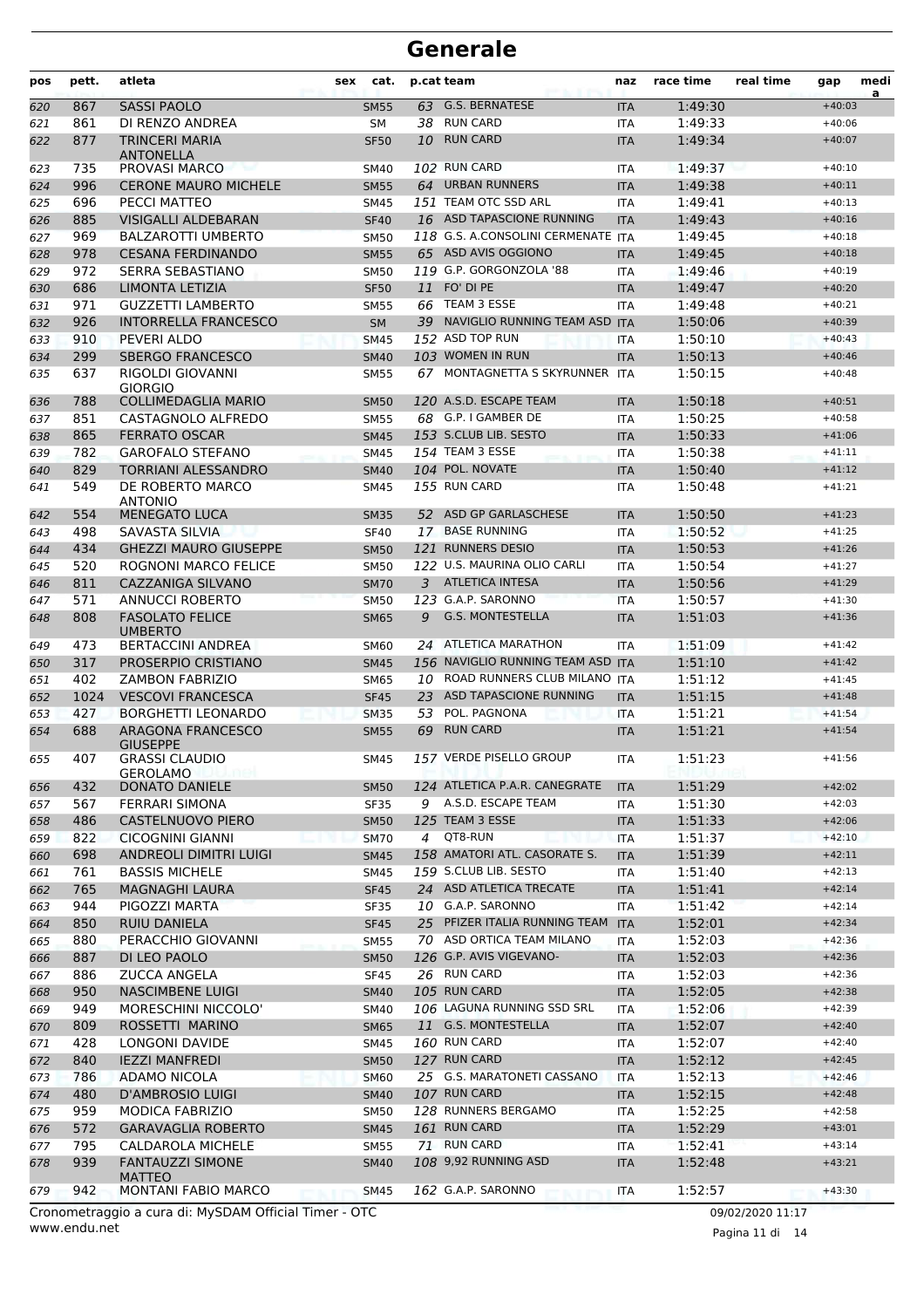| pos | pett. | atleta                                                | cat.<br>sex      |    | p.cat team                                    | naz        | race time          | real time | gap      | medi<br>a |
|-----|-------|-------------------------------------------------------|------------------|----|-----------------------------------------------|------------|--------------------|-----------|----------|-----------|
| 680 | 710   | PEDONI SAURO                                          | <b>SM50</b>      |    | 129 RUN CARD                                  | <b>ITA</b> | 1:52:59            |           | $+43:32$ |           |
| 681 | 954   | DE GIACOMO GIOVANNI                                   | <b>SM55</b>      | 72 | <b>VERDE PISELLO GROUP</b>                    | <b>ITA</b> | 1:52:59            |           | $+43:32$ |           |
| 682 | 785   | <b>SCHETTINO GIUSEPPE</b>                             | <b>SM70</b>      | 5  | TEAM 3 ESSE                                   | <b>ITA</b> | 1:53:00            |           | $+43:33$ |           |
| 683 | 775   | <b>VIVARINI STEFANO</b>                               | SM60             |    | 26 EUROATLETICA 2002                          | <b>ITA</b> | 1:53:07            |           | $+43:40$ |           |
| 684 | 780   | <b>AIROLDI MATTEO</b>                                 | <b>SM35</b>      |    | 54 ATL. U.S. NERVIANESE 1919                  | <b>ITA</b> | 1:53:14            |           | $+43:47$ |           |
| 685 | 717   | GIAMMINONNI LUCA LUIGI                                | SM40             |    | 109 RUN CARD                                  | <b>ITA</b> | 1:53:30            |           | $+44:03$ |           |
| 686 | 768   | <b>CATTANEO MARIO</b>                                 | <b>SM55</b>      |    | 73 TEAM OTC SSD ARL                           | <b>ITA</b> | 1:53:34            |           | $+44:07$ |           |
| 687 | 216   | <b>CERMUSONI MATTEO</b>                               | <b>SM45</b>      |    | 163 AMATORI ATL. CASORATE S.                  | <b>ITA</b> | 1:53:44            |           | $+44:17$ |           |
| 688 | 727   | <b>GUSSONI CARLO</b>                                  | <b>SM55</b>      |    | 74 AMATORI ATL. CASORATE S.                   | <b>ITA</b> | 1:53:44            |           | $+44:17$ |           |
| 689 | 864   | <b>TACCONI PETER ANDREA</b>                           | <b>SM40</b>      |    | 110 RUN CARD                                  | <b>ITA</b> | 1:53:52            |           | $+44:25$ |           |
| 690 | 878   | <b>PANTANO ENRICO</b>                                 | <b>SM45</b>      |    | 164 G.A.P. SARONNO                            | <b>ITA</b> | 1:53:57            |           | $+44:30$ |           |
| 691 | 992   | <b>FRATI MARCO</b>                                    | <b>SM50</b>      |    | 130 RUNCARD                                   | <b>ITA</b> | 1:54:01            |           | $+44:33$ |           |
| 692 | 762   | <b>MARZI STEFANO</b>                                  | <b>SM50</b>      |    | 131 S.CLUB LIB. SESTO                         | <b>ITA</b> | 1:54:02            |           | $+44:35$ |           |
| 693 | 713   | TARABELLONI ALDO                                      | <b>SM50</b>      |    | 132 IMPOSSIBLE TARGET                         | <b>ITA</b> | 1:54:03            |           | $+44:36$ |           |
| 694 | 712   | <b>SCIARRONE BARBARA</b>                              | <b>SF50</b>      |    | 12 ATLETICA GALLIATE                          | <b>ITA</b> | 1:54:03            |           | $+44:36$ |           |
| 695 | 403   | <b>BORGHI GIORGIO BRUNO</b>                           | <b>SM45</b>      |    | 165 RUNNING SARONNO                           | <b>ITA</b> | 1:54:08            |           | $+44:41$ |           |
| 696 | 821   | <b>SCOVINO WILLIAM</b>                                | <b>SM40</b>      |    | 111 RUN CARD                                  | <b>ITA</b> | 1:54:14            |           | $+44:47$ |           |
| 697 | 720   | <b>CUEVAS CAIRO ILMARI</b>                            | <b>SM40</b>      |    | 112 RUN CARD                                  | <b>ITA</b> | 1:54:16            |           | $+44:49$ |           |
| 698 | 687   | <b>VENDITTI MAURIZIO</b>                              | <b>SM45</b>      |    | 166 POLISPORTIVA CRAL BPB A.S.                | <b>ITA</b> | 1:54:18            |           | $+44:51$ |           |
| 699 | 728   | <b>AMMESSO ETTORE</b>                                 | <b>SM60</b>      |    | 27 ATL. VIGNATE                               | <b>ITA</b> | 1:54:21            |           | $+44:54$ |           |
| 700 | 1023  | PELOSI SIMONA                                         | <b>SF50</b>      |    | 13 ONDAVERDE ATHLETIC TEAM                    | <b>ITA</b> | 1:54:24            |           | $+44:57$ |           |
| 701 | 879   | <b>RAIMONDI MARCO</b>                                 | <b>SM45</b>      |    | 167 G.A.P. SARONNO                            | <b>ITA</b> | 1:54:35            |           | $+45:08$ |           |
| 702 | 776   | <b>BELLONI STEFANO</b>                                | <b>SM55</b>      |    | 75 ASD ORTICA TEAM MILANO                     | <b>ITA</b> | 1:54:37            |           | $+45:10$ |           |
| 703 | 923   | DI LERNIA VITO                                        | <b>SM55</b>      |    | 76 NAVIGLIO RUNNING TEAM ASD                  | <b>ITA</b> | 1:54:44            |           | $+45:17$ |           |
| 704 | 701   | RODIA PIETRO                                          | <b>SM55</b>      | 77 | <b>RUN CARD</b>                               | <b>ITA</b> | 1:54:44            |           | $+45:17$ |           |
| 705 | 1028  | <b>VENTURINI BRUNO</b>                                | SM60             |    | 28 ATL. SAN MARCO U.S. ACLI                   | <b>ITA</b> | 1:54:47            |           | $+45:20$ |           |
| 706 | 862   | <b>GIACOMO</b><br>ROBBIANO CLAUDIO                    | <b>SM55</b>      | 78 | AZALAI A.S.D.                                 | <b>ITA</b> | 1:54:50            |           | $+45:23$ |           |
|     |       | <b>SALVATORE</b>                                      |                  |    | ATL. SAN MARCO U.S. ACLI                      |            |                    |           |          |           |
| 707 | 792   | <b>NOVO SANDRA</b>                                    | SF <sub>60</sub> | 1  |                                               | <b>ITA</b> | 1:54:57            |           | $+45:30$ |           |
| 708 | 709   | RIZZI ANNAMARIA                                       | <b>SF55</b>      | 3  | <b>PASSO CAPPONI ASD</b>                      | <b>ITA</b> | 1:54:59            |           | $+45:32$ |           |
| 709 | 733   | <b>ZANELLATO ALEX</b>                                 | <b>SM40</b>      |    | 113 RUN CARD<br>NAVIGLIO RUNNING TEAM ASD ITA | <b>ITA</b> | 1:54:59            |           | $+45:32$ |           |
| 710 | 589   | SOMMACAMPAGNA<br><b>SANDRO</b><br>TEDESCHI ALESSANDRO | <b>SM60</b>      | 29 | <b>RUNNERS DESIO</b>                          |            | 1:55:03<br>1:55:03 |           | $+45:36$ |           |
| 711 | 904   |                                                       | SΜ               | 40 |                                               | ITA        |                    |           | $+45:36$ |           |
| 712 | 973   | <b>MAGNATI FRANCESCO</b>                              | <b>SM50</b>      |    | 133 RUN CARD                                  | <b>ITA</b> | 1:55:05            |           | $+45:38$ |           |
| 713 | 974   | <b>FERRARI ANNA</b>                                   | <b>SF50</b>      |    | 14 RUN CARD                                   | <b>ITA</b> | 1:55:05            |           | $+45:38$ |           |
| 714 | 941   | <b>BIFFI ANSELMO</b>                                  | <b>SM50</b>      |    | 134 RUN CARD                                  | <b>ITA</b> | 1:55:10            |           | $+45:43$ |           |
| 715 | 930   | PETRIS MATTEO PIERTITA                                | <b>SM35</b>      |    | 55 NAVIGLIO RUNNING TEAM ASD ITA              |            | 1:55:17            |           | $+45:50$ |           |
| 716 | 888   | <b>MONTI LUIGI</b>                                    | <b>SM70</b>      | 6  | <b>CAMPUS VARESE RUNNERS</b>                  | <b>ITA</b> | 1:55:18            |           | $+45:51$ |           |
| 717 | 609   | AUTELITANO GIOVANNI<br>ANDREA                         | <b>SM55</b>      |    | 79 A.S.D. ATL. VILLA GUGLIELMI                | ITA        | 1:55:22            |           | $+45:55$ |           |
| 718 | 961   | <b>FERIOLI MILKO CORRADO</b>                          | <b>SM50</b>      |    | 135 PODISTI VALLE OLONA                       | <b>ITA</b> | 1:55:33            |           | $+46:06$ |           |
| 719 | 304   | <b>VOLONTIERI LUCA</b>                                | <b>SM45</b>      |    | 168 ATL. GALLARATESE                          | ITA        | 1:55:47            |           | $+46:20$ |           |
| 720 | 951   | RADAELLI ATTILIO                                      | <b>SM45</b>      |    | 169 MONZA MARATHON TEAM - A.                  | <b>ITA</b> | 1:56:01            |           | $+46:34$ |           |
| 721 | 834   | <b>IACOMINO GENNARO</b>                               | SM               |    | 41 ASD TAPASCIONE RUNNING                     | ITA        | 1:56:06            |           | $+46:38$ |           |
| 722 | 441   | <b>MICCOLI DIEGO</b>                                  | <b>SM45</b>      |    | 170 BRONTOLO BIKE ASD                         | <b>ITA</b> | 1:56:21            |           | $+46:54$ |           |
| 723 | 871   | <b>CRIMITO SALVATORE</b>                              | <b>SM50</b>      |    | 136 RUN CARD                                  | ITA        | 1:56:29            |           | $+47:02$ |           |
| 724 | 958   | <b>BONACINA MARCELLA</b>                              | <b>SF50</b>      |    | 15 RUNNERS BERGAMO                            | <b>ITA</b> | 1:56:35            |           | $+47:08$ |           |
| 725 | 914   | CIAMPORCERO LUCA                                      | SM45             |    | 171 POL. DIMENSIONE SPORT                     | ITA        | 1:56:37            |           | $+47:10$ |           |
| 726 | 891   | <b>MUSSA CLAUDIA</b>                                  | <b>SF50</b>      |    | 16 RUNNING CENTER CLUB                        | <b>ITA</b> | 1:56:42            |           | $+47:15$ |           |
| 727 | 936   | FORZANI PAOLA                                         | SF <sub>55</sub> | 4  | ASD TAPASCIONE RUNNING                        | <b>ITA</b> | 1:56:47            |           | $+47:20$ |           |
| 728 | 874   | <b>MORELLI ANDREA</b>                                 | <b>SM</b>        |    | 42 AZZURRA GARBAGNATE M.SE                    | <b>ITA</b> | 1:56:51            |           | $+47:24$ |           |
| 729 | 1006  | USBERTI FEDERICA                                      | <b>SF35</b>      | 11 | URBAN RUNNERS                                 | ITA        | 1:56:59            |           | $+47:32$ |           |
| 730 | 1007  | CATTAROSSI CARLO                                      | <b>SM35</b>      | 56 | <b>URBAN RUNNERS</b>                          | <b>ITA</b> | 1:56:59            |           | $+47:32$ |           |
| 731 | 692   | LO GRASSO MAURIZIO                                    | SM55             |    | 80 RUN CARD                                   | ITA        | 1:57:05            |           | $+47:38$ |           |
| 732 | 394   | SOLARI DAVIDE                                         | <b>SM50</b>      |    | 137 TRIATHLON TEAM                            | <b>ITA</b> | 1:57:06            |           | $+47:39$ |           |
| 733 | 927   | NUTRITO IVAN                                          | SM45             |    | 172 NAVIGLIO RUNNING TEAM ASD ITA             |            | 1:57:14            |           | $+47:47$ |           |
| 734 | 899   | FORMAGGIO ANTONELLO                                   | <b>SM50</b>      |    | 138 A.S.D. OLIMPIA RUNNERS                    | <b>ITA</b> | 1:57:16            |           | $+47:49$ |           |
| 735 | 810   | <b>BETTINELLI MIRELLO</b>                             | SM65             |    | 12 G.S. MONTESTELLA                           | ITA        | 1:57:19            |           | $+47:52$ |           |
|     |       | <b>MAURIZIO</b>                                       |                  |    |                                               |            |                    |           |          |           |
| 736 | 606   | <b>FERRARO DOMENICO</b>                               | SM65             |    | 13 SETTE LAGHI RUNNERS                        | <b>ITA</b> | 1:57:23            |           | $+47:55$ |           |
| 737 | 1027  | CORTELLAZZI MONICA                                    | SF45             |    | 27 9,92 RUNNING ASD                           | ITA        | 1:57:36            |           | $+48:09$ |           |
| 738 | 702   | ZANGROSSI MATTIA                                      | <b>SM35</b>      |    | 57 RUN CARD                                   | <b>ITA</b> | 1:57:38            |           | $+48:11$ |           |
| 739 | 691   | BERTAZZO DIEGO                                        | SM50             |    | 139 RUN CARD                                  | ITA        | 1:57:54            |           | $+48:27$ |           |
| 740 | 1017  | <b>GENTILE DEMIS</b>                                  | <b>SM40</b>      |    | 114 RUN CARD                                  | <b>ITA</b> | 1:58:00            |           | $+48:33$ |           |

Pagina 12 di 14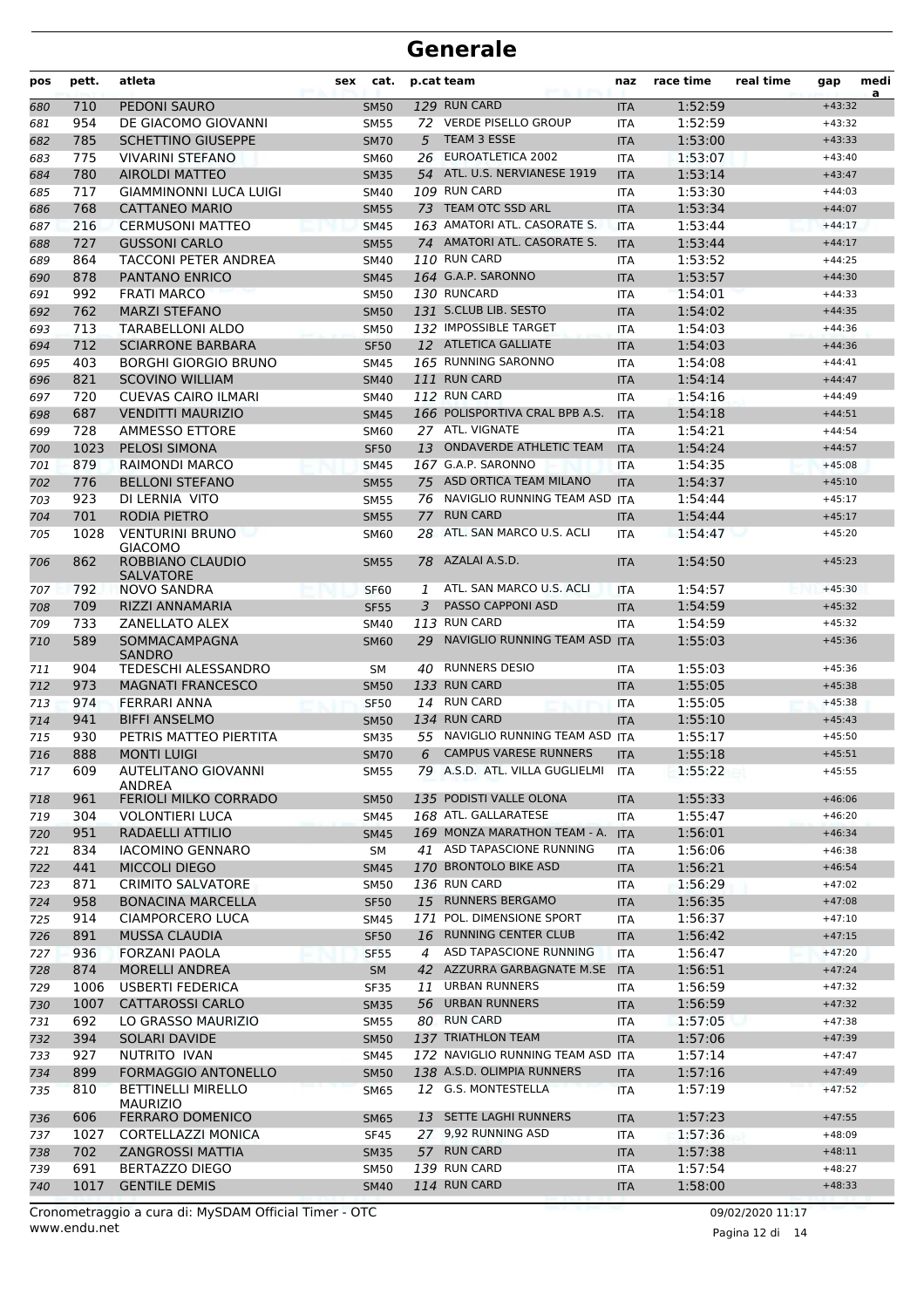| pos        | pett.      | atleta                                  | sex | cat.                       |                | p.cat team                                     | naz                      | race time          | real time | gap                  | medi<br>a |
|------------|------------|-----------------------------------------|-----|----------------------------|----------------|------------------------------------------------|--------------------------|--------------------|-----------|----------------------|-----------|
| 741        | 494        | <b>MARTINO MAURO</b>                    |     | <b>SM40</b>                |                | 115 AMATORI ATL. CASORATE S.                   | <b>ITA</b>               | 1:58:14            |           | $+48:47$             |           |
| 742        | 892        | MEAZZA MARCO                            |     | <b>SM35</b>                |                | 58 RUN CARD                                    | <b>ITA</b>               | 1:58:22            |           | $+48:55$             |           |
| 743        | 894        | <b>CONFALONIERI SABRINA</b>             |     | <b>SF50</b>                | 17             | <b>RUN CARD</b>                                | <b>ITA</b>               | 1:58:24            |           | $+48:57$             |           |
| 744        | 907        | LANTICINA MARINA                        |     | <b>SF45</b>                |                | 28 ASD TAPASCIONE RUNNING                      | <b>ITA</b>               | 1:58:27            |           | $+49:00$             |           |
| 745        | 897        | <b>COPPINI CINZIA</b>                   |     | <b>SF50</b>                |                | 18 A.S.D. OLIMPIA RUNNERS                      | <b>ITA</b>               | 1:58:31            |           | $+49:04$             |           |
| 746        | 841        | FOLCHI ROMANO MARIO                     |     | <b>SM50</b>                |                | 140 TEAM OTC SSD ARL                           | <b>ITA</b>               | 1:58:34            |           | $+49:07$             |           |
| 747        | 725        | <b>SAVINO RAFFAELE</b>                  |     | <b>SM60</b>                |                | 30 RUNNER VARESE                               | <b>ITA</b>               | 1:58:53            |           | $+49:26$             |           |
| 748        | 938        | D'ANGELO FRANCESCO                      |     | <b>SM50</b>                |                | 141 RUN CARD                                   | <b>ITA</b>               | 1:58:56            |           | $+49:29$             |           |
| 749        | 906        | <b>FABRIS STEFANO</b>                   |     | <b>SM</b>                  |                | 43 MONZA MARATHON TEAM - A.                    | <b>ITA</b>               | 1:58:57            |           | $+49:30$             |           |
| 750        | 999        | MONDELLO GIUSEPPE                       |     | <b>SM55</b>                | 81             | <b>URBAN RUNNERS</b>                           | <b>ITA</b>               | 1:59:07            |           | $+49:40$             |           |
| 751        | 866        | <b>BAI SERGIO</b>                       |     | <b>SM50</b>                |                | 142 S.CLUB LIB. SESTO                          | <b>ITA</b>               | 1:59:08            |           | $+49:41$             |           |
| 752        | 794        | TAMBURIN MICHELA                        |     | <b>SF50</b>                |                | 19 PFIZER ITALIA RUNNING TEAM                  | <b>ITA</b>               | 1:59:08            |           | $+49:41$             |           |
| 753        | 873        | <b>FERRARI STEFANO</b>                  |     | <b>SM45</b>                |                | 173 RUN CARD                                   | <b>ITA</b>               | 1:59:10            |           | $+49:43$             |           |
| 754        | 715        | <b>BOSIO MASSIMO</b>                    |     | <b>SM55</b>                |                | 82 ROAD RUNNERS CLUB MILANO ITA                |                          | 1:59:25            |           | $+49:58$             |           |
| 755        | 793        | PAVIERA GIOVANNI MARIA                  |     | <b>SM60</b>                | 31             | <b>BASE RUNNING</b><br>83 GS AVIS TREVIGLIO G. | <b>ITA</b>               | 1:59:32            |           | $+50:05$             |           |
| 756        | 975        | <b>BUTTINONI IVANO</b>                  |     | <b>SM55</b>                |                | 143 GS AVIS TREVIGLIO G.                       | <b>ITA</b>               | 1:59:33            |           | $+50:06$             |           |
| 757        | 976        | <b>CASATI GIANLUCA</b>                  |     | <b>SM50</b>                |                | 174 ASD TAPASCIONE RUNNING                     | <b>ITA</b>               | 1:59:34            |           | $+50:07$             |           |
| 758        | 848<br>946 | BAROZZI ALESSANDRO                      |     | <b>SM45</b><br><b>SM40</b> |                | 116 DE RAN CLAB                                | <b>ITA</b>               | 1:59:37<br>1:59:45 |           | $+50:10$<br>$+50:18$ |           |
| 759<br>760 | 726        | AJASSA MIRKO<br><b>BOAVENTURA LUISA</b> |     | <b>SF60</b>                |                | 2 RUNNER VARESE                                | <b>ITA</b><br><b>ITA</b> | 1:59:55            |           | $+50:28$             |           |
| 761        | 732        | <b>MANGANIELLO RICHARD</b>              |     | <b>SM50</b>                |                | 144 RUN CARD                                   | <b>ITA</b>               | 1:59:56            |           | $+50:29$             |           |
| 762        | 784        | POGLIANA FABRIZIO                       |     | <b>SM45</b>                |                | 175 TEAM 3 ESSE                                | <b>ITA</b>               | 1:59:58            |           | $+50:31$             |           |
| 763        | 619        | VITOLO GIOVANNI                         |     | <b>SM40</b>                |                | 117 VARESE TRIATHLON S.B.R.                    | <b>ITA</b>               | 2:00:10            |           | $+50:43$             |           |
| 764        | 883        | <b>COSMAI LUCIANO</b>                   |     | <b>SM50</b>                |                | 145 VARESE TRIATHLON S.B.R.                    | <b>ITA</b>               | 2:00:14            |           | $+50:47$             |           |
| 765        | 913        | <b>SCIASCIA GIUSEPPE</b>                |     | <b>SM55</b>                |                | 84 RUN CARD                                    | <b>ITA</b>               | 2:00:27            |           | $+51:00$             |           |
| 766        | 804        | <b>MAOLONI DARIO</b>                    |     | <b>SM70</b>                | $7\phantom{0}$ | <b>RUNNERS BERGAMO</b>                         | <b>ITA</b>               | 2:00:29            |           | $+51:02$             |           |
| 767        | 770        | <b>NOVELLINO RAFFAELE</b>               |     | <b>SM55</b>                | 85             | <b>EUROATLETICA 2002</b>                       | <b>ITA</b>               | 2:00:35            |           | $+51:08$             |           |
| 768        | 714        | <b>PUZZIFERRI ROCCO</b>                 |     | <b>SM55</b>                |                | 86 ASD ORTICA TEAM MILANO                      | <b>ITA</b>               | 2:00:39            |           | $+51:12$             |           |
| 769        | 758        | <b>FRATI RENATA</b>                     |     | <b>SF55</b>                | 5              | LIFE LAB                                       | <b>ITA</b>               | 2:00:39            |           | $+51:12$             |           |
| 770        | 806        | MARINI DANIELA                          |     | <b>SF50</b>                |                | 20 G.P. BOGGERI ARQUATA                        | <b>ITA</b>               | 2:00:44            |           | $+51:17$             |           |
| 771        | 1012       | LIMOLI FILIPPO MAURO                    |     | <b>SM45</b>                |                | 176 CAMPUS VARESE RUNNERS                      | <b>ITA</b>               | 2:01:11            |           | $+51:43$             |           |
| 772        | 882        | <b>GAGLIARDI BARBARA</b>                |     | <b>SF50</b>                |                | 21 VARESE TRIATHLON S.B.R.                     | <b>ITA</b>               | 2:01:19            |           | $+51:52$             |           |
| 773        | 777        | <b>GUABELLO ANDREA</b>                  |     | <b>SM50</b>                |                | 146 SETTE LAGHI RUNNERS                        | <b>ITA</b>               | 2:01:37            |           | $+52:10$             |           |
| 774        | 778        | RAMPINELLI MAURIZIO                     |     | <b>SM55</b>                |                | 87 SETTE LAGHI RUNNERS                         | <b>ITA</b>               | 2:01:37            |           | $+52:10$             |           |
| 775        | 1011       | <b>VIOLA BOROS GABRIELE</b>             |     | <b>SM45</b>                |                | 177 MONZA MARATHON TEAM - A.                   | <b>ITA</b>               | 2:01:49            |           | $+52:22$             |           |
| 776        | 853        | <b>BARCARIOL ARNALDO</b>                |     | <b>SM60</b>                | 32             |                                                | <b>ITA</b>               | 2:01:53            |           | $+52:26$             |           |
| 777        | 847        | <b>GUASCO RICCARDO</b>                  |     | <b>SM40</b>                |                | 118 ROAD RUNNERS CLUB MILANO ITA               |                          | 2:02:04            |           | $+52:37$             |           |
| 778        | 852        | RONCHI MICHELA                          |     | <b>SF40</b>                |                | 18 ATL. 99 VITTUONE                            | <b>ITA</b>               | 2:02:11            |           | $+52:44$             |           |
| 779        | 909        | <b>SOAVE TATIANA</b>                    |     | <b>SF35</b>                |                | 12 DK RUNNERS MILANO                           | <b>ITA</b>               | 2:02:52            |           | $+53:25$             |           |
| 780        | 905        | CITTERIO SILVIA ROSA                    |     | <b>SF45</b>                |                | 29 RUN CARD                                    | ITA                      | 2:02:52            |           | $+53:25$             |           |
| 781        | 937        | <b>BIANCHI ELISA MARIA</b>              |     | <b>SF55</b>                | 6              | <b>ASD TAPASCIONE RUNNING</b>                  | <b>ITA</b>               | 2:03:00            |           | $+53:32$             |           |
| 782        | 683        | <b>SPADONE MAURO</b>                    |     | SM50                       |                | 147 RUN CARD                                   | <b>ITA</b>               | 2:03:11            |           | $+53:44$             |           |
| 783        | 918        | <b>BRANCATI ANTONIO</b>                 |     | <b>SM55</b>                |                | 88 NAVIGLIO RUNNING TEAM ASD ITA               |                          | 2:03:17            |           | $+53:50$             |           |
| 784        | 917        | <b>BRAGHIERI MARCELLO</b>               |     | <b>SM50</b>                |                | 148 NAVIGLIO RUNNING TEAM ASD ITA              |                          | 2:03:17            |           | $+53:50$             |           |
| 785        | 836        | <b>BELLOSSI MASSIMO</b>                 |     | <b>SM60</b>                | 33             | ROAD RUNNERS CLUB MILANO ITA                   |                          | 2:03:21            |           | $+53:54$             |           |
| 786        | 753        | NICOSIA MARIA<br>MADDALENA              |     | SF45                       | 30             | PODISMO MUGGIANO                               | ITA                      | 2:03:22            |           | $+53:55$             |           |
| 787        | 750        | DELLA VOLPE DOMENICA                    |     | <b>SF55</b>                | 7              | PODISMO MUGGIANO                               | <b>ITA</b>               | 2:03:22            |           | $+53:55$             |           |
| 788        | 751        | <b>VIVALDO TERESA</b>                   |     | <b>SF40</b>                | 19             | PODISMO MUGGIANO                               | <b>ITA</b>               | 2:03:22            |           | $+53:55$             |           |
| 789        | 797        | <b>RAMUNDO GIUSEPPE</b>                 |     | <b>SM55</b>                |                | 89 CARDATLETICA                                | <b>ITA</b>               | 2:03:25            |           | $+53:58$             |           |
| 790        | 916        | <b>BOTTILLO ANTONIO</b>                 |     | <b>SM60</b>                |                | 34 NAVIGLIO RUNNING TEAM ASD ITA               |                          | 2:03:32            |           | $+54:04$             |           |
| 791        | 814        | <b>MAZZERI ACHILLE</b>                  |     | <b>SM50</b>                |                | 149 ATLETICA INTESA                            | <b>ITA</b>               | 2:03:36            |           | $+54:09$             |           |
| 792        | 700        | <b>TEODORO MICHELE</b>                  |     | <b>SM35</b>                |                | 59 RUN CARD                                    | ITA                      | 2:03:37            |           | $+54:10$             |           |
| 793        | 843        | D'IMPRIMA GIOVANNI                      |     | <b>SM45</b>                |                | 178 ASD ORTICA TEAM MILANO                     | <b>ITA</b>               | 2:03:42            |           | $+54:15$             |           |
| 794        | 857        | <b>SCIANCA MAURO</b>                    |     | SM65                       |                | 14 ATL. LAMBRO MILANO                          | ITA                      | 2:04:02            |           | $+54:35$             |           |
| 795        | 697        | <b>MEDDA MONICA</b>                     |     | <b>SF35</b>                |                | 13 RUN CARD                                    | <b>ITA</b>               | 2:04:11            |           | $+54:44$             |           |
| 796        | 1002       | <b>VOCI ALESSANDRO</b>                  |     | SM40                       |                | 119 URBAN RUNNERS                              | <b>ITA</b>               | 2:04:18            |           | $+54:51$             |           |
| 797        | 767        | <b>MARCINNO' GIUSEPPE</b>               |     | <b>SM45</b>                |                | 179 AZZURRA GARBAGNATE M.SE ITA                |                          | 2:04:40            |           | $+55:13$             |           |
| 798        | 827        | PASUQUIN RENATO                         |     | <b>SM55</b>                |                | 90 RUN CARD                                    | PHI                      | 2:04:50            |           | $+55:23$             |           |
| 799        | 796        | <b>GUARDIA MASSIMILIANO</b>             |     | <b>SM45</b>                |                | 180 RUN CARD                                   | <b>ITA</b>               | 2:04:55            |           | $+55:28$             |           |
| 800        | 813        | MARTINO LUCIA                           |     | <b>SF35</b>                |                | 14 ATLETICA INTESA                             | ITA                      | 2:05:03            |           | $+55:36$             |           |
| 801        | 718        | <b>MULARONI IVAN MARCO</b>              |     | <b>SM50</b>                |                | 150 RUN CARD                                   | <b>ITA</b>               | 2:05:17            |           | $+55:50$             |           |
| 802        | 825        | SALMOIRAGHI PAOLO                       |     | <b>SM50</b>                |                | 151 ASD TAPASCIONE RUNNING                     | ITA                      | 2:05:20            |           | $+55:53$             |           |
| 803        | 1001       | <b>FERRARI ANDREA</b>                   |     | <b>SM50</b>                |                | 152 URBAN RUNNERS                              | <b>ITA</b>               | 2:05:22            |           | $+55:55$             |           |
|            |            |                                         |     |                            |                |                                                |                          |                    |           |                      |           |

Pagina 13 di 14